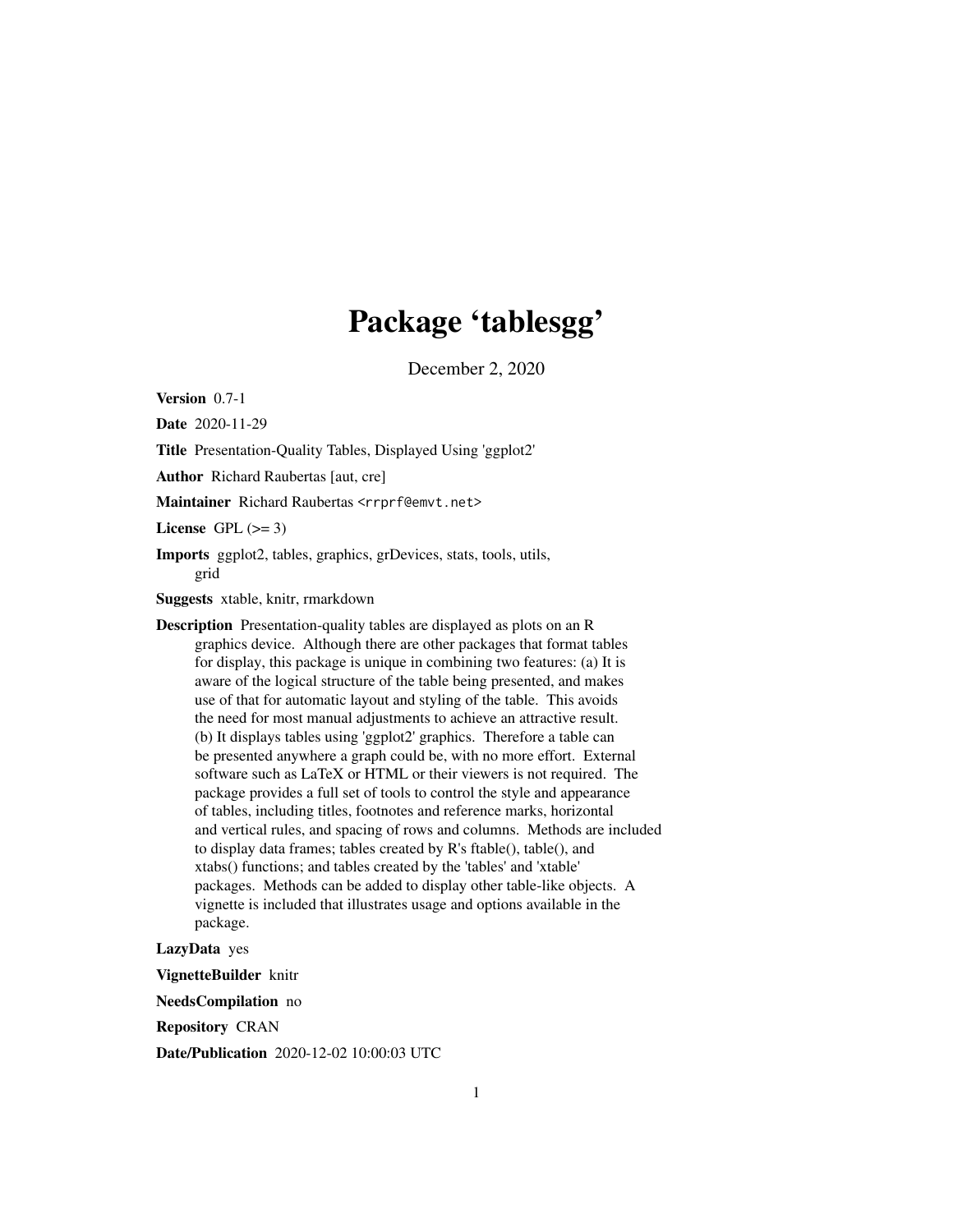# R topics documented:

| 3              |
|----------------|
| 3              |
| 5              |
| 6              |
| 8              |
| 9              |
| 10             |
| 12             |
| 17             |
| 18             |
| 19             |
| 21             |
| 22             |
| 23             |
| 24             |
| 25             |
| 26             |
| 27             |
| 29             |
| 30             |
| 32             |
| 34             |
| 36             |
| 38             |
| 40             |
| 41             |
| 42             |
| 43             |
| 44             |
| 45             |
| 46             |
| 48             |
| 49             |
|                |
|                |
| 54             |
| 55<br>tli_xtab |
| 56             |
| 57             |
| 58             |

**Index**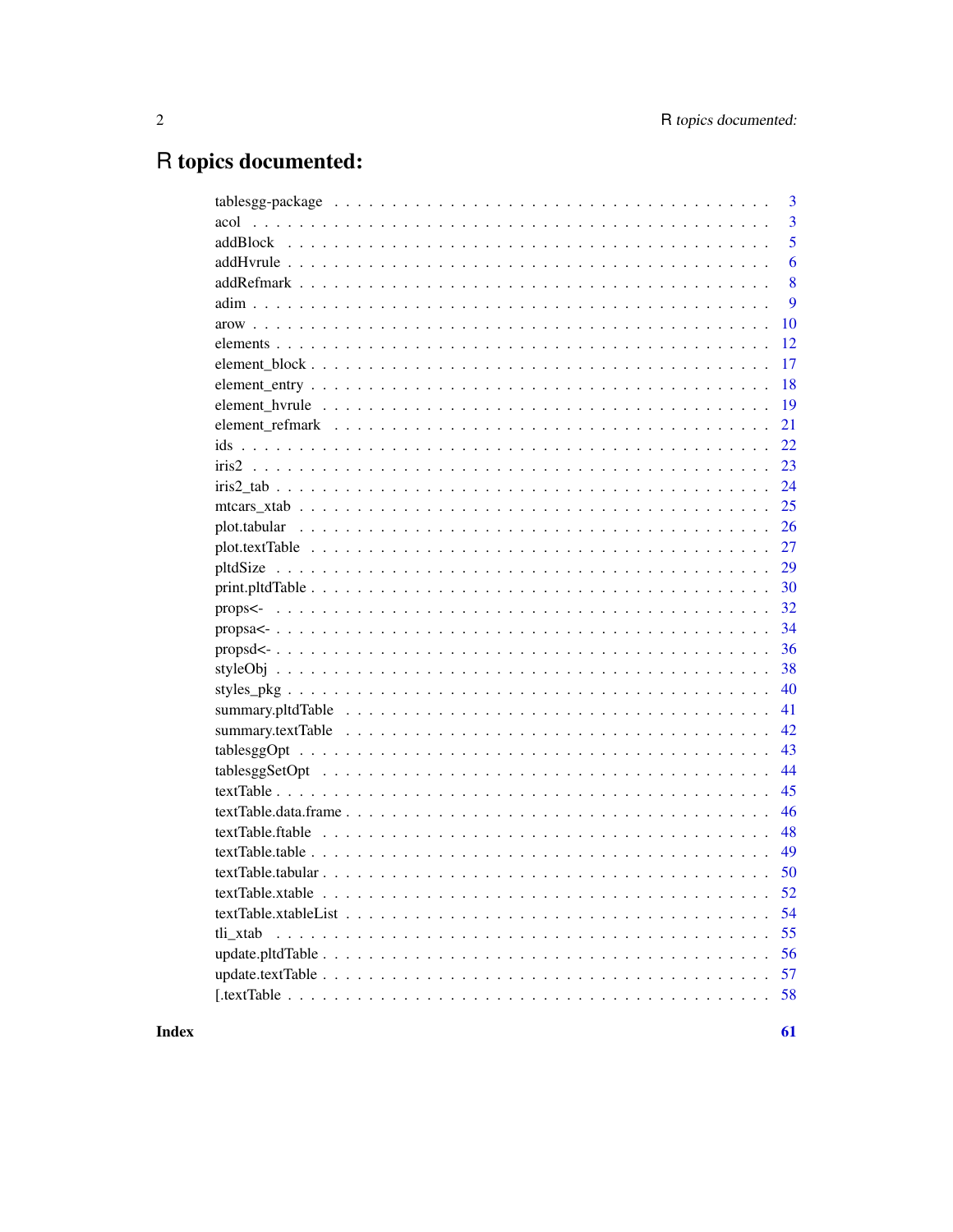<span id="page-2-0"></span>

#### **Description**

Presentation-quality tables are displayed as plots on an R graphics device. Although there are other packages that format tables for display, this package is unique in combining two features: (a) It is aware of the logical structure of the table being presented, and makes use of that for automatic layout and styling of the table. This avoids the need for most manual adjustments to achieve an attractive result. (b) It displays tables using **ggplot2** graphics. Therefore a table can be presented anywhere a graph could be, with no more effort. External software such as LaTeX or HTML or their viewers is not required.

Methods are included to display data frames; tables created by R's ftable, table, and xtabs functions; and tables created by the **tables** and **xtable** packages. Methods can be added to display other table-like objects.

Other package features:

- A full set of tools is provided to control the appearance of tables, including titles, footnotes and reference marks, horizontal and vertical rules, and spacing of rows and columns. Many properties can be set automatically by specifying *styles*. Default styles are included, and the user can define custom styles.
- There are tools for low-level manipulation of the appearance of individual table elements if desired.
- All sizes and dimensions in displayed tables are specified in physical units (points for font size, millimeters for everything else). Therefore a plotted table has a well-defined physical size, independent of the size of the graphics device on which it is displayed. The user can easily increase or decrease the displayed size by a scale factor, maintaining the relative proportions of table elements.
- Since the plotted tables are ordinary ggplot objects, the facilities of **ggplot2** and its various extension packages are available to modify or manipulate the table. For example, the table can be inserted as an image within another plot.

A vignette is included that illustrates usage and options available in the package.

<span id="page-2-1"></span>acol *Column Numbers Within the Augmented Row-Column Grid for a Table*

#### **Description**

Return the column numbers associated with a specified table part or element, or with a set of column header values, within the augmented row-column grid of a table.

#### Usage

acol(x, id=NULL, hpath=NULL)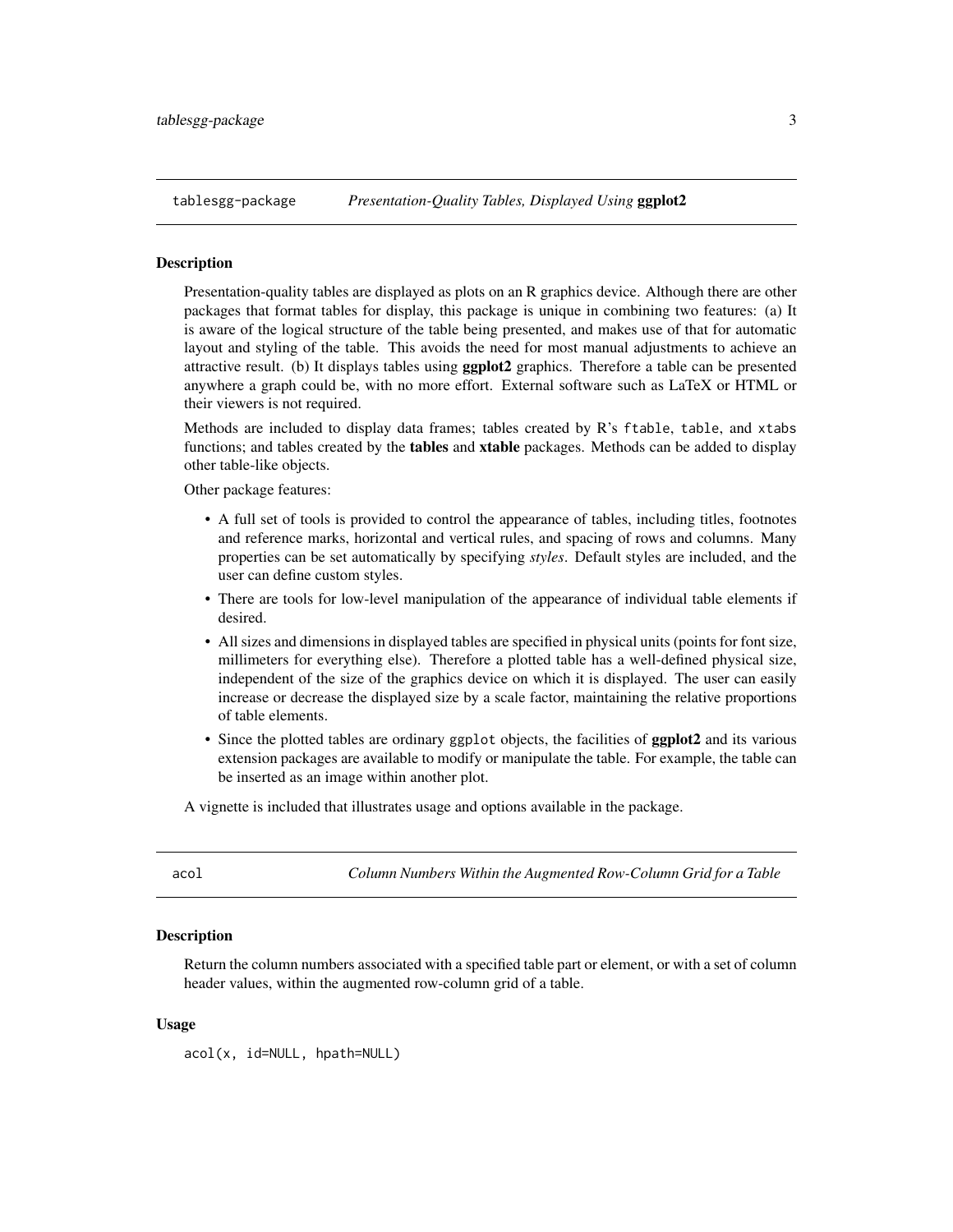#### <span id="page-3-0"></span>Arguments

| X     | A textTable or a plotted table (pltdTable) object.                                                                                                                                                                                 |
|-------|------------------------------------------------------------------------------------------------------------------------------------------------------------------------------------------------------------------------------------|
| id    | Character scalar containing the ID of a single table part, block, entry, or hyrule.<br>(If x is a text able, only the ID of a table part is allowed.)                                                                              |
| hpath | Character vector with length between 0 and the number of layers in the column<br>header. The i-th element should be one of the values in the i-th header row, or<br>NA. See DETAILS. Only one of id and hpath should be specified. |

#### Details

See the documentation for adim for more information about the augmented row-column grid of a table.

Only one of arguments id and hpath should be specified. id is searched for first among table parts (the only thing available for a textTable), then blocks, entries, and hvrules, in that order. The search stops at the first match. It is an error if id is not found in any of these.

hpath is short for "header path". It is used to obtain column numbers associated with specified combinations of values of the column header variables. Suppose there are L layers of column headers. If the length of hpath is less than L, NA values are added at the end to reach that length. The function returns the intersection of the column numbers for which the i-th outermost of the header layers equals the i-th element of hpath. An NA in hpath is taken to match all values in the correponding layer of column headers. Thus, if  $L = 4$  and hpath=c("a",NA,"c"), the function will return the column numbers for which the outermost column header has a value of "a" and the third outermost has a value of "c". If no column has the combination of values specified by hpath then the returned vector will have length 0.

Since hpath refers to values of column header variables, it cannot be used to get column numbers associated with table annotation, or with the row header. (Use id instead.)

#### Value

A numeric vector containing column numbers within the table's augmented row-column grid. The column numbers are those partially or completely occupied by the cells associated with id or hpath. They will be increasing but not necessarily consecutive.

The returned vector may have length 0 if id refers to a table part or block that spans no columns, or if hpath matches no set of column header values.

Note that for a vertical hvrule (vrule), the "column number" is actually a half-integer, bracketed by the table column numbers between which the vrule runs. For example, if the vrule runs between table columns  $3$  and  $4$ , the returned value will be  $c(3.5)$ .

#### See Also

[adim](#page-8-1) to get the dimensions of the augmented row-column grid; [arow](#page-9-1) for the corresponding operation on rows; [ids](#page-21-1)

```
ttbl <- textTable(iris2_tab, title=c("Title 1", "2nd title"), foot="Foot")
plt <- plot(ttbl)
```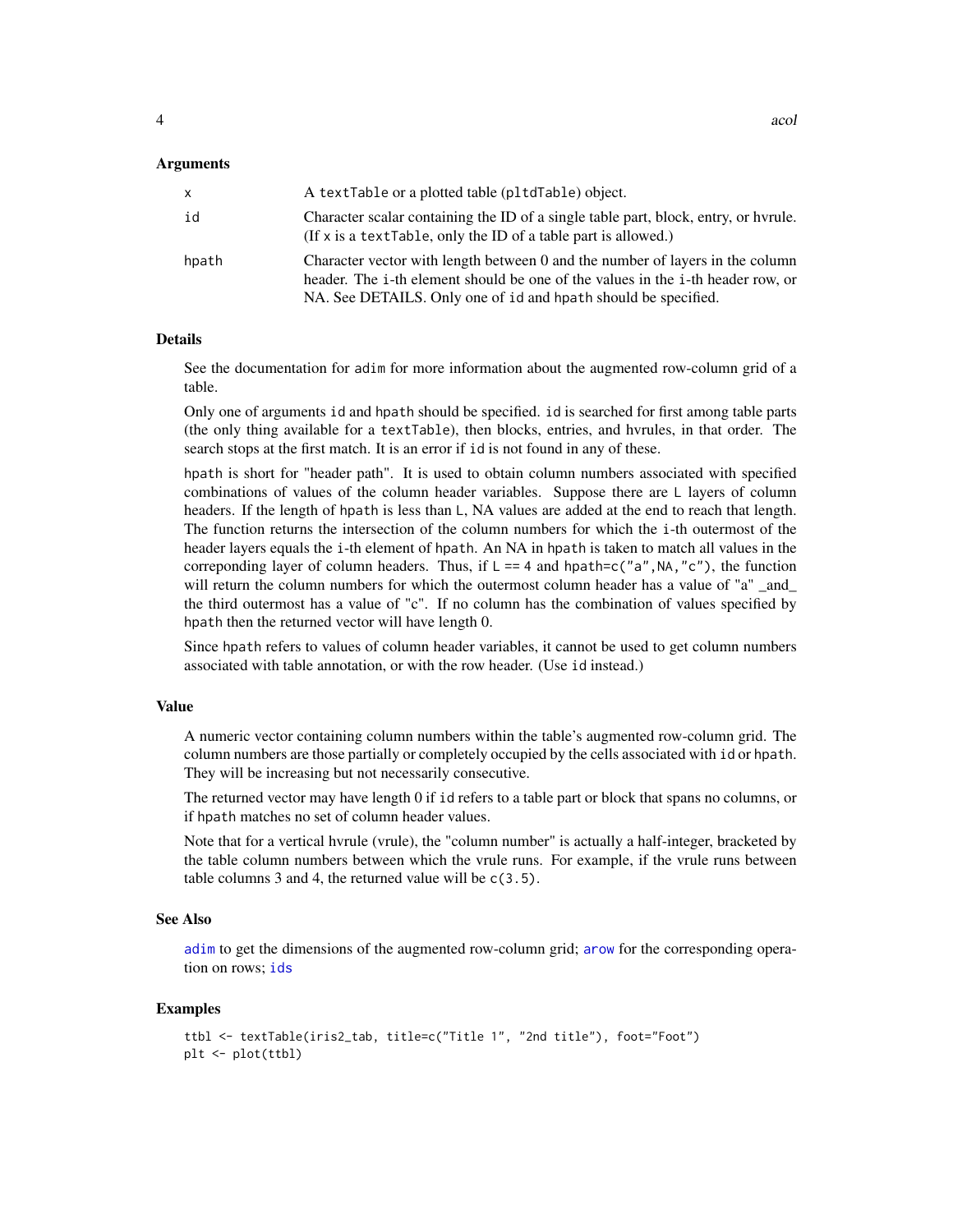#### <span id="page-4-0"></span>addBlock 5

```
acol(plt, id="title") # block "title" spans all columns
acol(plt, id="body,4,2") # single entry
# Remove the columns for "Petal" measurements (a value in column
# header layer 2):
plot(ttbl[, -acol(ttbl, hpath=c(NA, "Petal"))])
# Remove the "Length" measurements (a value in column header layer 3):
plot(ttbl[, -acol(ttbl, hpath=c(NA, NA, "Length"))])
# Remove the "Length" measurements just for "Petal":
plot(ttbl[, -acol(ttbl, hpath=c(NA, "Petal", "Length"))])
```
addBlock *Define a New Block of Cells in a Table*

#### Description

Define a new block (rectangular set of cells) in a table. The location and graphical properties of the block are specified explicitly, rather than being generated automatically from the logical structure of the table and a style.

#### Usage

addBlock(x, arows, acols, id, props=NULL, enabled=FALSE)

#### Arguments

| $\boldsymbol{\mathsf{x}}$ | A plotted table (pltdTable) object.                                                                                                                                                                                                                                |
|---------------------------|--------------------------------------------------------------------------------------------------------------------------------------------------------------------------------------------------------------------------------------------------------------------|
| arows, acols              | Numeric vectors specifying the cells contained in the block, with respect to the<br>augmented row-column grid of the table. The block includes the cells in row<br>numbers from min(arows) to max (arows), and column numbers from min(acols)<br>to $max(acols)$ . |
| id                        | Optional character string giving the ID to be assigned to the new block. It is an<br>error if there is already a block with this ID in x. The default is to generate an<br>ID of the form block*, where $\star$ is an integer.                                     |
| props                     | Optional element_block object with graphical properties to assign to the new<br>block. Any graphical properties not specified in props will be taken from<br>blockStyle_pkg_base in styles_pkg.                                                                    |
| enabled                   | Logical scalar, whether the new block is to be enabled for display. The default<br>is FALSE.                                                                                                                                                                       |

#### Details

Normally blocks are defined automatically, based on the logical structure of the table and the style selected by the user. This function allows additional blocks to be defined "manually", explicitly specifying their position and span in terms of row and column numbers.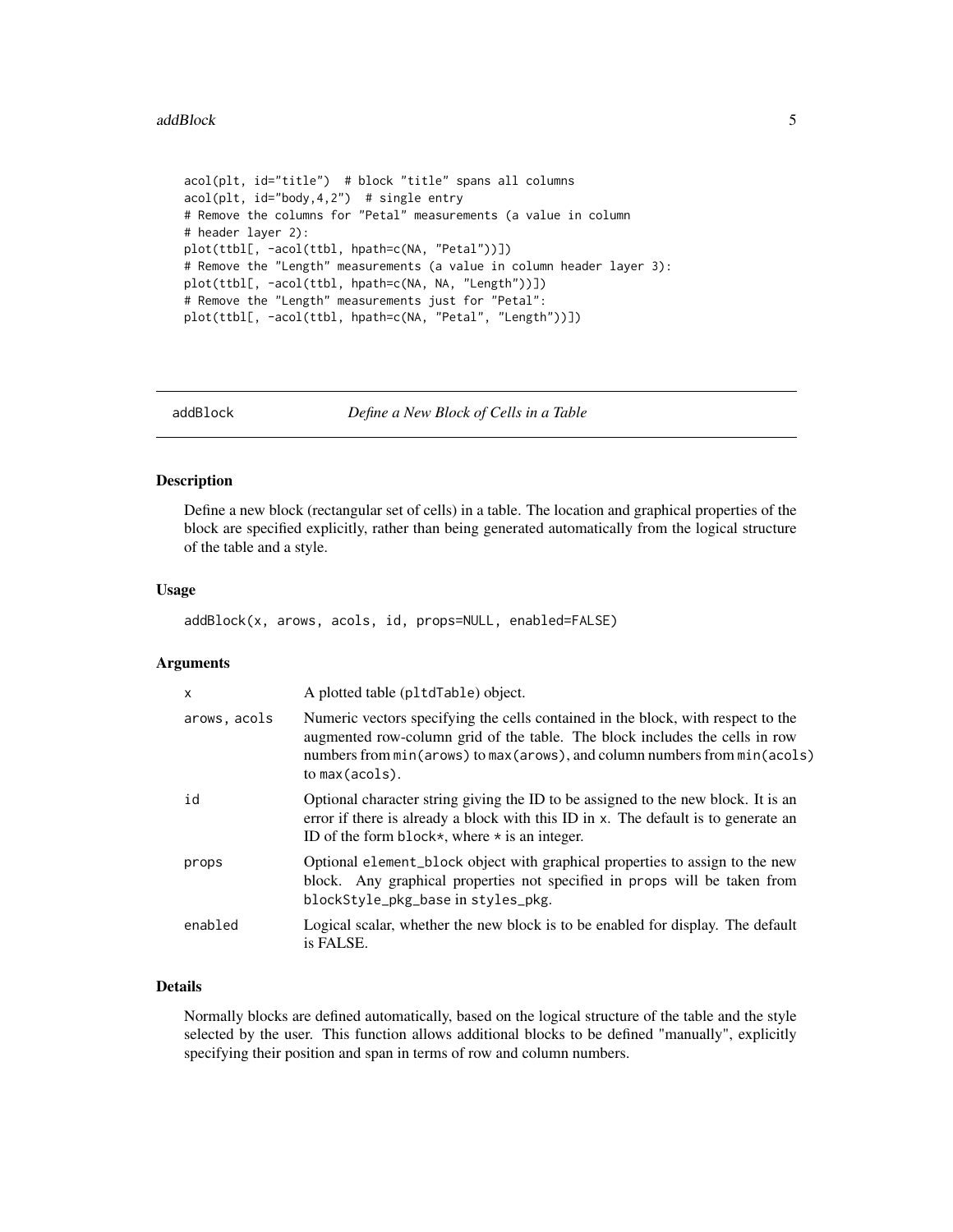<span id="page-5-0"></span>There are two typical situations in which one would want to define a new block. The first is to highlight a specific set of cells in the table visually, by shading or a border. For that purpose one should specify enabled=TRUE (so the block will be displayed) and perhaps props (for non-default graphical properties).

The second reason to define a new block is to use its ID as a quick way to refer to the entries within it, for example to set their graphical properties using props<-. In that case enabled for the block should be FALSE, since the block itself is not to be displayed.

Row and column numbers are with respect to the augmented row-column grid of the table. See ?adim for more more information about this grid. The helper functions arow and acol can be used to specify arguments arows and acols in terms of table parts or previously defined blocks.

Graphical properties for blocks defined by this function will not be changed if a new block style is applied to the plotted table. Use one of the props<- functions instead.

There is no way to remove or undefine a block, other than recreating the plotted table object from scratch. However they can be disabled using a props <- function, and then will not be displayed.

#### Value

A plotted table object like x, with the new block defined.

#### See Also

[arow](#page-9-1), [acol](#page-2-1), [adim](#page-8-1), [element\\_block](#page-16-1)

#### Examples

```
plt <- plot(iris2_tab, title="The iris data",
            subtitle="Summary statistics by species")
plt <- addBlock(plt, arows=c(8, 9), acols=c(3, 4), id="new_block",
                props=element_block(border_color="red", border_size=1.0),
                enabled=TRUE)
plt
# Can refer to the new block by its ID:
props(plt, id="new_block") <- element_entry(fontface=3) # italics
plt
```
addHvrule *Add a Horizontal or Vertical Rule (Hvrule) to a Table*

#### Description

Add a horizontal or vertical rule (hvrule) to a table. The location, span, and graphical properties of the hvrule are specified explicitly, rather than being generated automatically from the logical structure of the table and a style.

#### Usage

```
addHvrule(x, direction, arows, acols, id, props=NULL, enabled=TRUE)
```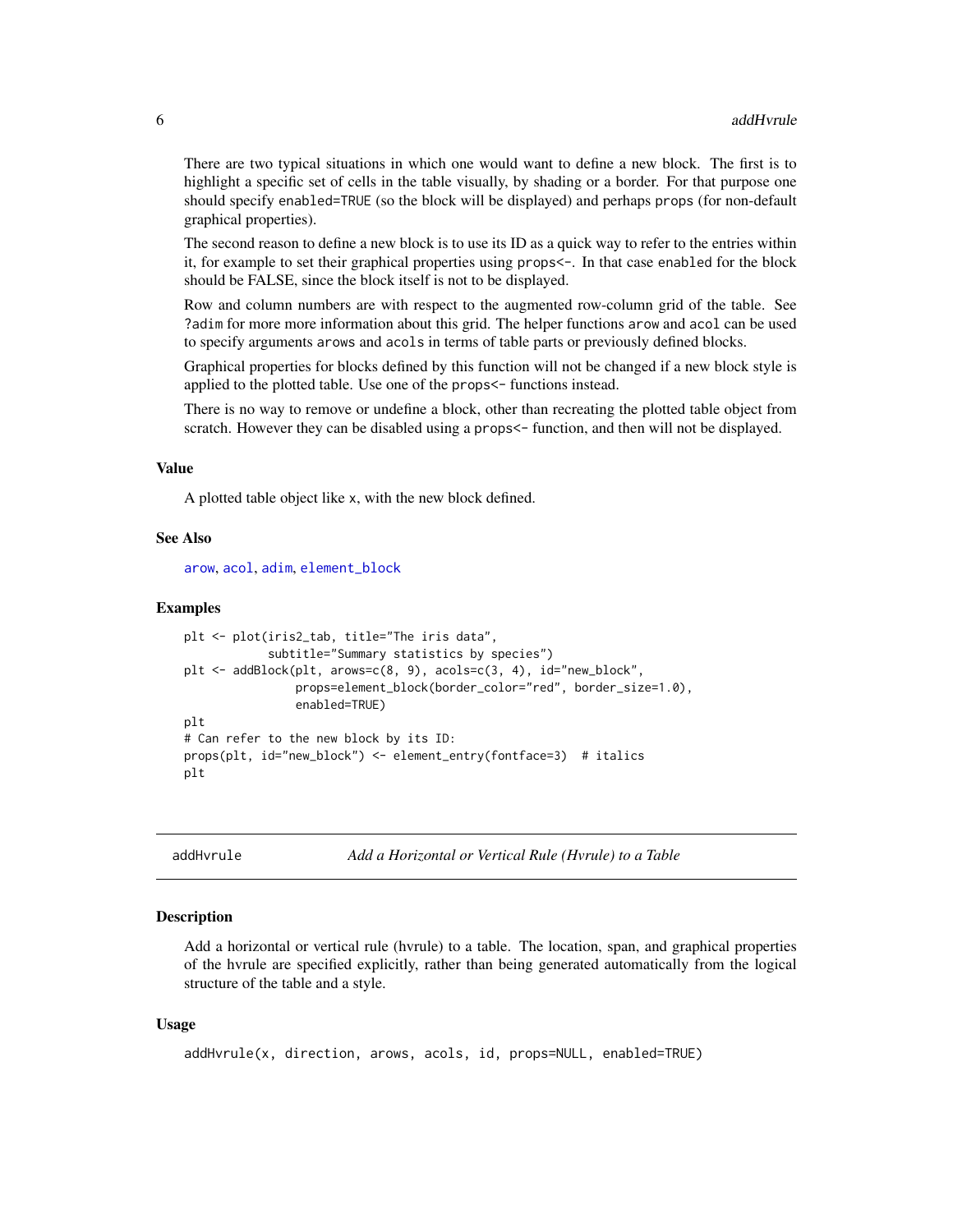#### <span id="page-6-0"></span>addHvrule 7

#### **Arguments**

| X            | A plotted table (pltdTable) object.                                                                                                                                                                                                                                                                                                                                                                                                                                                                                                                                                                                                                                                                   |
|--------------|-------------------------------------------------------------------------------------------------------------------------------------------------------------------------------------------------------------------------------------------------------------------------------------------------------------------------------------------------------------------------------------------------------------------------------------------------------------------------------------------------------------------------------------------------------------------------------------------------------------------------------------------------------------------------------------------------------|
| direction    | Character string specifying whether the rule is to be horizontal (hrule) or verti-<br>cal (vrule).                                                                                                                                                                                                                                                                                                                                                                                                                                                                                                                                                                                                    |
| arows, acols | Numeric vectors specifying the location and span of the hyrule, with respect to<br>the augmented row-column grid of the table. For an hrule, arows should be a<br>single value: the half-integer bracketed by the table rows between which the<br>rule runs. For example, an hrule running between rows 3 and 4 should have<br>arows equal to 3.5. acols should be a vector of integers whose range specifies<br>the column numbers spanned by the rule. For a vrule the roles of arows and<br>acols are reversed: arows is a vector of integers whose range specifies the row<br>numbers spanned by the rule, and acols is the half-integer bracketed by the<br>table columns between which it runs. |
| id           | Character string giving the ID to be assigned to the new hyrule. It is an error if<br>there is already an hyrule with this ID in x. The default is to generate an ID of<br>the form hyrule*, where $*$ is an integer.                                                                                                                                                                                                                                                                                                                                                                                                                                                                                 |
| props        | Optional element_hvrule object with graphical properties to assign to the new<br>hvrule. Any graphical properties not specified in props will be taken from<br>hvruleStyle_pkg_base in styles_pkg.                                                                                                                                                                                                                                                                                                                                                                                                                                                                                                    |
| enabled      | Logical scalar, whether the new hvrule is to be enabled for display. The default<br>is TRUE.                                                                                                                                                                                                                                                                                                                                                                                                                                                                                                                                                                                                          |

#### Details

Normally hvrules are generated automatically, based on the logical structure of the table and the style selected by the user. This function allows additional hvrules to be added "manually", explicitly specifying their position and span in terms of row and column numbers.

Row and column numbers are with respect to the augmented row-column grid of the table. See ?adim for more more information about this grid. The helper functions arow and acol can be used to specify arguments arows and acols in terms of table parts or previously defined blocks.

For an hrule, the default for acols is to span all table columns. For a vrule, the default for arows is to span the rows containing the body and column headers, but not the annotation.

Graphical properties for hvrules defined by this function will not be changed if a new hvrule style is applied to the plotted table. Use one of the props<- functions instead.

There is no way to remove an hvrule, other than recreating the plotted table object from scratch. However they can be disabled using a props<- function, and then will not be displayed or take up any space.

#### Value

A plotted table object like x, with the new hvrule added.

#### See Also

[arow](#page-9-1), [acol](#page-2-1), [adim](#page-8-1), [element\\_hvrule](#page-18-1)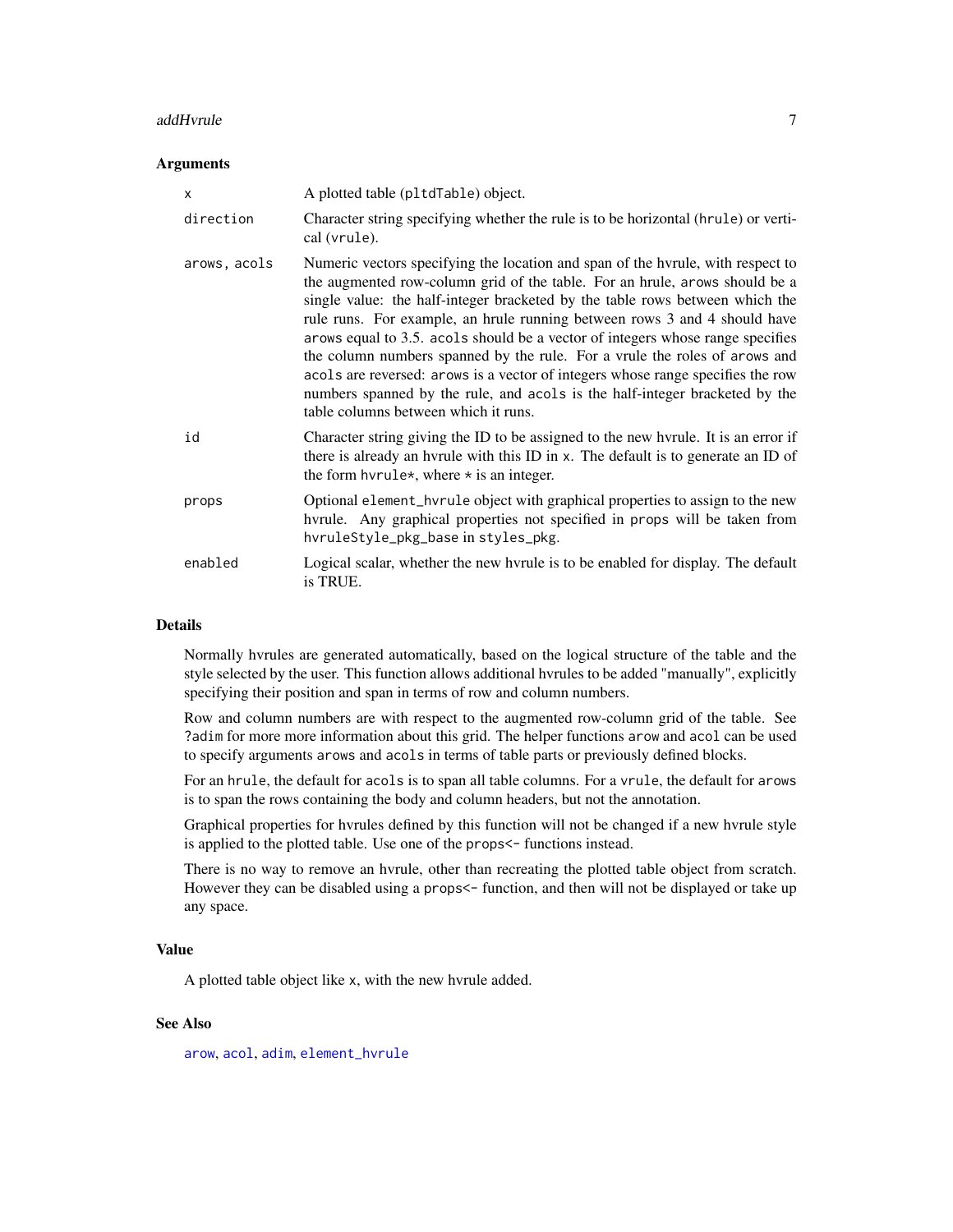#### Examples

```
plt <- plot(iris2_tab, title="The iris data")
plt <- addHvrule(plt, direction="vrule", acols=4.5, arows=arow(plt, "body"),
                 id="new_vrule",
                 props=element_hvrule(linetype=2, color="red"), enabled=TRUE)
plt
# Can refer to the new hvrule by its ID:
props(plt, id="new_vrule") <- element_hvrule(enabled=FALSE) # don't display it
plt
```
<span id="page-7-1"></span>

```
addRefmark Add a Reference Mark to Entries in a Table
```
#### Description

Add a reference mark (a symbol placed before or after entry text to indicate cross-references; e.g. for footnotes) to entries in a table.

#### Usage

```
addRefmark(x, mark, before=character(0), after=character(0),
   parts=NULL, raise, ...)
```
#### Arguments

| $\mathsf{x}$  | A textTable or pltdTable object.                                                                                                                                                                                          |
|---------------|---------------------------------------------------------------------------------------------------------------------------------------------------------------------------------------------------------------------------|
| mark          | Character string containing the reference mark.                                                                                                                                                                           |
| before, after | Character strings containing regular expressions (see ?regex) that will be matched<br>against the <u>text</u> of table entries (using grep1). One or both of before and<br>after may be specified.                        |
| parts         | Optional character vector listing table parts. If specified, only entries in those<br>parts will be matched against before and after. The default is to use all table<br>parts.                                           |
| raise         | Logical scalar. If TRUE, the reference mark will be displayed as a superscript,<br>using plotmath. The default is TRUE except for asterisk marks, since that<br>character is already raised relative to other characters. |
|               | Additional arguments passed to grep1 when matching before and after to<br>entry text.                                                                                                                                     |

#### Details

Reference marks are placed at the beginning or end of an entry's text. If raise is TRUE they will be displayed as superscripts. This is implemented by converting the text to make use of R's plotmath facility to create the superscript. A limitation of plotmath is that it ignores newline characters

<span id="page-7-0"></span>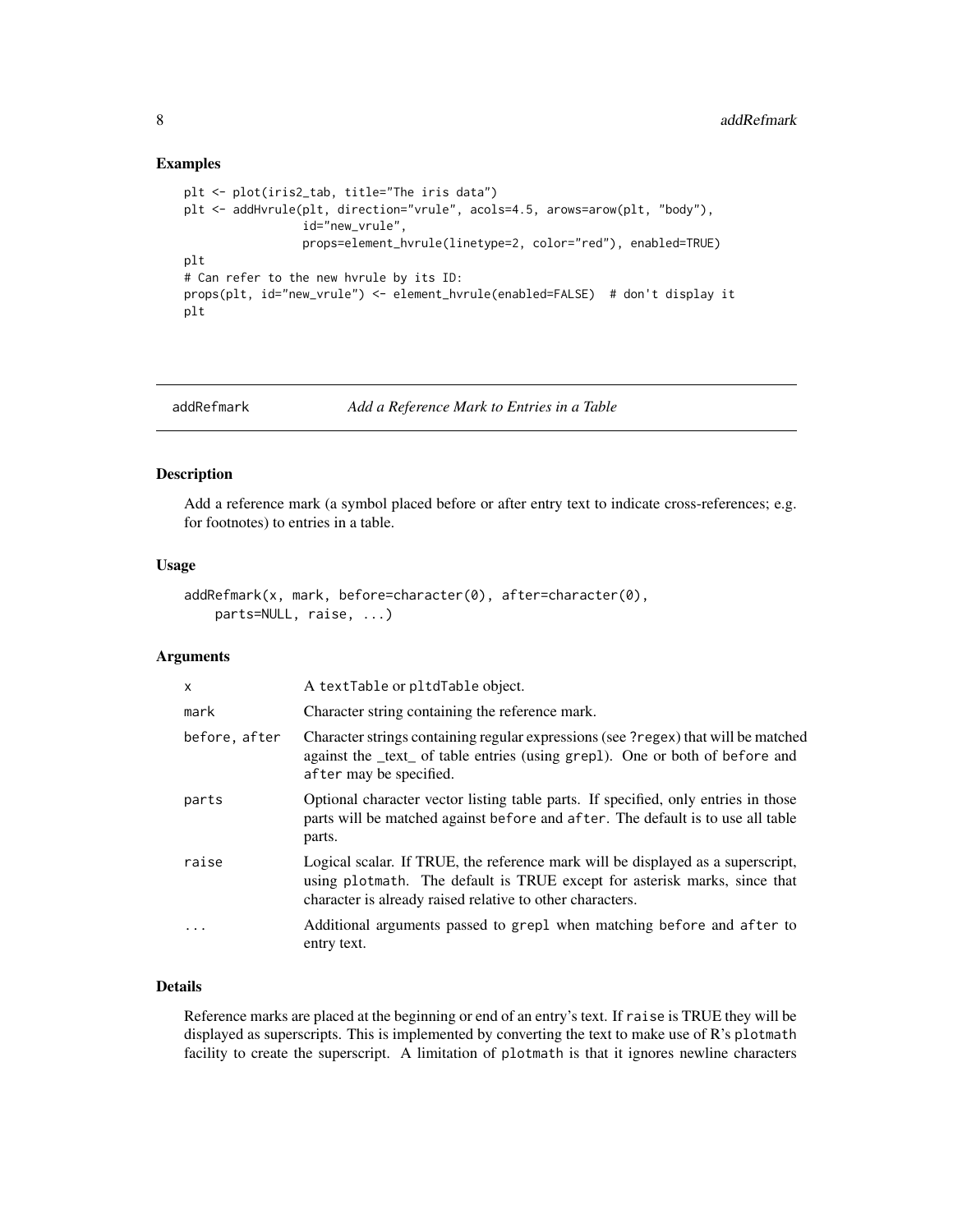<span id="page-8-0"></span>adim **9** adim to the contract of the contract of the contract of the contract of the contract of the contract of the contract of the contract of the contract of the contract of the contract of the contract of the contract

within text. Therefore raised reference marks will not work with multi-line entries, and a warning will be issued.

In addition to using numbers, letters, or asterisk as reference marks, traditional symbols can be specified by their unicode values: dagger ("\u2020"), double dagger ("\u2021"), paragraph symbol ("\u00B6"), section symbol ("\u00A7"), and double vertical bars ("\u2016"). However, unicode symbols may not be available for all OS's or graphics devices.

With this function the user identifies the entries to be marked by searching the entry text itself, via regular expressions before and/or after. For plotted tables (pltdTable objects), an alternative way to add reference marks is to use one of the props <- functions to assign an element\_refmark to it. They allow selection of entries using other descriptors.

#### Value

An object like x. The text of table cells/entries selected by before and after will be modified to include the reference mark, and if raise is TRUE, those cells/entries will be flagged to indicate that they should be treated as plotmath expressions.

#### See Also

[element\\_refmark](#page-20-1), [props<-](#page-31-1)

#### Examples

```
# Add reference marks to a 'textTable':
ttbl <- textTable(iris2_tab, foot="sd = standard deviation")
ttbl <- addRefmark(ttbl, mark="a", before="sd =", after="sd$")
plot(ttbl)
# Add reference marks to a 'pltdTable':
plt <- plot(textTable(iris2_tab, foot="sd = standard deviation"))
plt <- addRefmark(plt, mark="*", before="sd =", after="sd$")
plt
# To add a reference mark to just the *first* appearance of "sd", use
# 'propsa<-' instead:
plt <- plot(textTable(iris2_tab, foot="sd = standard deviation"))
plt <- addRefmark(plt, mark="a", before="sd =")
propsa(plt, arows=arow(plt, hpath=c("setosa", "sd")),
       acols=acol(plt, "rowhead")[2]) <- element_refmark("a", side="after")
plt
```
<span id="page-8-1"></span>adim *Dimensions of the Augmented Row-Column Grid for a Table*

#### **Description**

Return the dimensions of the augmented row-column grid for a table. Along with rows and columns associated with the body of the table, the augmented grid includes rows for each title, subtitle, and foot line, and rows and columns associated with the column and row headers.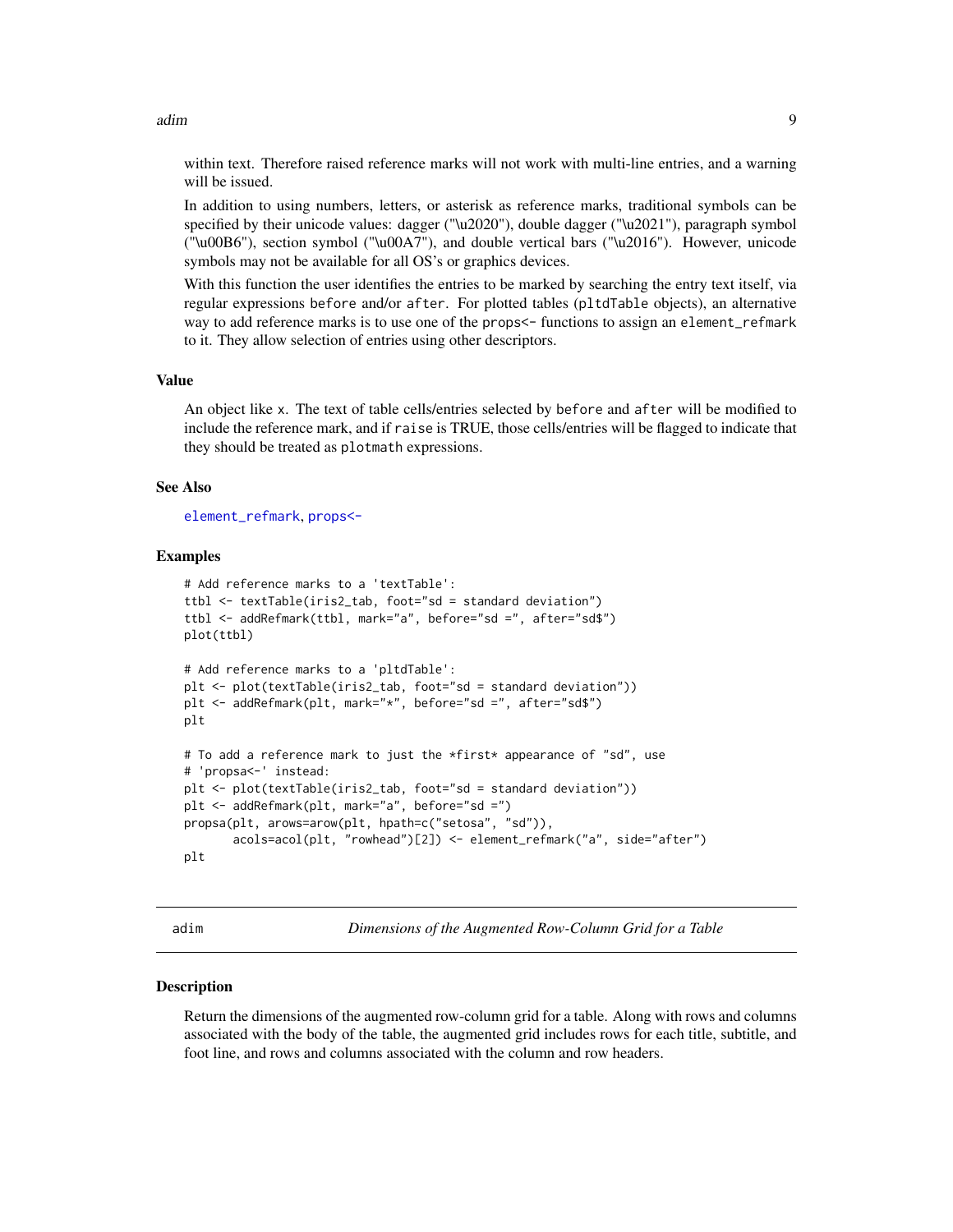#### <span id="page-9-0"></span>Usage

adim(x)

#### Arguments

x A table, in any of the forms used within the tablesgg package. This includes textTable and pltdTable objects.

#### Details

It is common to think of the number of rows and columns in a table as referring to the \_body\_ of the table. However in this package the grid of rows and columns in the body of a table is expanded into an \_augmented row-column grid\_, by adding a row for each title, subtitle, and foot line; a row for each layer of column headers; a row for each \_interior\_ row header entry; and a column for each (non-interior) layer of row headers. The augmented grid is numbered from the upper left, so column numbers increase from left to right, and row numbers from top to bottom. Title, subtitle, and foot lines, and interior row header entries span all the columns of the grid.

This function returns the dimensions of the augmented grid.

Disabled entries are included in counting rows and columns.

The function summary gives the dimensions of individual parts within a table.

#### Value

A two-element numeric vector containing (number of rows, number of columns).

#### See Also

[summary.textTable](#page-41-1), [summary.pltdTable](#page-40-1)

#### Examples

```
ttbl <- textTable(iris2_tab, title="Summary statistics for the iris data")
adim(ttbl)
plt <- plot(ttbl)
adim(plt)
```
<span id="page-9-1"></span>arow *Row Numbers Within the Augmented Row-Column Grid for a Table*

#### Description

Return the row numbers associated with a specified table part or element, or with a set of row header values, within the augmented row-column grid of a table.

#### Usage

arow(x, id=NULL, hpath=NULL)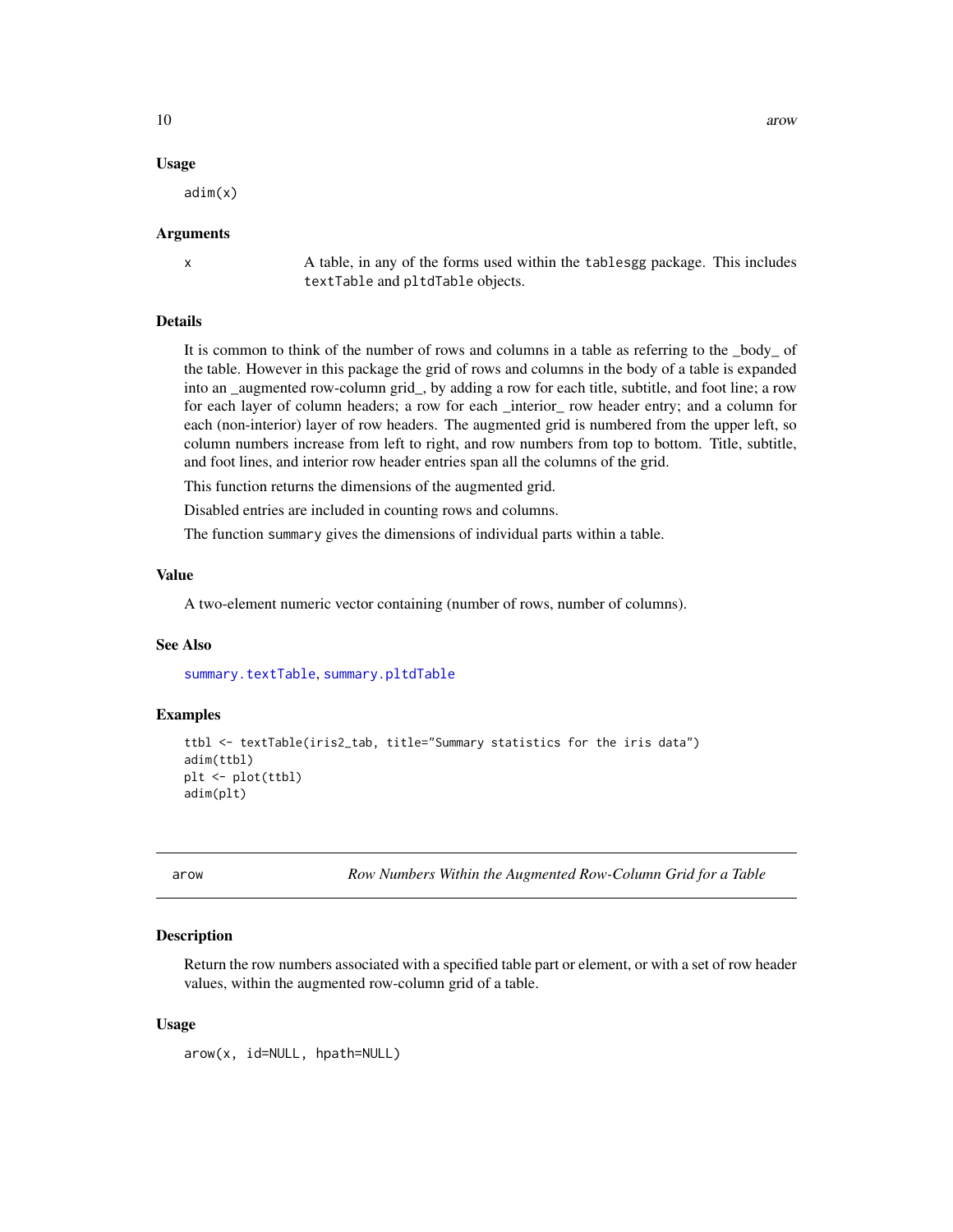#### <span id="page-10-0"></span>arow 11

#### Arguments

| $\mathsf{x}$ | A textTable or a plotted table (pltdTable) object.                                                                                                                                                                                     |
|--------------|----------------------------------------------------------------------------------------------------------------------------------------------------------------------------------------------------------------------------------------|
| id           | Character scalar containing the ID of a single table part, block, entry, or hyrule.<br>(If $x$ is a text Table, only the ID of a table part is allowed.)                                                                               |
| hpath        | Character vector with length between 0 and the number of layers in the row<br>header. The i-th element should be one of the values in the i-th row header<br>column, or NA. See DETAILS. Only one of id and hpath should be specified. |

#### Details

See the documentation for adim for more information about the augmented row-column grid of a table.

Only one of arguments id and hpath should be specified. id is searched for first among table parts (the only thing available for a textTable), then blocks, entries, and hvrules, in that order. The search stops at the first match. It is an error if id is not found in any of these.

hpath is short for "header path". It is used to obtain row numbers associated with specified combinations of values of the row header variables. Suppose there are L layers of row headers. If the length of hpath is less than L, NA values are added at the end to reach that length. The function returns the intersection of the row numbers for which the i-th outermost of the header layers equals the i-th element of hpath. An NA in hpath is taken to match all values in the correponding layer of row headers. Thus, if  $L = 4$  and hpath=c("a", NA, "c"), the function will return the row numbers for which the outermost row header has a value of "a" \_and\_ the third outermost has a value of "c". If no row has the combination of values specified by hpath then the returned vector will have length 0.

Since hpath refers to values of row header variables, it cannot be used to get row numbers associated with table annotation, or with the column header. (Use id instead.)

#### Value

A numeric vector containing row numbers within the table's augmented row-column grid. The row numbers are those partially or completely occupied by the cells associated with id or hpath. They will be increasing but not necessarily consecutive.

The returned vector may have length 0 if id refers to a table part or block that spans no rows, or if hpath matches no set of row header values.

Note that for a horizontal hvrule (hrule), the "row number" is actually a half-integer, bracketed by the table row numbers between which the hrule runs. For example, if the hrule runs between table rows 3 and 4, the returned value will be c(3.5).

#### See Also

[adim](#page-8-1) to get the dimensions of the augmented row-column grid; [acol](#page-2-1) for the corresponding operation on columns; [ids](#page-21-1)

```
ttbl <- textTable(iris2_tab, title=c("Title 1", "2nd title"), foot="Foot")
plt <- plot(ttbl)
```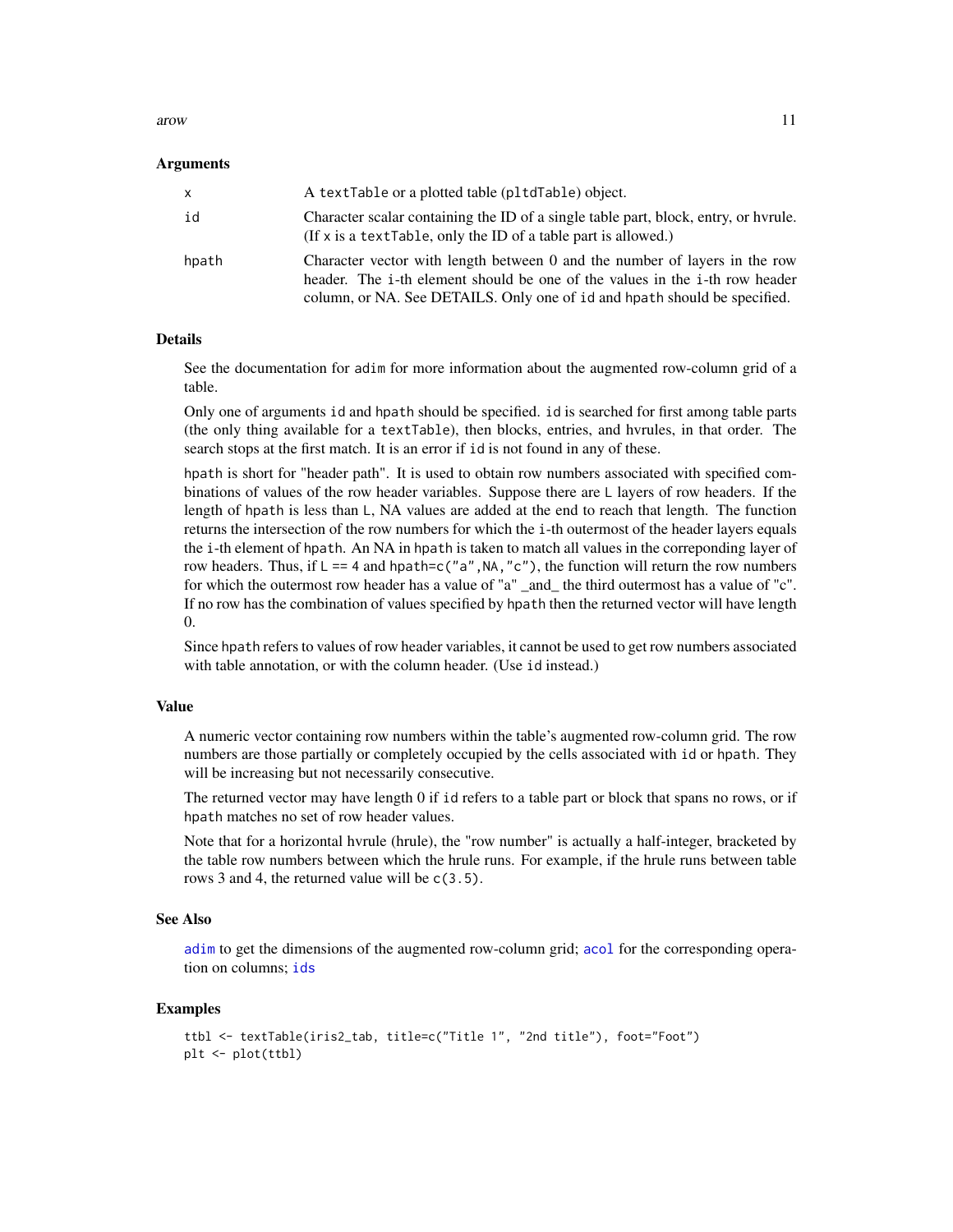```
arow(plt, id="title") # block "title" spans first two rows
arow(plt, id="body,4,2") # single entry
# Remove the first line of the column header:
plot(ttbl[-arow(ttbl, id="colhead")[1], ])
# Remove the "versicolor" species (a value in row header layer 1):
plot(ttbl[-arow(ttbl, hpath=c("versicolor")), ])
# Remove the means for all species (a value in row header layer 2):
plot(ttbl[-arow(ttbl, hpath=c(NA, "mean")), ])
# Remove the mean just for the versicolor species:
plot(ttbl[-arow(ttbl, hpath=c("versicolor", "mean")), ])
```
elements *Extract Table Elements from a Plotted Table*

#### Description

Extract table elements (entries, blocks, or hvrules) from a plotted table, as a simple data frame with one row per element.

#### Usage

elements(x, type=c("entry", "block", "hvrule"), enabledOnly=TRUE)

#### Arguments

| X           | A pltdTable object, containing a plotted table.                                                       |
|-------------|-------------------------------------------------------------------------------------------------------|
| type        | Character scalar indicating the type of elements to extract: one of "entry", "block",<br>or "hyrule". |
| enabledOnly | Logical scalar. If TRUE, only elements that are currently enabled in x are re-<br>turned.             |

#### Details

A plotted table (pltdTable object) has three types of elements: entries, blocks, and hvrules. *Entries* are the text strings (and associated properties) displayed in table cells. *Blocks* are rectangular sets of contiguous table cells. And *hvrules* are spacers, with or without a visible line (or "rule"), used to separate or group table rows and columns. See the package vignette for more information.

This function allows one to inspect these elements. The purpose is primarily informational: an easy way to view all the elements of a table, their descriptors (e.g., as used by styles and the propsd<function), and the graphical properties they have been assigned. It is not intended as a way to edit or modify elements. For that, see update methods for textTable and pltdTable objects, the props<- set of functions, and section 4 of the package vignette.

The remainder of this section describes the columns in the returned data frame, for each element type.

Columns in elements $(x, type='entry")$ 

*Entry descriptors:*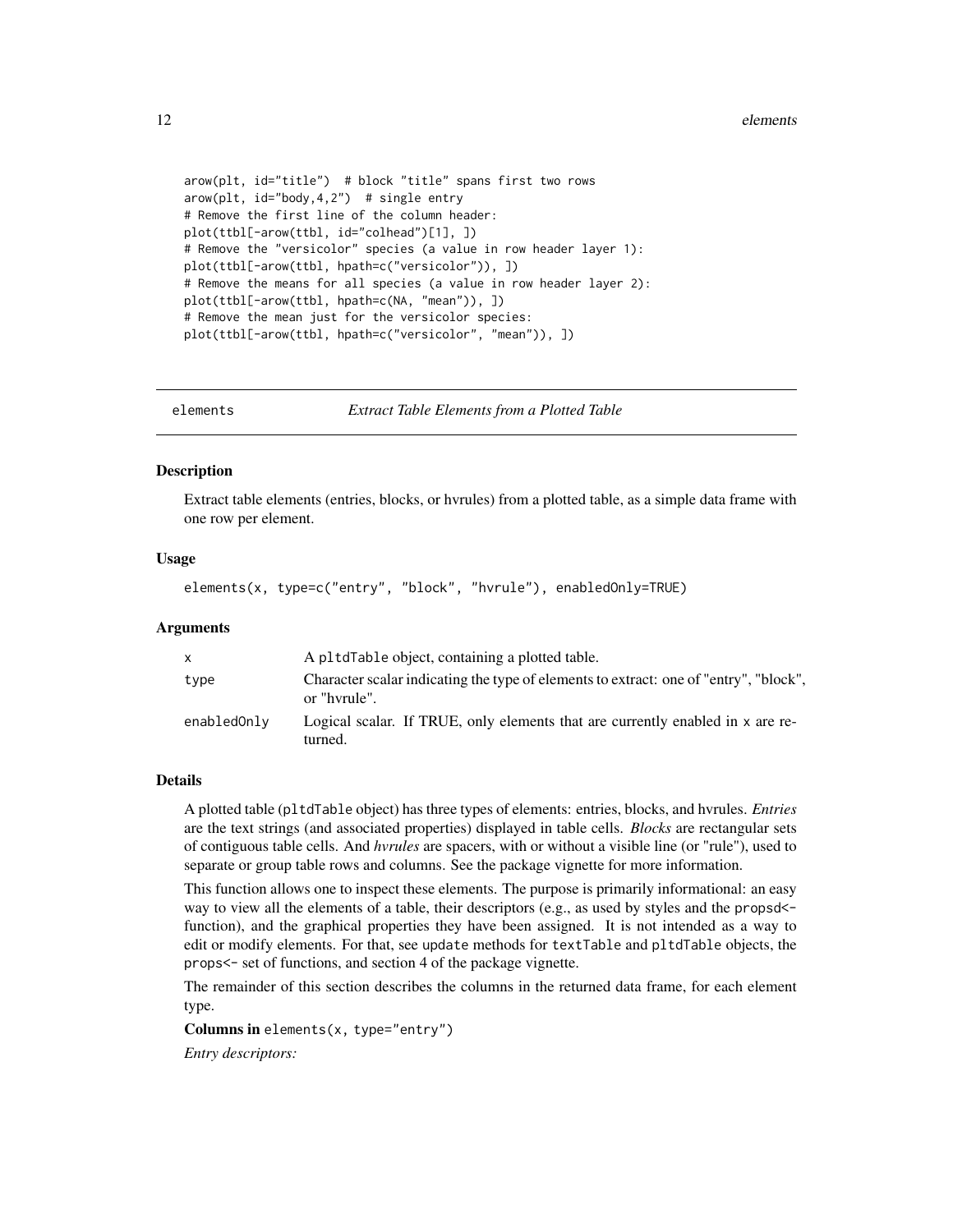#### elements and the set of the set of the set of the set of the set of the set of the set of the set of the set of the set of the set of the set of the set of the set of the set of the set of the set of the set of the set of

- id Character string that uniquely identifies the entry. The format is <part>,<partrow>,<partcol> for table parts that are matrices (rowhead, rowheadLabels, colhead, and body), and <part>, <partrow> for table parts that are vectors (annotation parts title, subtitle, and foot).
- part Character string identifying the part of the table to which the entry belongs: one of "body", "rowhead", "colhead", "rowheadLabels", "title", "subtitle", or "foot".
- subpart Character string with further information about the nature of of the entry within its part of the table. May be NA.
- **partrow, partcol** Row number, column number of the entry within its table part. For parts that are vectors rather than matrices, partrow will be the element number within the vector, and partcol will be NA. If an entry spans more than one row or column, the minimum row/column number of the spanned cells is used.
- headlayer How far (in number of rows or columns) from the body of the table the entry is. By definition this is 0 for entries in the body of the table. It is 1 for row/column headers immediately adjacent to the body, 2 for headers one row/column further out, and so on. The layer numbers for row header labels match those for the corresponding columns of row headers. The layers for titles, subtitles, and foot lines are the number of \_rows\_ from the body of the table. When a table is created with rowheadInside set to TRUE, the headlayer value for the outermost layer of row headers (and for its label, if any) is changed to 0, since the headers become interleaved with the table body.
- level in layer Numbering of entries within a given part and headlayer. For row and column headers this is based their hierarchical structure (see the descriptors for blocks, below). For other table parts it is just an integer from 1 to the number of entries in that layer of that part.
- multirow, multicolumn Logicals indicating whether the entry spans multiple rows or columns of the table.
- text Character string containing the formatted content of the entry, for display. It may use plotmath notation for mathematical notation, see math below.
- type Character string identifying the type of value the entry represents (e.g., "numeric"). May be NA. The default for table annotation (title, subtitle, foot) and rowheadLabels is "character".
- math Logical indicating whether entry text is to be parsed into an expression before being displayed; this allows mathematical notation as described in ?plotmath.
- enabled Logical indicating whether the entry is to be displayed when the table is plotted. If FALSE the entry is ignored when laying out the table or determining its size.
- arow1, arow2, acol1, acol2 Range of row and column numbers occupied by an entry, with respect to the augmented row-column grid for the table. arow1 < arow2 and/or acol1 < acol2 means the entry spans multiple rows and/or columns.

*Graphical properties for entries*. Values for these are assigned by a *style*, either a default style (see ?tablesggOpt) or user-specified.

- hjust Numeric horizontal justification for entry text (0=left, 0.5=center, 1=right).
- vjust Numeric vertical justification for entry text (0=top, 0.5=center, 1=bottom).
- color Character string; color for entry text.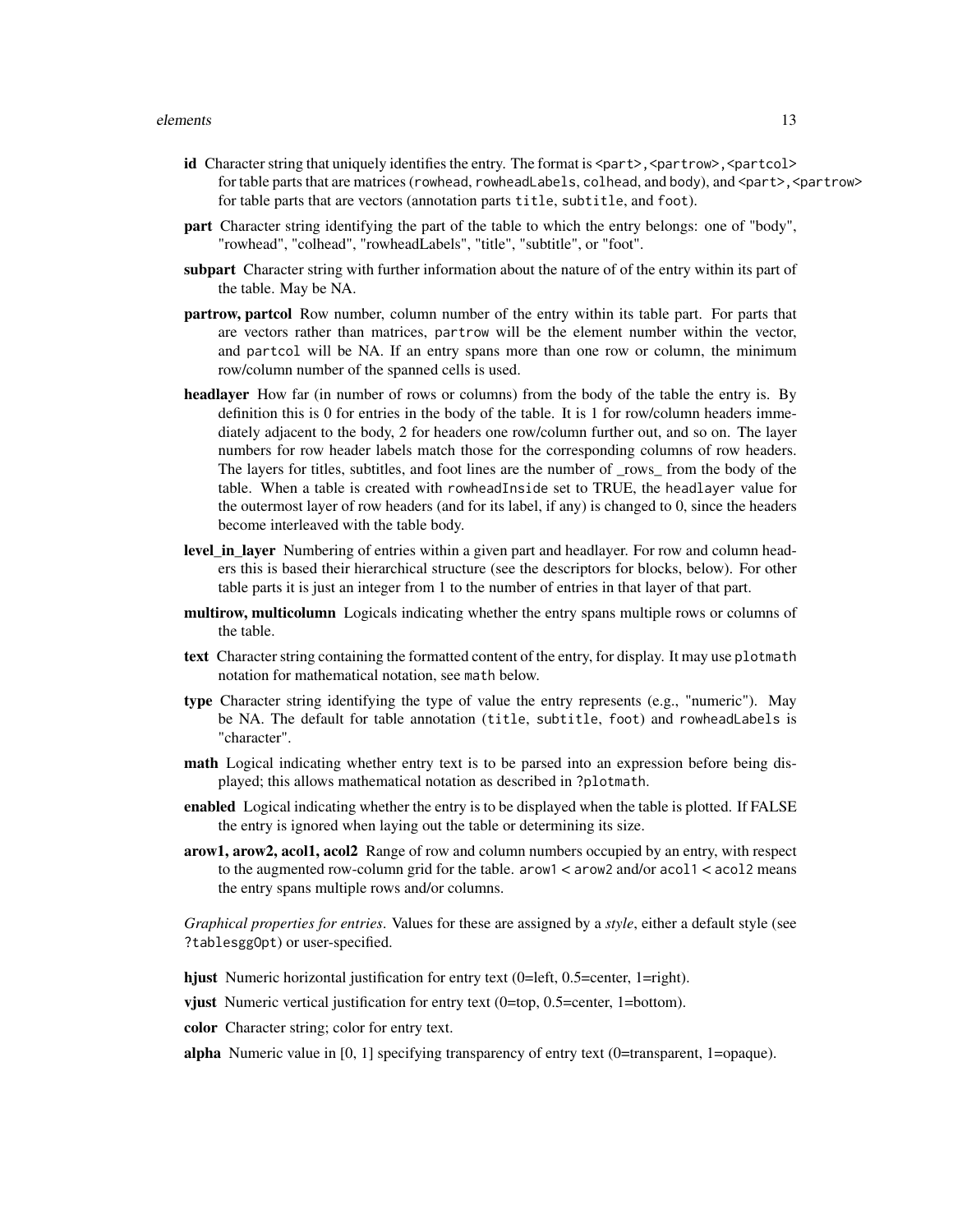size Font size for entry text, in points  $(72.27 \text{ points} = 1 \text{ inch}, 2.845 \text{ points} = 1 \text{ mm})$ .

- family Character string, the font to use for entry text. "serif", "sans", and "mono" will work for all graphics devices. Other fonts may or may not be available on a particular device.
- fontface Numeric indicating 1=plain, 2=bold, 3=italic, 4=bold and italic.
- lineheight Numeric multiplier that adjusts interline spacing for multi-line entry text. 1.0 gives the default spacing.
- angle Rotation angle for entry text, in degrees counter-clockwise from horizontal.
- hpad, vpad Padding added around the sides of entry text to keep it from touching cell borders, in millimeters. hpad is added on both the left and right sides of the text, and vpad is added on both the top and bottom.
- fill Character string; background color for the cell(s) containing the entry. NA means no background color.
- fill\_alpha Numeric value in [0, 1] specifying transparency of the cell background color (0=transparent, 1=opaque).
- **border\_size** Thickness of the border to draw around the cell(s) containing the entry text, in millimeters.

**border\_color** Character string; color for the border around entry text. NA means no border.

Columns in elements $(x, type="block")$ 

*Block descriptors:*

- id Character string that uniquely identifies the block. The format is just  $\langle type \rangle$  for blocks types that are unique. For blocks associated with row or column headers, or with row groups formed by the plot option rowgroupSize, ID's begin with <type>/<subtype>/<headlayer>/<level\_in\_layer>. See Appendix B of the package vignette for details about the definitions and ID's of these blocks.
- type Character string that specifies the nature or structural role of the block. One of

"table" The whole table (all cells).

- "title", "subtitle", "colhead", "rowhead", "rowheadLabels", "body", "foot" The standard table parts. (If there are interior row header entries, "rowhead" and "body" are omitted because the interleaving of headers and body means neither are valid blocks.)
- "titles" The union of the title and subtitle parts.
- "stub" If we exclude the title/subtitle and foot annotations, a table has four quadrants: the body at the lower right, the row headers at the lower left, the column headers at the upper right, and a stub at the upper left. That is, the stub consists of the cells above the row headers and to the left of the column headers. (If there are row header labels–block "rowheadLabels"–they will be in the bottom row of the stub.)
- "colhead\_and\_stub", "rowhead\_and\_stub" The unions of "stub" with "colhead" and "rowhead", respectively.
- "colhead\_and\_body", "rowhead\_and\_body" The unions of "body" with "colhead" and "rowhead", respectively.
- "rowblock", "colblock" Collections of blocks associated with row and column headers, reflecting their hierarchical structure. "rowblock" is also the type for blocks representing row groups formed by plot option rowgroupSize. See Appendix B of the package vignette for details.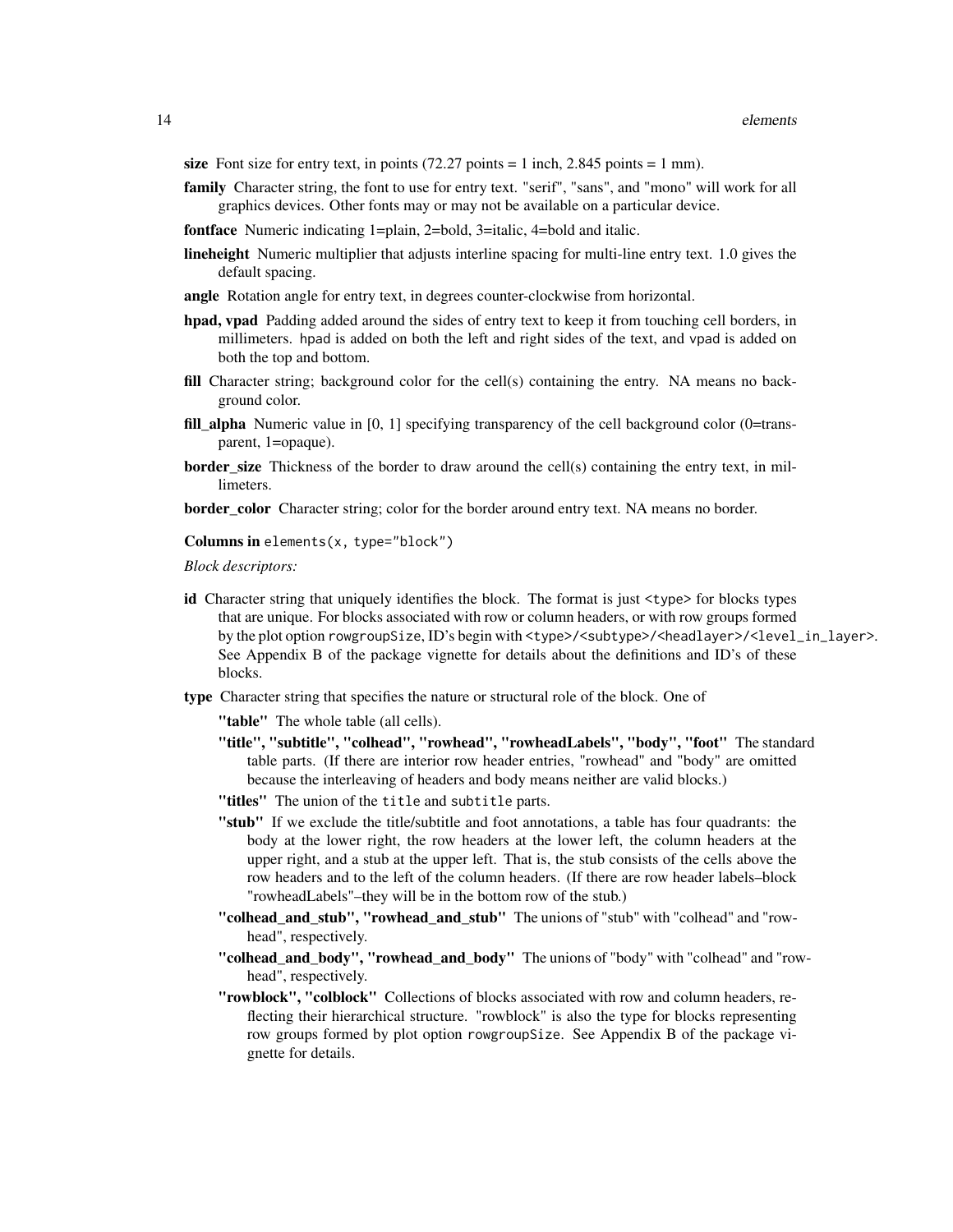- subtype Character string refining block type. For types "rowblock" and "colblock", subtypes are "A", "B", "C", and (for "rowblock" only) "G". See Appendix B of the package vignette for their meaning. For other block types the subtype is set to missing (NA).
- headlayer For "rowblock" and "colblock" blocks, the header layer number with which the block is associated. (Layer numbers increase from innermost to outermost layer.) For other block types, headlayer is NA.
- level in layer For "rowblock" and "colblock" blocks, the level number (within the header layer) with which the block is associated. Levels are numbered from 1 to the maximum number of levels in that layer. For other block types, level\_in\_layer is NA.
- **group in level** For "rowblock" blocks of subtype "G" (representing sets of rows grouped according to rowgroupSize), the group number within a header layer and level. NA for other block types/subtypes.
- had enabled entries Logical, set to TRUE if there were enabled table entries in x that intersect the block. This is set at the time the plotted table (pltdTable object) is created. It is not updated if entries are later enabled/disabled using props<-, for example.
- $\mathbf{n}_r$ ,  $\mathbf{n}_c$  The number of rows and columns, respectively, that the block spans. May be 0 for empty blocks.
- arow1, arow2, acol1, acol2 First and last row and column numbers spanned by the block, with respect to the augmented row-column grid for the table. Empty blocks, with no rows or no columns (nr or nc equal to 0), will have the corresponding arow\* or acol\* set to NA.
- enabled Logical indicating whether the block is to be displayed when the table is plotted. This applies only to highlighting the rectangular region occupied by the block using a fill color or border. It has no effect on display of entries or hvrules contained within the block.

*Graphical properties for blocks*. Values for these are assigned by a *style*, either a default style (see ?tablesggOpt) or user-specified.

- fill Character string; color used to fill the rectangular region contained in the block. NA means the region is not colored. (Blocks are drawn before table entries or hvrules, so the block fill color will not hide those elements even if it is opaque.)
- fill\_alpha Numeric value in [0, 1] specifying transparency of the block fill color (0=transparent, 1=opaque).

**border** size Thickness of the border to draw around the block, in millimeters.

**border** color Character string; color for the border around the block. NA means no border.

Columns in elements(x, type="hvrules")

*hvrule descriptors:*

id Character string that uniquely identifies the hvrule. The format is <br/>block>\_<side>.

direction Character string, either "hrule" for a horizontal rule or "vrule" for a vertical rule.

block The ID of the block along the side of which the hvrule runs.

side Which side of the block the hvrule runs along, "top", "bottom", "left", or "right".

adjacent blocks Character string containing the IDs of blocks that are adjacent to block on the same side as the hvrule. (I.e., blocks that are separated from block by the hvrule.) Block IDs within the string are separated by semicolons. If there are no adjacent blocks the string will be empty ("").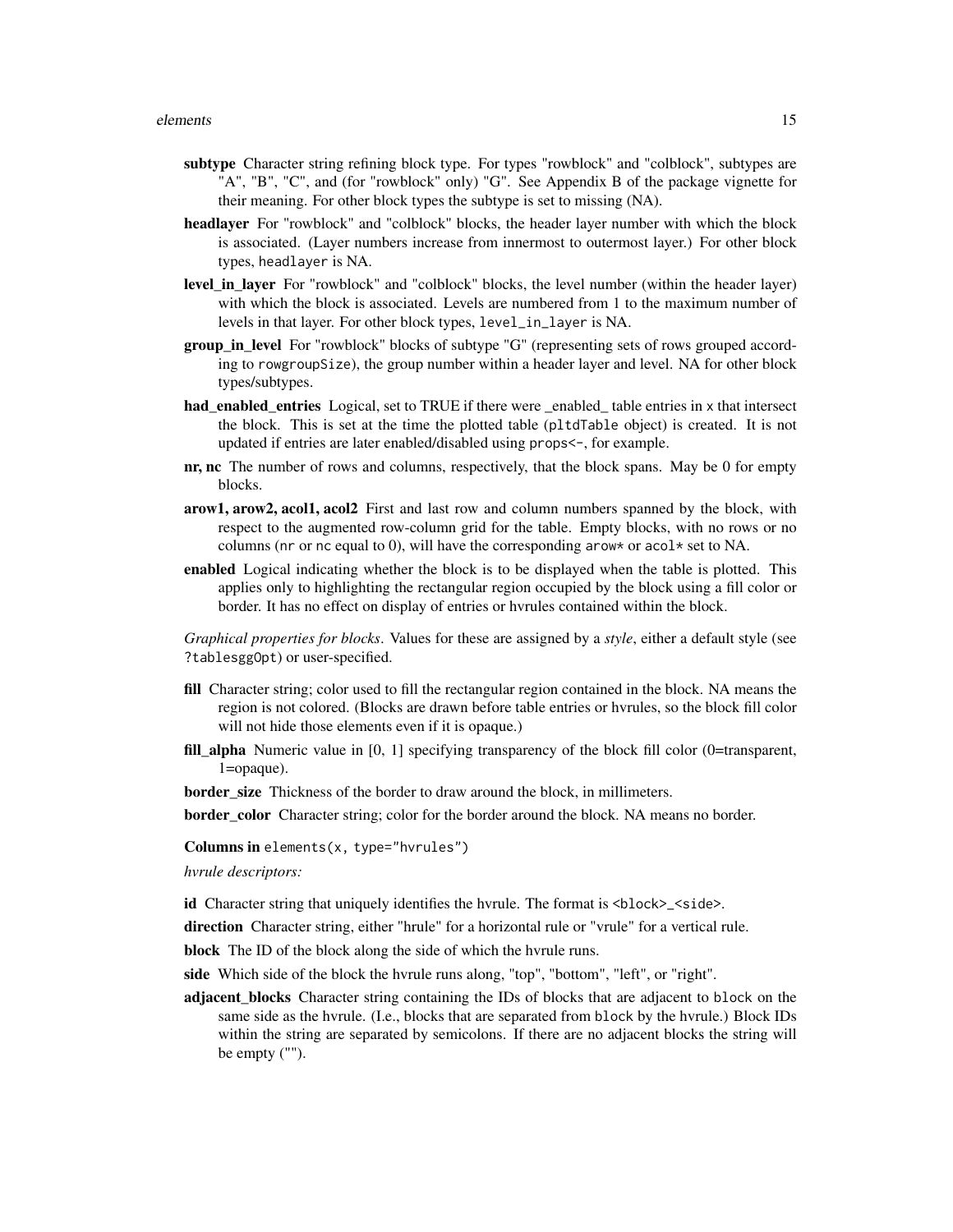- <span id="page-15-0"></span>arow1, arow2, acol1, acol2 Location of the hyrule with respect to the augmented row-column grid of the table. An hrule is inserted between table rows, and therefore arow1 and arow2 are the same and equal to a half-integer. For example, an hrule inserted between rows 3 and 4 has  $arow1 = arow2 = 3.5$ . acol1 and acol2 for the hrule are integers indicating the range of columns that it spans. Analogously, a vrule is inserted between table columns, so acol1 and acol2 are identical and equal to a half-integer, while arow1 and arow2 are integers that indicate the range of rows spanned by the vrule.
- enabled Logical indicating whether the hyrule is to be displayed when the table is plotted. If FALSE the hvrule is ignored when laying out the table or determining its size.

*Graphical properties for hvrules*. Values for these are assigned by a *style*, either a default style (see ?tablesggOpt) or user-specified.

- **linetype** Integer indicating the type of line to display.  $1 =$  solid line;  $2 =$  dashed;  $3 =$  dotted. (See the documentation of lty in ?par for the full set of choices.) A line type of 0 means no line will be drawn, so the hvrule just inserts empty space between table rows or columns.
- size Thickness of the line, in millimeters.
- color Character string; the color of the line.
- alpha Numeric value in [0, 1] specifying transparency of the line color (0=transparent, 1=opaque).
- space The width (for a vertical rule) or height (for a horizontal rule) of the rectangle inserted between columns or rows by the hvrule. (A line, if any, is drawn within this rectangle.) This is the amount of space the rule adds to the width or height of the table, in millimeters.
- fill Character string; color used to fill the rectangle containing the hvrule. NA means the region is not colored.
- fill\_alpha Numeric value in [0, 1] specifying transparency of the fill color (0=transparent, 1=opaque).

#### Value

A data frame with one row per element. Columns include element descriptors and graphical properties assigned to each element. The row names of the data frame will be the element ID's.

#### See Also

[tablesggOpt](#page-42-1), [styleObj](#page-37-1), [ids](#page-21-1)

```
plt <- plot(iris2_tab)
str(elements(plt, type="entry"))
str(elements(plt, type="block")) # 0 rows, none are enabled for display
str(elements(plt, type="block", enabledOnly=FALSE))
str(elements(plt, type="hvrule"))
```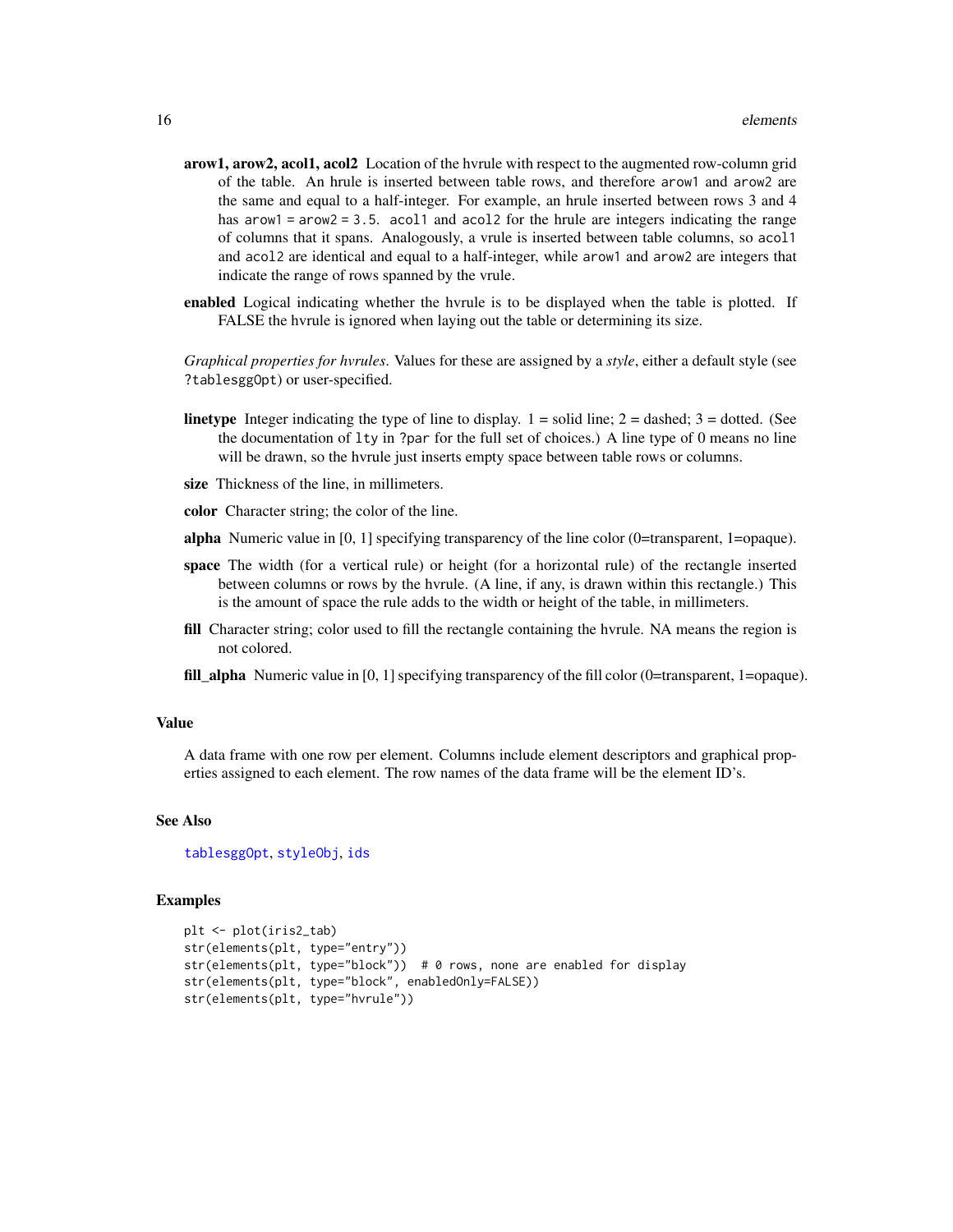<span id="page-16-1"></span><span id="page-16-0"></span>

#### Description

Specify a set of graphical properties that can be used to highlight a rectangular block of table cells.

#### Usage

```
element_block(fill=NULL, fill_alpha=NULL, border_size=NULL,
   border_colour=NULL, border_color=NULL, enabled=NULL,
   inherit.blank=FALSE)
```
#### Arguments

|               | fill, fill_alpha, border_size, border_color                                                                                                                    |
|---------------|----------------------------------------------------------------------------------------------------------------------------------------------------------------|
|               | Scalar graphical properties for the table blocks. These will be passed to ggp1ot2: : geom_rect<br>under the names fill, alpha, size, and colour, respectively. |
| border_colour | Alias for border_color.                                                                                                                                        |
| enabled       | Logical scalar, controlling whether the block is displayed (TRUE) or not (FALSE).                                                                              |
| inherit.blank | Ignored.                                                                                                                                                       |

#### Details

This function is modeled on the element\_\* functions used in ggplot2 to specify graphical properties in themes. It is primarily used to create the value on the right-hand side of an assignment involving the props<- group of setter functions.

To display a table block means to highlight its rectangular region with shading (as specified by fill, a color, and fill\_alpha) and/or a border (with thickness specified by border\_size, in mm, and color border\_color). Blocks are drawn before entries and hvrules, so the latter are drawn "on top" of blocks and will not be hidden.

Quantitative property border\_size may be specified using the ggplot2 function rel(). This function indicates that the value is to be interpreted as a multiplier to be applied to whatever the current value of the property is. For example border\_size=rel(1.2) specifies that the thickness of the border around a block is to be increased by 20% from its current value.

#### Value

An object of S3 classes element\_block and element.

#### See Also

[element\\_entry](#page-17-1), [element\\_hvrule](#page-18-1); [elements](#page-11-1) for more detail about the available graphical properties; [props<-](#page-31-1), [propsa<-](#page-33-1), [propsd<-](#page-35-1).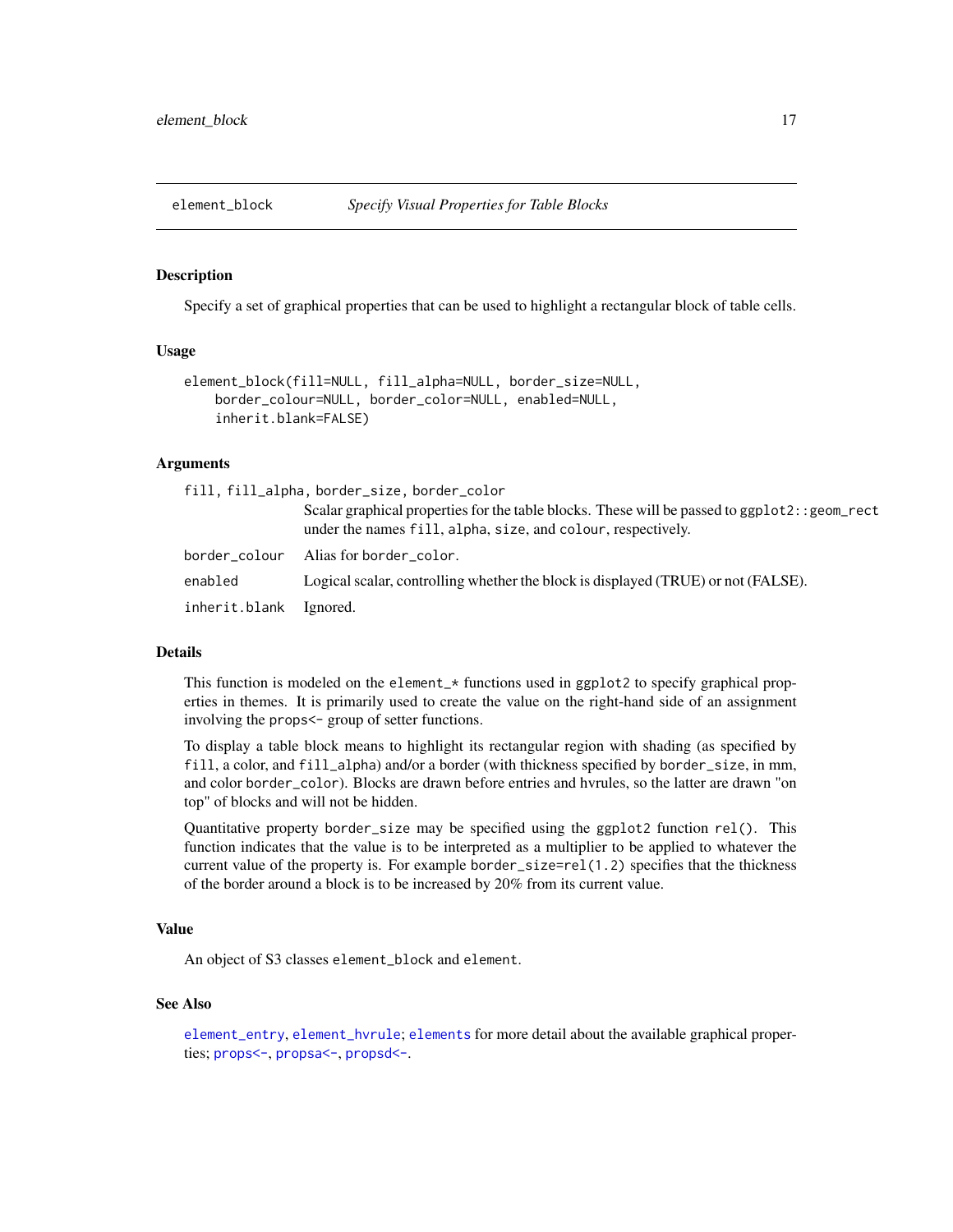#### Examples

```
plt <- plot(iris2_tab, title="Summary statistics for the iris data")
props(plt, id="rowhead") <- element_block(fill="lightblue")
props(plt, id="colblock/C/2/1") <- element_block(border_color="red")
      # (Default fill color for blocks is 'gray85')
plt
```
<span id="page-17-1"></span>element\_entry *Specify Visual Properties for Table Entries and their Cells*

#### Description

Specify a set of graphical properties that can be used to display table entries and the cells that contain them.

#### Usage

```
element_entry(text=NULL, family=NULL, fontface=NULL, colour=NULL,
   alpha=NULL, size=NULL, hjust=NULL, vjust=NULL, angle=NULL,
   lineheight=NULL, color=NULL, hpad=NULL, vpad=NULL, fill=NULL,
   fill_alpha=NULL, border_size=NULL, border_colour=NULL,
   border_color=NULL, enabled=NULL, math=NULL, inherit.blank=FALSE)
```
#### Arguments

| text                  | Scalar character string, the text to be displayed for the entries.                                                                                                                                                       |
|-----------------------|--------------------------------------------------------------------------------------------------------------------------------------------------------------------------------------------------------------------------|
|                       | family, fontface, color, alpha, size, hjust, vjust, angle, lineheight<br>Scalar values for the graphical properties that are used to display the text of table<br>entries. Values will be passed to ggplot2:: geom_text. |
| hpad, vpad            | Amount of blank space to add on the left and right (hpad) and top and bottom<br>(vpad) of the entry text, in millimeters. This is to keep entry text from being too<br>close to the cell borders.                        |
|                       | fill, fill_alpha, border_size, border_color                                                                                                                                                                              |
|                       | Scalar graphical properties for the _cells_ that contain table entries. These will<br>be passed to ggplot2:: geom_rect under the names fill, alpha, size, and<br>colour, respectively.                                   |
| colour, border_colour |                                                                                                                                                                                                                          |
|                       | Aliases for color, border_color.                                                                                                                                                                                         |
| enabled               | Logical scalar, controlling whether the entry is displayed (TRUE) or not (FALSE).<br>This applies to both the entry text and the cells that contain it.                                                                  |
| math                  | Logical scalar. If TRUE the entry text will be treated as a plotmath expression<br>rather than simple text.                                                                                                              |
| inherit.blank         | Ignored.                                                                                                                                                                                                                 |

<span id="page-17-0"></span>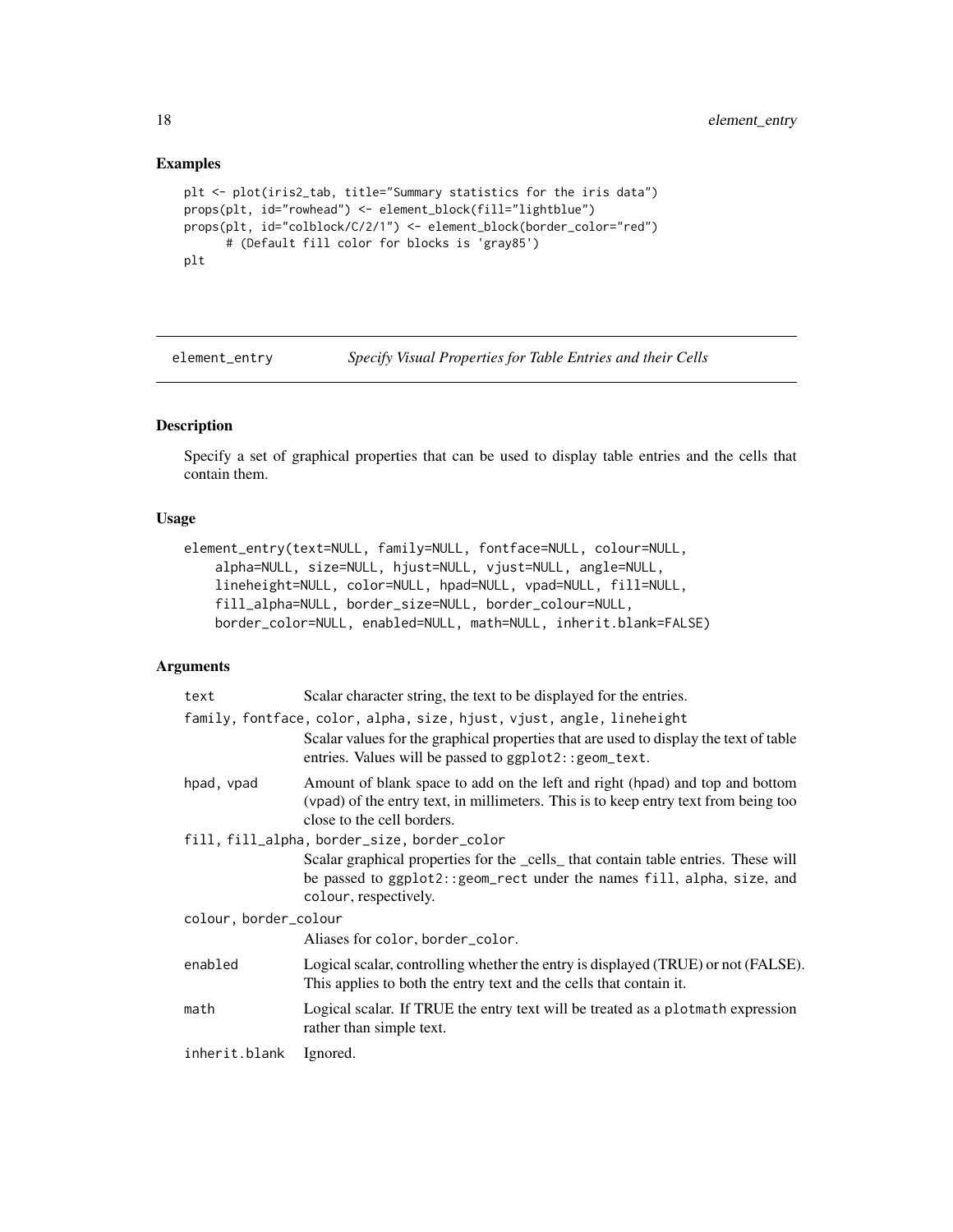#### <span id="page-18-0"></span>Details

This function is modeled on the element\_\* functions used in ggplot2 to specify graphical properties in themes. It is primarily used to create the value on the right-hand side of an assignment involving the props<- group of setter functions.

The text content of an entry is perhaps not strictly a graphical property, but it is convenient to have an easy way to modify it. Note that like all other properties, the provided value must be a single value (character string), not a longer vector of values.

Justification of text within a cell is specified by properties hjust and vjust. Their interpretation is with respect to the boundaries of the cell: 0 means justification toward the left/top of the cell, 1 means toward the right/bottom, and 0.5 means centered. This is different from the interpretation in ?ggplot2::geom\_text, where the justification is with respect to an (x, y) point. Note that padding  $(hpad, vpad)$  is added after justification, so for example hjust=0 will put the text at a distance hpad from the left border of its cell.

Quantitative properties size, angle, lineheight, hpad, vpad, and border\_size may be specified using the ggplot2 function  $rel()$ . This function indicates that the value is to be interpreted as a multiplier to be applied to whatever the current value of the property is. For example lineheight=rel(1.2) specifies that the lineheight property of an entry is to be increased by  $20\%$ from its current value.

#### Value

An object of S3 classes element\_entry and element.

#### See Also

element hvrule, element block, element refmark; [elements](#page-11-1) for more detail about the available graphical properties; [props<-](#page-31-1), [propsa<-](#page-33-1), [propsd<-](#page-35-1).

#### Examples

```
plt <- plot(iris2_tab, title="Summary statistics for the iris data",
            subtitle="Shown with default graphical properties")
plt
props(plt, id="body") <- element_entry(fontface=3, fill="gray")
props(plt, id="subtitle,1") <-
     element_entry(text="Entry properties changed by 'props<-'",
                    fill="gray", color="red")
plt
```
<span id="page-18-1"></span>element\_hvrule *Specify Visual Properties for Table Rules*

#### **Description**

Specify a set of graphical properties that can be used to display horizontal or vertical rules (hvrules) in a table.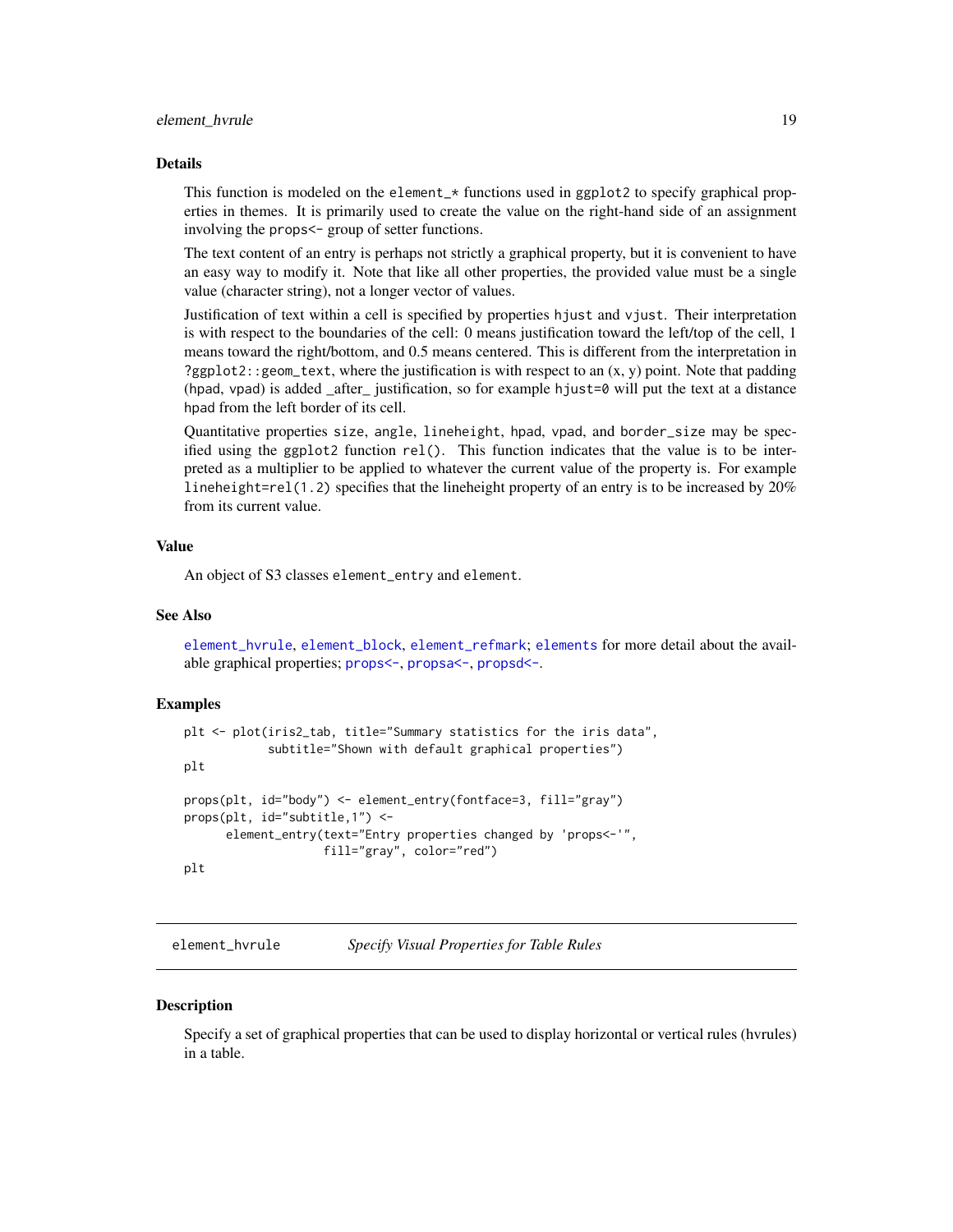#### <span id="page-19-0"></span>Usage

```
element_hvrule(colour=NULL, alpha=NULL, linetype=NULL, size=NULL,
    fill=NULL, fill_alpha=NULL, space=NULL, color=NULL, enabled=NULL,
    inherit.blank=FALSE)
```
#### Arguments

| color, alpha, linetype, size |                                                                                                                                                                                                                                                                                                                           |
|------------------------------|---------------------------------------------------------------------------------------------------------------------------------------------------------------------------------------------------------------------------------------------------------------------------------------------------------------------------|
|                              | Scalar values for the graphical properties that are used to display the horizontal<br>or vertical line of an hyrule. Values will be passed to ggp1ot2: : geom_segment.                                                                                                                                                    |
| fill, fill_alpha, space      |                                                                                                                                                                                                                                                                                                                           |
|                              | Scalar values for the graphical properties of the (long, thin) rectangle that en-<br>closes an hyrule. space is the height (for a horizontal rule) or width (for a<br>vertical rule) of the rectangle, in millimeters. fill and fill_alpha are passed<br>to ggplot2:: geom_rect as arguments fill and alpha respectively. |
| colour                       | Alias for color.                                                                                                                                                                                                                                                                                                          |
| enabled                      | Logical scalar, controlling whether the hyrule is displayed (TRUE) or not (FALSE).<br>This applies to both the actual rule (line) and the rectangle containing it.                                                                                                                                                        |
|                              |                                                                                                                                                                                                                                                                                                                           |

inherit.blank Ignored.

#### Details

This function is modeled on the element\_\* functions used in ggplot2 to specify graphical properties in themes. It is primarily used to create the value on the right-hand side of an assignment involving the props<- group of setter functions.

A horizontal or vertical rule (hvrule) is actually drawn as long, narrow rectangle, with a line centered inside it. The narrowness of the rectangle, and thus how much space the hvrule adds to the table, is controlled by space. The thickness of the line inside the rectangle is controlled by size. Setting linetype to 0 means no line will be drawn, but the enclosing rectangle will be. In that way hvrules can be used to insert extra blank space between rows or columns of a table.

Quantitative properties size and space may be specified using the ggplot2 function rel(). This function indicates that the value is to be interpreted as a multiplier to be applied to whatever the current value of the property is. For example space=rel(1.2) specifies that the space property of an entry is to be increased by 20% from its current value.

#### Value

An object of S3 classes element\_hvrule and element.

#### See Also

[element\\_entry](#page-17-1), [element\\_block](#page-16-1); [elements](#page-11-1) for more detail about the available graphical properties; [props<-](#page-31-1), [propsa<-](#page-33-1), [propsd<-](#page-35-1).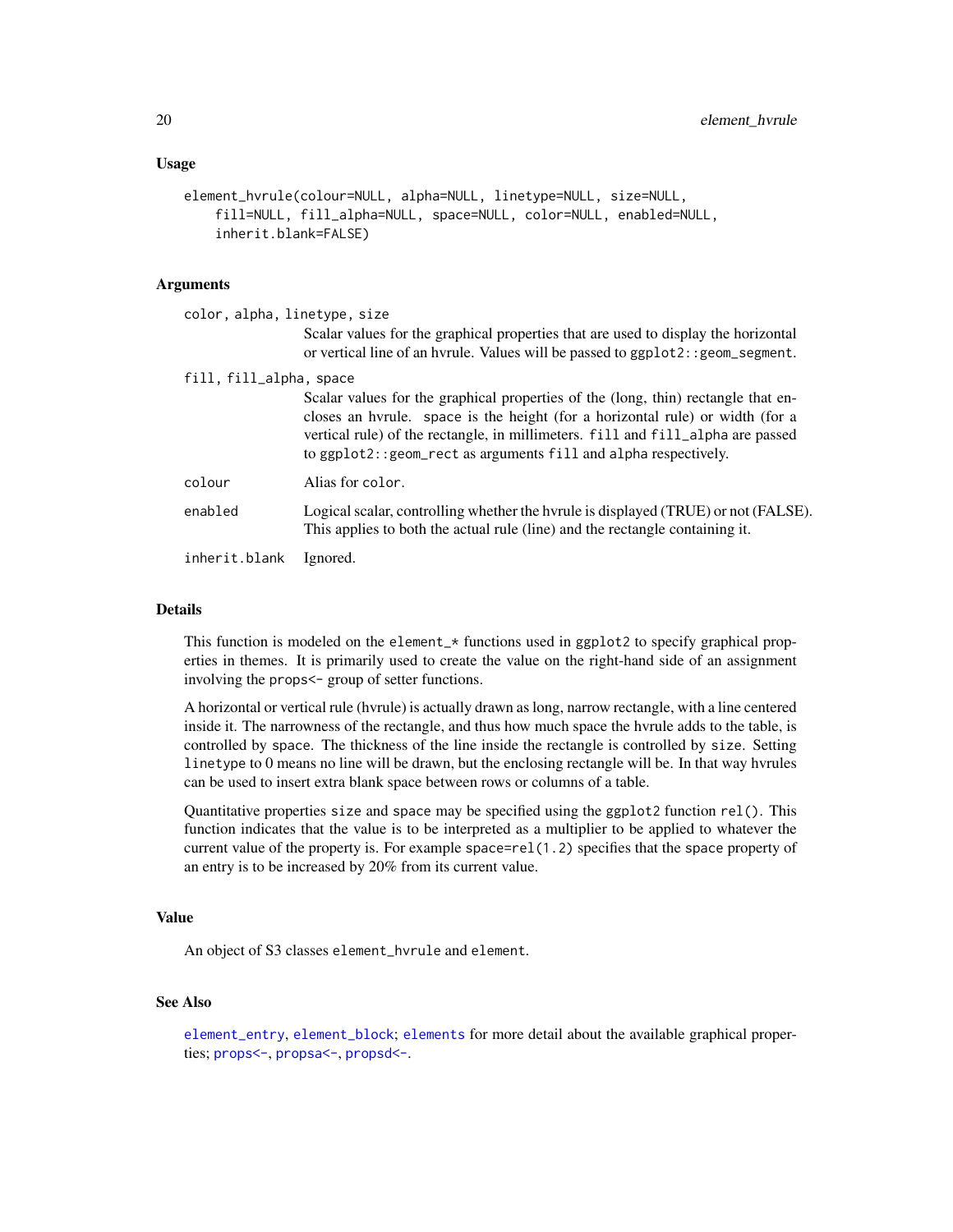#### <span id="page-20-0"></span>element\_refmark 21

#### Examples

```
plt <- plot(iris2_tab, title="Summary statistics for the iris data")
plt
# Enable the vertical rule between rowhead and body, and set its
# properties:
props(plt, id="rowhead_right") <- element_hvrule(enabled=TRUE, linetype=1,
                                                 color="black", space=10)
plt
# Change the properties of all enabled hvrules:
propsd(plt, subset=(enabled)) <- element_hvrule(color="red")
plt
```
<span id="page-20-1"></span>element\_refmark *Specify a Reference Mark that can be Added to Table Entries*

#### Description

Specify a reference mark (a symbol placed before or after entry text to indicate cross-references; e.g. for footnotes) that can be added to entries in a table.

#### Usage

```
element_refmark(mark=NULL, side=NULL, raise, ..., inherit.blank=FALSE)
```
#### Arguments

| mark          | Character string containing the character(s) to be used as the reference mark.                                                                                                                                                                                                                       |
|---------------|------------------------------------------------------------------------------------------------------------------------------------------------------------------------------------------------------------------------------------------------------------------------------------------------------|
| side          | Character string indicating where the reference mark is to be placed: "before"<br>or "after" the entry text.                                                                                                                                                                                         |
| raise         | Logical scalar. If TRUE, the reference mark will be displayed as a superscript,<br>using plotmath. The default is TRUE except for asterisk marks, since that<br>character is already raised relative to other characters.                                                                            |
|               | Additional arguments passed to element_entry. These can be used to set other<br>graphical properties of table entries at the same time as setting the reference<br>mark. However it is an error to set text or math to anything other than NULL,<br>since they are used internally by this function. |
| inherit.blank | Ignored.                                                                                                                                                                                                                                                                                             |

#### Details

This function is modeled on the element\_\* functions used in ggplot2 to specify graphical properties in themes. It is primarily used to create the value on the right-hand side of an assignment involving the props<- group of setter functions.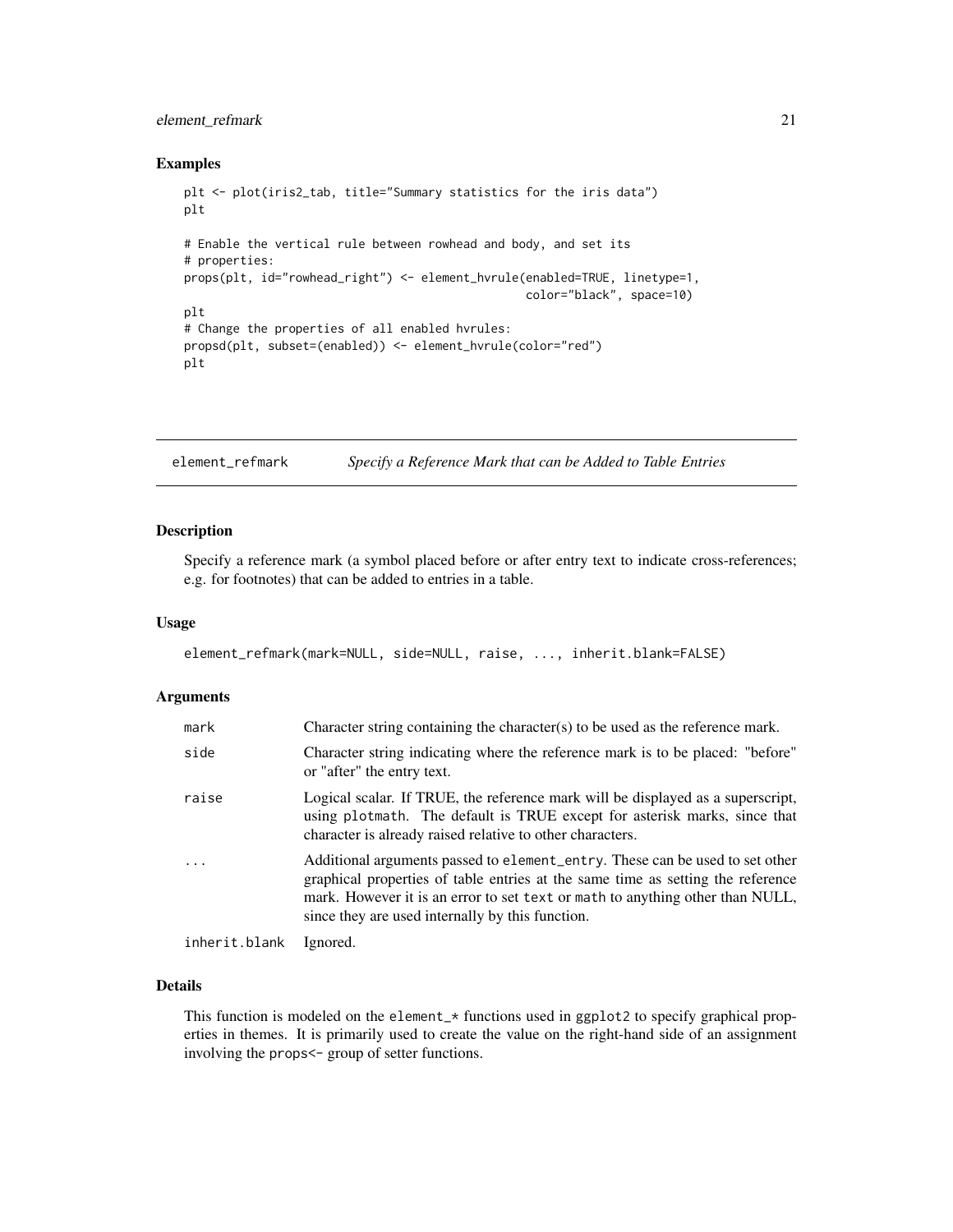#### <span id="page-21-0"></span>Value

An object of S3 classes element\_refmark and element. If any arguments are specified in ..., they are passed to element\_entry and the resulting object is attached as attribute extra.

#### See Also

[addRefmark](#page-7-1) for a different way to add reference marks, and for more information about reference marks in general. [element\\_entry](#page-17-1), [props<-](#page-31-1), [propsa<-](#page-33-1), [propsd<-](#page-35-1).

#### Examples

```
plt <- plot(iris2_tab, title="Summary statistics for the iris data",
            foot="sd = standard deviation")
props(plt, id="foot") <- element_refmark(mark="*", side="before")
# Add a reference mark to just the first appearance of 'sd' in the row header:
propsa(plt, arows=arow(plt, hpath=c("setosa", "sd")), acols=2) <-
      element_refmark(mark="*", side="after")
plt
```
<span id="page-21-1"></span>ids *Get the Identifier Strings for Parts or Elements of a Table*

#### **Description**

Get the unique identifier strings for elements of a plotted table, or for parts of a textTable.

#### Usage

```
ids(x, type, enabledOnly=TRUE)
```
#### Arguments

| $\mathsf{X}$ | A textTable or a plotted table (pltdTable) object.                                                                                                                                     |
|--------------|----------------------------------------------------------------------------------------------------------------------------------------------------------------------------------------|
| type         | Character scalar indicating the type of elements to get ID's for. May be "entry",<br>"block", or "hyrule" for a plotted table, or "part" for a textTable. Optional for<br>a textTable. |
| enabledOnly  | Logical scalar. If TRUE, ID's are returned only for elements that are currently<br>enabled in x. (Ignored for a textTable.)                                                            |

#### Details

A plotted table (pltdTable object) has three types of elements: entries, blocks, and hvrules. Entries are the text strings (and associated properties) displayed in table cells. Blocks are rectangular sets of contiguous table cells. And hvrules are spacers, with or without a visible line (or "rule"), used to separate or group table rows and columns.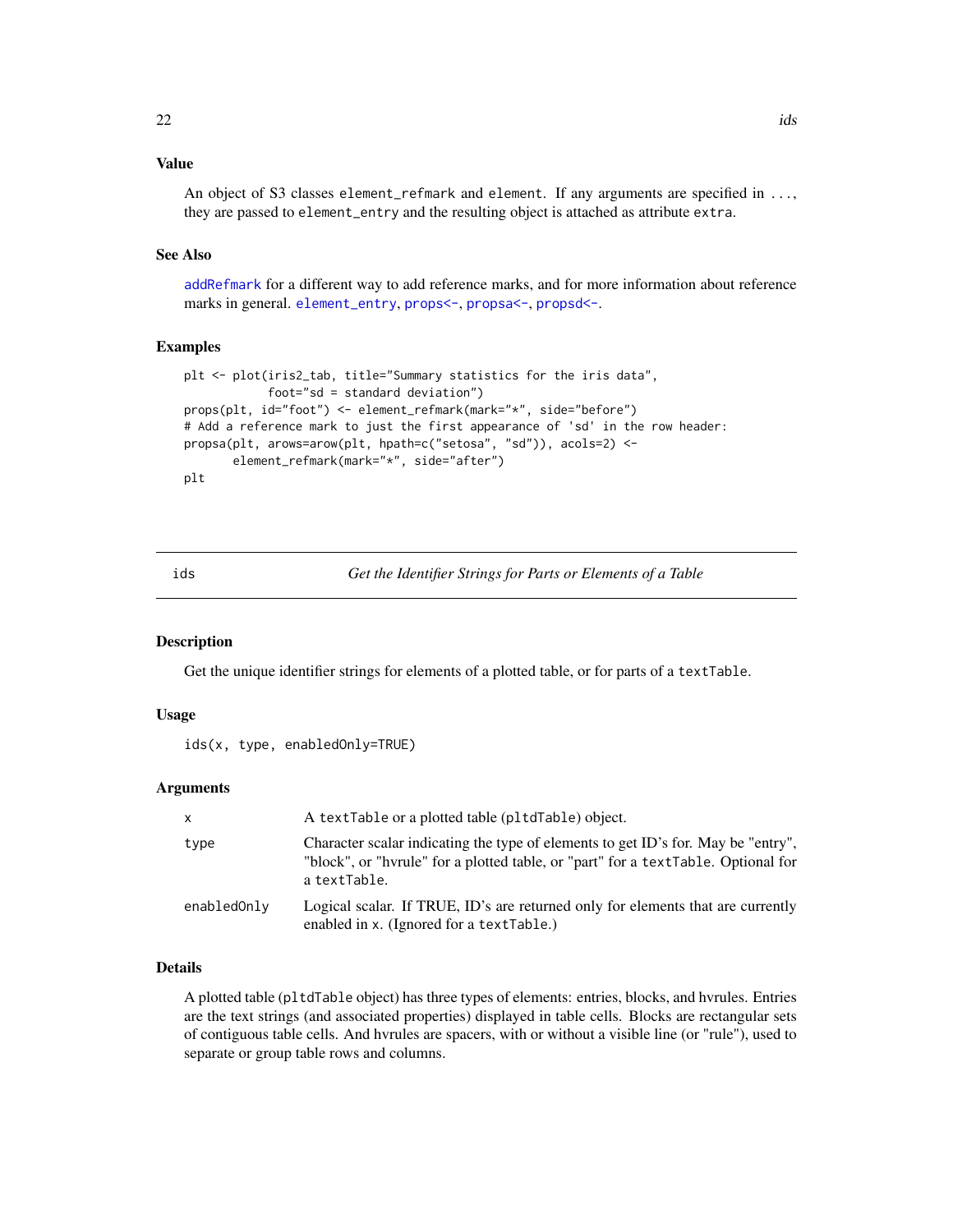#### <span id="page-22-0"></span> $\frac{1}{2}$  23

Each element has an ID string, unique within an element type, and this function returns a vector of those strings.

A textTable has parts ("title", "subtitle", "rowhead", etc.), and this function just returns the vector of the part ID's.

#### Value

A character vector of identifiers.

#### See Also

[elements](#page-11-1), which returns a data frame with full information about each element of a plotted table.

#### Examples

```
ttbl <- textTable(iris2_tab)
# Just the names of the standard table parts:
ids(ttbl)
ptbl <- plot(ttbl)
# ID's of all the blocks defined for the table:
ids(ptbl, type="block", enabledOnly=FALSE)
# ID's of the blocks that are enabled for display (by default, none):
ids(ptbl, type="block", enabledOnly=TRUE)
```
<span id="page-22-1"></span>

iris2 *A Reshaped Version of Anderson's Iris Data*

#### Description

This is the same as R's built-in iris data set, but reshaped into "long" format. It contains four measurements for 50 flowers from each of three species of iris.

#### Usage

iris2

#### Format

A data frame with 600 observations on the following 5 variables.

plant a numeric vector, numbering the flowers from 1 to 150

Species a factor with levels setosa versicolor virginica

flower\_part a factor with levels Sepal Petal

direction a factor with levels Length Width

value a numeric vector, the measured value, in centimeters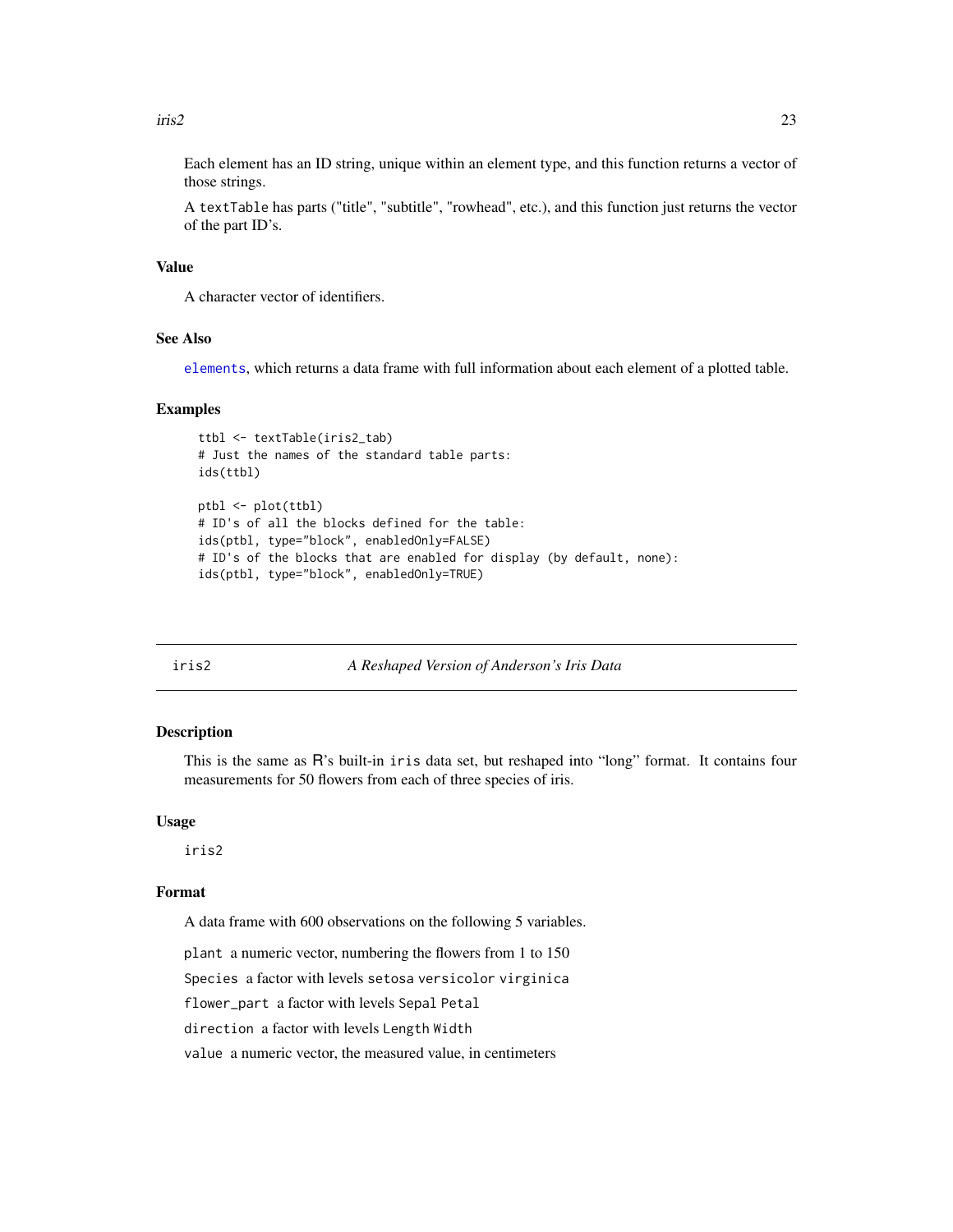#### <span id="page-23-0"></span>Source

- Fisher, R. A. (1936) The use of multiple measurements in taxonomic problems. *Annals of Eugenics*, 7, Part II, 179–188.
- The data were collected by Anderson, Edgar (1935). The irises of the Gaspe Peninsula, *Bulletin of the American Iris Society*, 59, 2–5.

#### Examples

data(iris2) str(iris2)

iris2\_tab *Table of Summary Statistics for Anderson's Iris Data*

#### Description

A table of means and standard deviations of the four measurements per iris plant, by species.

#### Usage

iris2\_tab

#### Format

A tabular object as produced by version 0.9.6 of the tables package by Duncan Murdoch (https://CRAN.Rproject.org/package=tables). The table was produced with the following code, starting from the iris2 data frame:

```
iris2_tab <- tables::tabular(
                     Species*Heading()*value*Format(digits=2)*(mean + sd) ~
                     Heading("Flower part")*flower_part*Heading()*direction,
                     data=iris2)
```
#### Source

- Fisher, R. A. (1936) The use of multiple measurements in taxonomic problems. *Annals of Eugenics*, 7, Part II, 179–188.
- The data were collected by Anderson, Edgar (1935). The irises of the Gaspe Peninsula, *Bulletin of the American Iris Society*, 59, 2–5.

#### See Also

[iris2](#page-22-1)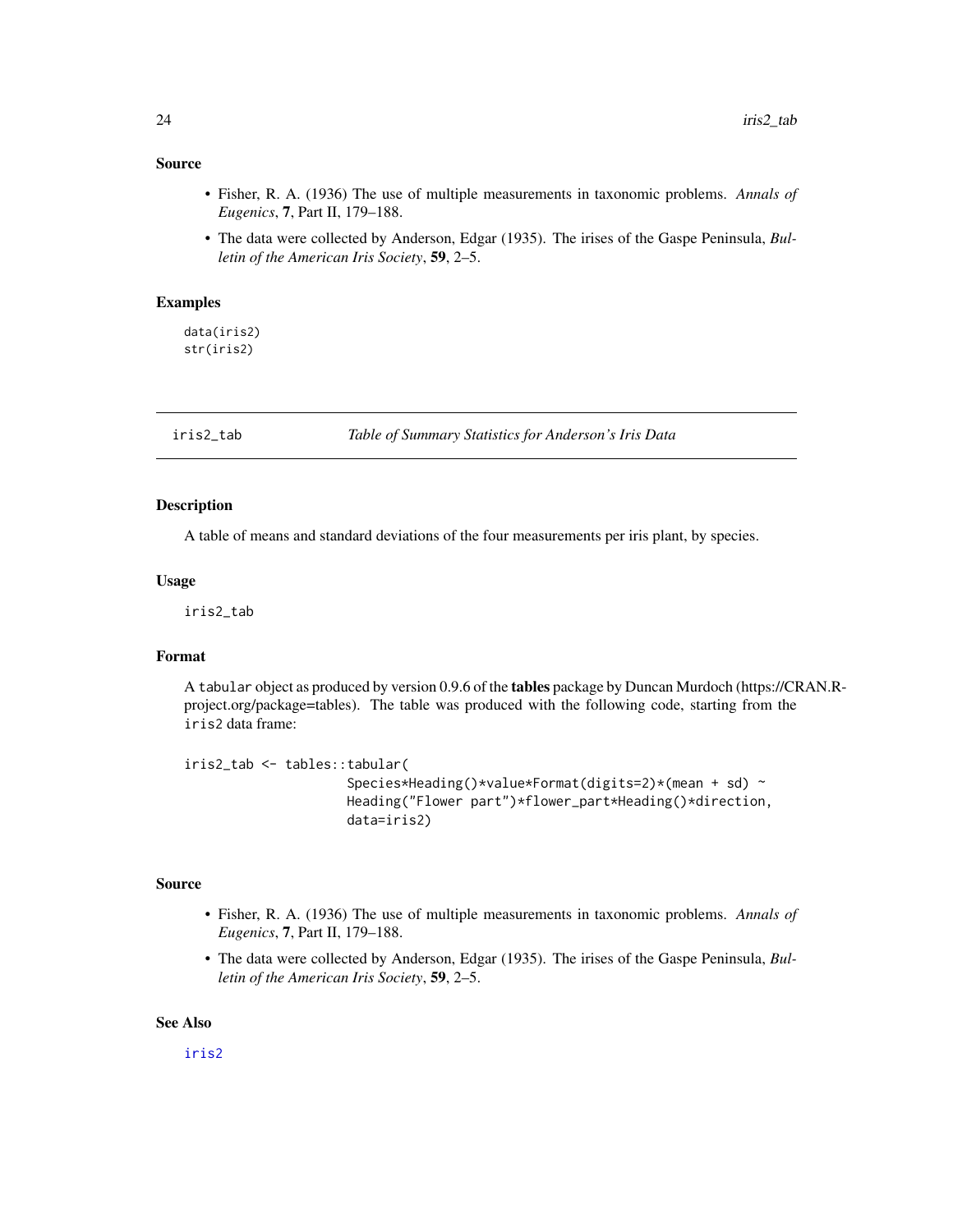<span id="page-24-0"></span>mtcars\_xtab 25

#### Examples

```
if (requireNamespace("tables", quietly=TRUE)) {
 print(iris2_tab) # uses print method for 'tabular' objects
}
plot(iris2_tab)
```
mtcars\_xtab *Table of Data from Motor Trend Magazine*

#### Description

This is a table of selected observations and variables from the data frame mtcars from package datasets.

#### Usage

mtcars\_xtab

#### Format

An xtableList object as produced by version 1.8-4 of the xtable package (https://CRAN.Rproject.org/package=xtable). The table was produced with the following code:

```
data("mtcars", package="datasets")
mtcars <- mtcars[, 1:6]
mtcarsList <- split(mtcars, f = mtcars$cyl)
### Reduce the size of the list elements
mtcarsList[[1]] <- mtcarsList[[1]][1,]
mtcarsList[[2]] <- mtcarsList[[2]][1:2,]
mtcarsList[[3]] <- mtcarsList[[3]][1:3,]
attr(mtcarsList, "subheadings") <- paste0("Number of cylinders = ",
                                            names(mtcarsList))
attr(mtcarsList, "message") <- c("Line 1 of Message", "Line 2 of Message")
m_{\text{c}} mtcars_xtab <- xtable::xtableList(m_{\text{c}}tarsList, digits = c(0, 2, 0, 0, 0, 1, 2),
                                  caption = "Caption to List")
```
#### Source

• Henderson and Velleman (1981), Building multiple regression models interactively. *Biometrics*, 37, 391-411.

#### See Also

mtcars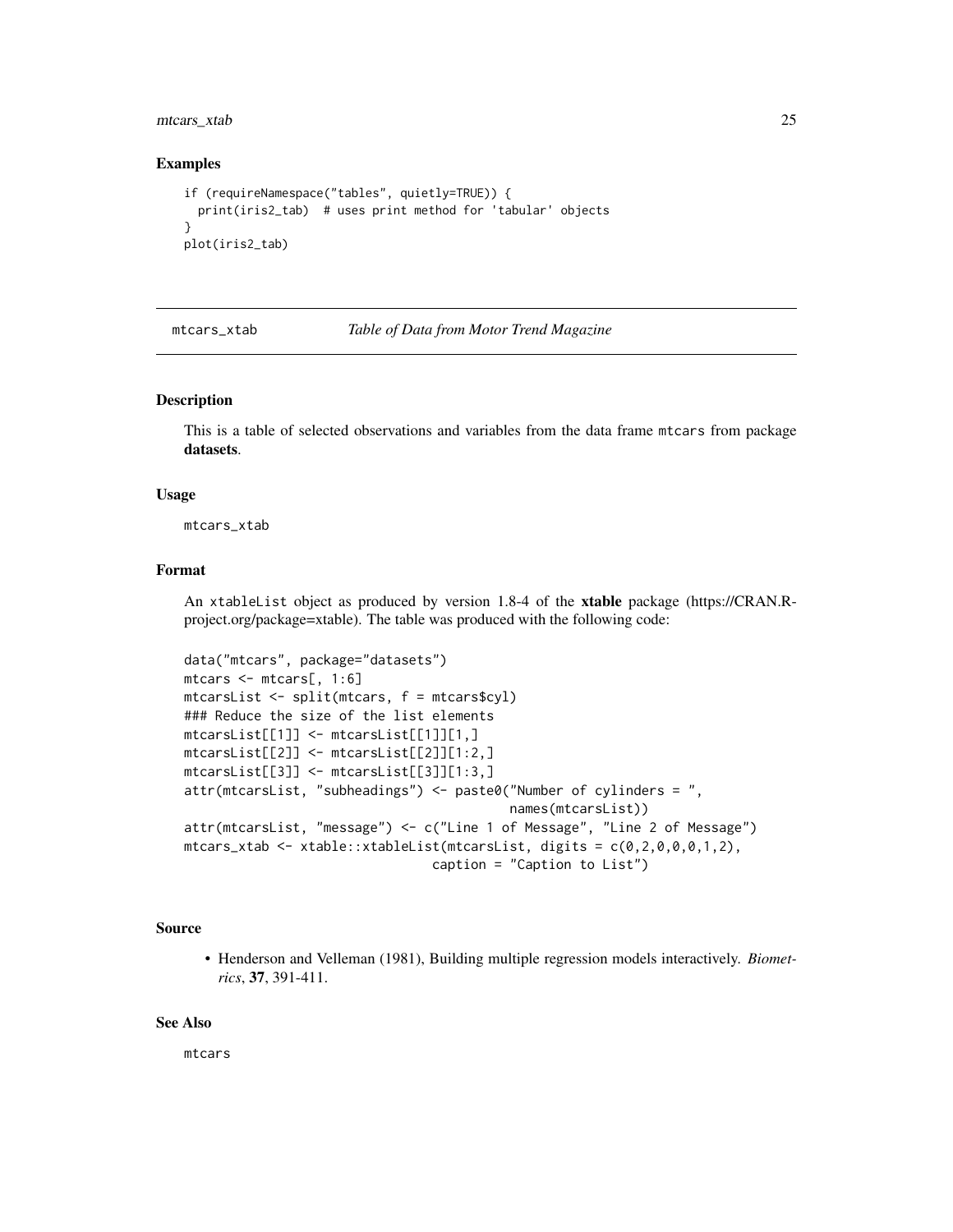#### Examples

```
ttbl <- textTable(mtcars_xtab)
plot(ttbl, rowheadInside=TRUE)
```
#### plot.tabular *A Plot Method for* tabular *Objects*

#### Description

A plot method for tabular objects, which represent a 2D data summary table. The table is displayed using ggplot2 graphics.

#### Usage

## S3 method for class 'tabular'  $plot(x, \ldots)$ 

#### Arguments

|                         | An object of class tabular, representing a 2D data summary table, as produced<br>by the tables package by Duncan Murdoch. |
|-------------------------|---------------------------------------------------------------------------------------------------------------------------|
| $\cdot$ $\cdot$ $\cdot$ | Additional arguments passed to format. tabular or plot. text Table. See the<br>documentation for those functions.         |

### Details

This function is a simple wrapper that first converts x to a textTable object, and then plots that object.

#### Value

An object of S3 class pltdTable, inheriting from ggplot. See the documentation for plot.textTable for more information.

#### See Also

[plot.textTable](#page-26-1), format.tabular, [textTable.tabular](#page-49-1)

<span id="page-25-0"></span>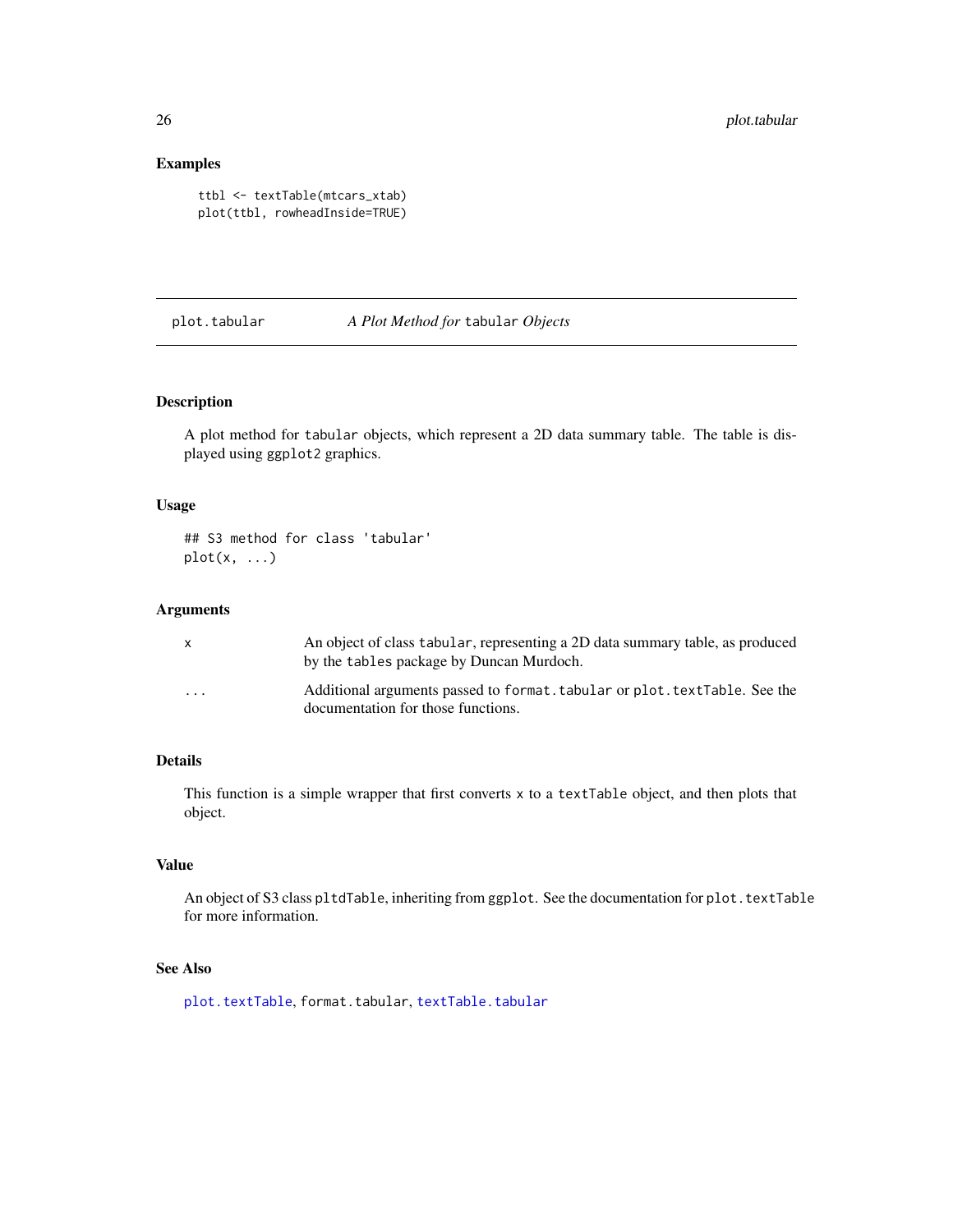<span id="page-26-1"></span><span id="page-26-0"></span>plot.textTable *A Plot Method for* texttable *Objects*

#### Description

A plot method for textTable objects, displaying tables using ggplot2 graphics.

#### Usage

```
## S3 method for class 'textTable'
plot(x, title=NULL, subtitle=NULL, foot=NULL, rowheadLabels=NULL,
    entryStyle=tablesggOpt("entryStyle"),
   hvruleStyle=tablesggOpt("hvruleStyle"),
   blockStyle=tablesggOpt("blockStyle"), scale=1.0, mergeRuns=c(TRUE,
   TRUE), rowheadInside=FALSE, rowgroupSize=0,
   plot.margin=tablesggOpt("plot.margin"), sizeAdjust=c(1.0, 1.0), ...)
```
#### Arguments

| X                     | A textTable object, containing a table.                                                                                                                                                                                                                                                             |
|-----------------------|-----------------------------------------------------------------------------------------------------------------------------------------------------------------------------------------------------------------------------------------------------------------------------------------------------|
| title, subtitle, foot |                                                                                                                                                                                                                                                                                                     |
|                       | Optional character vectors of annotation for the table. NULL means to leave the<br>current annotation unchanged (the default); character (0) means to omit/remove<br>it.                                                                                                                            |
| rowheadLabels         | Optional character vector or 1-row matrix specifying labels for the row header<br>columns of the table. NULL means to leave the current value unchanged (the<br>$default)$ ; character( $0$ ) means to omit/remove it.                                                                              |
|                       | entryStyle, hvruleStyle, blockStyle                                                                                                                                                                                                                                                                 |
|                       | Optional styleObj objects. These describe the graphical properties (color, size,<br>font, line type, etc) to be used for displaying table entries, horizontal/vertical<br>rules, or blocks, respectively. See ?styleObj for details. If omitted, default<br>styles from tablesgg0pt() will be used. |
| scale                 | Numeric multiplier used to increase or decrease the displayed size of the table,<br>with all elements scaled proportionately. If it has length two, the first element<br>applies to table entries and blocks, and the second to hyrules.                                                            |
| mergeRuns             | Two-element logical vector, the first element applying to row headers, the sec-<br>ond to column headers. If TRUE (the default) then header cells that contain runs<br>of the same value will be merged into a single entry that spans multiple rows or<br>columns.                                 |
| rowheadInside         | Logical scalar. If TRUE, the outermost layer of row headers is moved inside the<br>table by using its levels to divide the table into groups of rows, with each group<br>labeled by their level.                                                                                                    |
| rowgroupSize          | Numeric scalar. If greater than 0, consecutive rows of the table body will be<br>grouped into sets of this size, and extra space may be inserted between groups<br>to improve readability. See DETAILS.                                                                                             |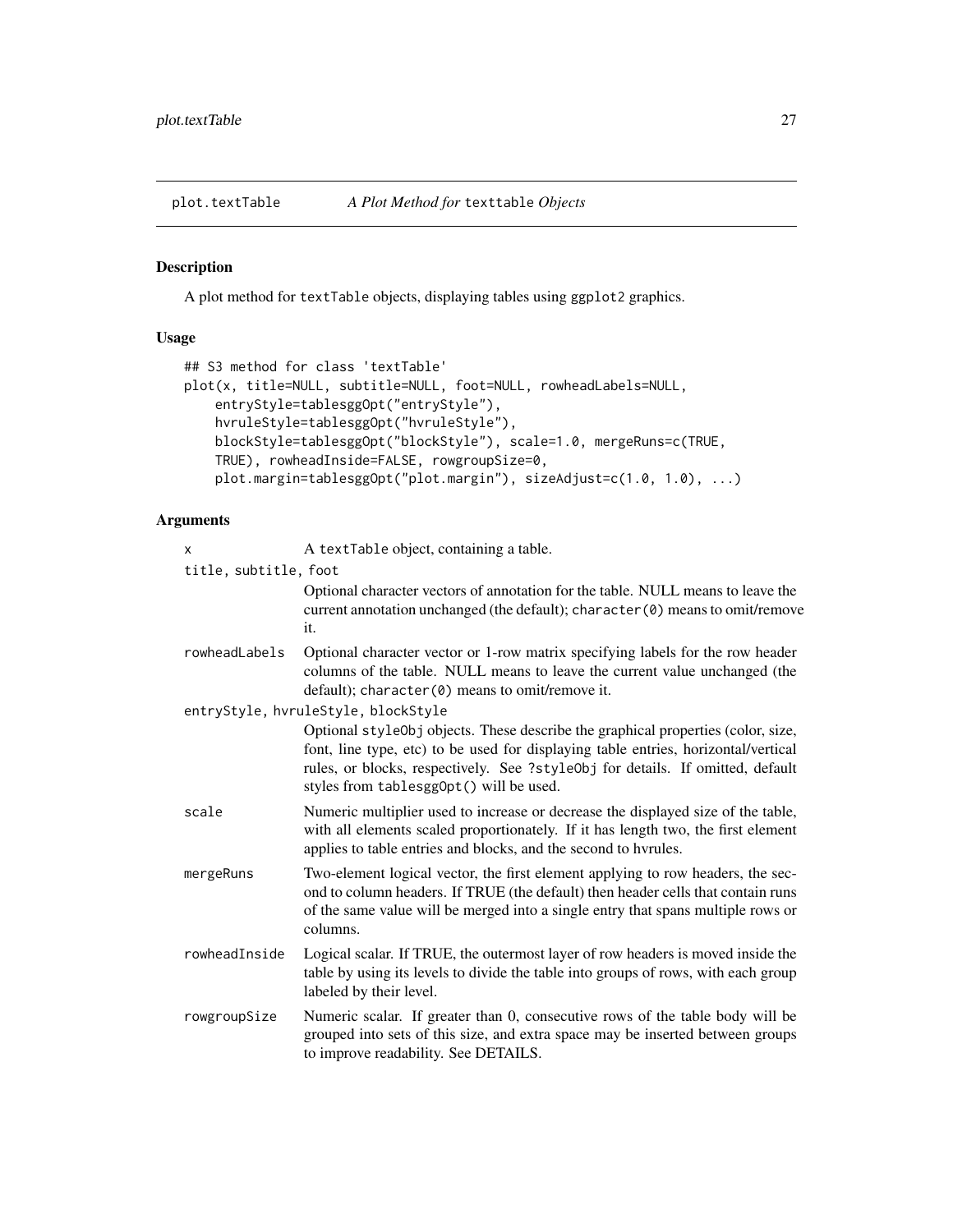<span id="page-27-0"></span>

| plot.margin | Numeric vector of length 4, giving the amount of padding to be added outside<br>the top, right, bottom, and left sides of the table, in millimeters. The default is<br>$taken from tablesgg0pt()$ .                                     |
|-------------|-----------------------------------------------------------------------------------------------------------------------------------------------------------------------------------------------------------------------------------------|
| sizeAdjust  | Two-element numeric vector containing multipliers to adjust the calculated ab-<br>solute size of table entries. The first element is applied to the width and the<br>second to the height. (It should not be necessary to change this.) |
| $\cdots$    | Other arguments, ignored with a warning. (Included for compatibility with the<br>plot generic.)                                                                                                                                         |

#### **Details**

textTable objects are the fundamental structure for representing tables in the tablesgg package. This function creates a publication-quality plot of such a table that can be displayed on any of R's graphics devices. Plotting is based on the ggplot2 graphics system, and the resulting plot object can be saved or manipulated in the usual ggplot way.

A feature of the plotted table produced by this function is that it has a well-defined physical size, in millimeters, given by the attribute size\_mm. This natural size is determined by the graphical properties specified with arguments entryStyle and hvruleStyle, and can be rescaled up or down with the scale argument. There is a special print (display) method for pltdTable objects that ensures that the table is displayed at the correct size, independent of the size of the graphics device on which it is drawn.

The plotted table can be modified by using the props  $\leq$  set of functions to update graphical properties of selected table entries, hvrules, or blocks. This includes disabling them (so that they are excluded from the plot), or re-enabling disabled elements. For broader changes there is an update method for pltdTable objects to change styles or plot scaling. See update.pltdTable for more information.

#### Value

An object of S3 class pltdTable, inheriting from ggplot.

The object has attributes plot.margin and sizeAdjust (equal to the arguments), and size\_mm (the width and height of the plot, in millimeters). size\_mm is calculated after applying scale and sizeAdjust, and includes both the table and any margins specified by plot.margin.

The object also has attributes colBoundaries and rowBoundaries giving the coordinates of the boundaries between columns and between rows, again in millimeters, and after applying scale and sizeAdjust.

The object also has attribute prTable. This a "plot-ready" version of the table, after applying the arguments provided to this function to x, but before processing by ggplot. It is included to allow convenient updating of the display properties of the table via props<- functions.

#### See Also

[textTable](#page-44-1), [styleObj](#page-37-1), [tablesggOpt](#page-42-1), [styles\\_pkg](#page-39-1), [print.pltdTable](#page-29-1), [props<-](#page-31-1), [update.pltdTable](#page-55-1)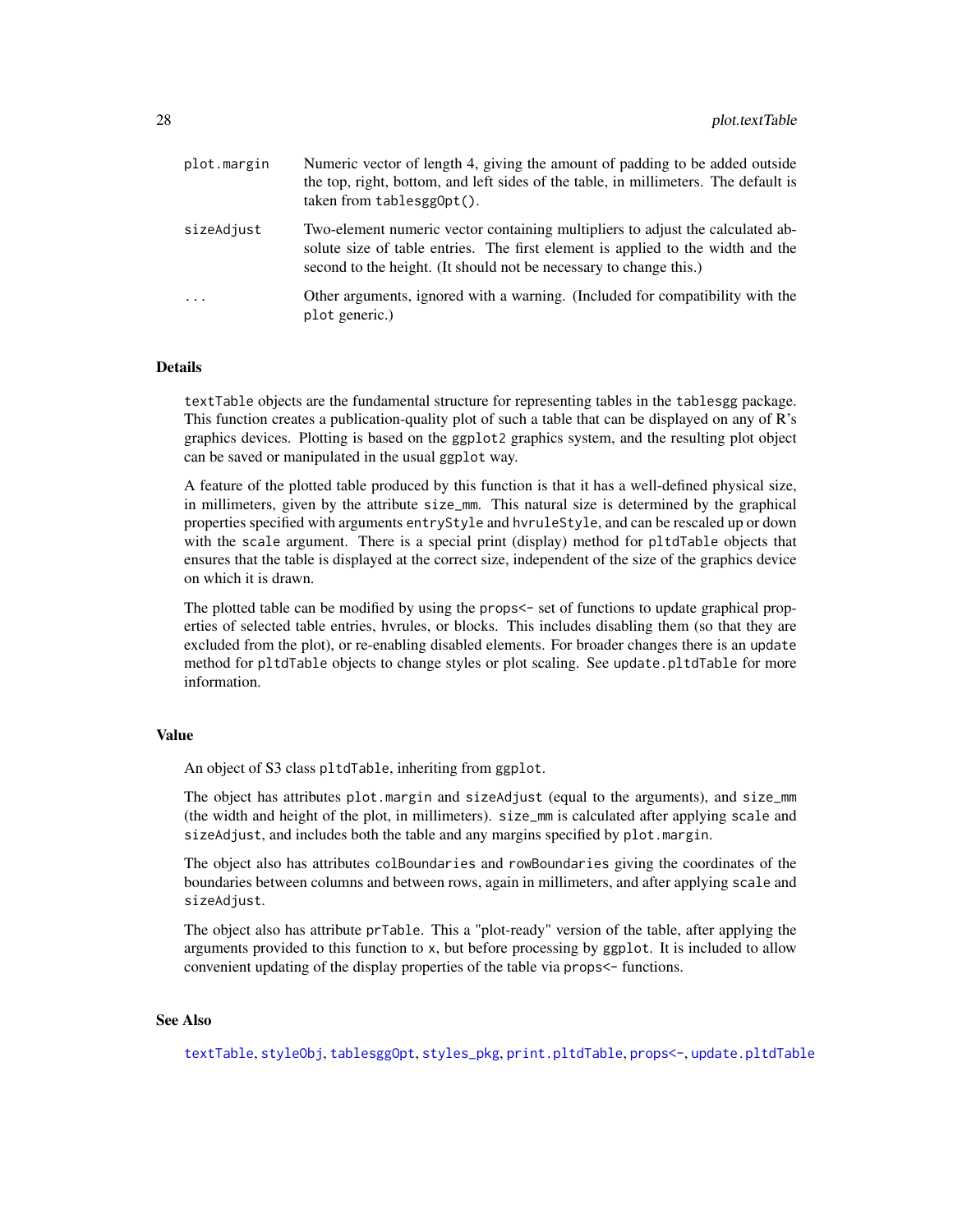#### <span id="page-28-0"></span>pltdSize 29

#### Examples

```
# Start with a 'textTable':
ttbl <- textTable(iris2_tab)
# Default display:
plot(ttbl)
# Add annotation:
plot(ttbl, title="The iris data", subtitle="Summary statistics by species",
     foot="sd = standard deviation")
# Smaller version:
plot(ttbl, title="The iris data", subtitle="Summary statistics by species",
     foot="sd = standard deviation", scale=0.8)
# Use a more "spread out" style for table entries:
plot(ttbl, entryStyle=styles_pkg$entryStyle_pkg_2)
# Internal row header labels:
plot(ttbl, rowheadInside=TRUE)
# Show effect of 'plot.margin' by putting a box around the table:
# -- default
plt <- plot(ttbl) +
       ggplot2::theme(plot.background=ggplot2::element_rect(color="blue", size=1))
plt
# -- wider margin
plt <- plot(ttbl, plot.margin=c(15, 15, 15, 15)) +
       ggplot2::theme(plot.background=ggplot2::element_rect(color="blue", size=1))
plt
# Data frame listing with rows in groups of 5:
plot(textTable(head(iris2, 15)), rowgroupSize=5)
```
pltdSize *Width and Height of a* pltdtable *Object*

#### Description

Width and height of a pltdTable object.

#### Usage

```
pltdSize(x, units=c("mm", "inches", "cm"))
```
#### Arguments

|       | An object of class pltdTable, the result of plotting a textTable object.         |
|-------|----------------------------------------------------------------------------------|
| units | String specifying the units in which size is to be returned. May be abbreviated. |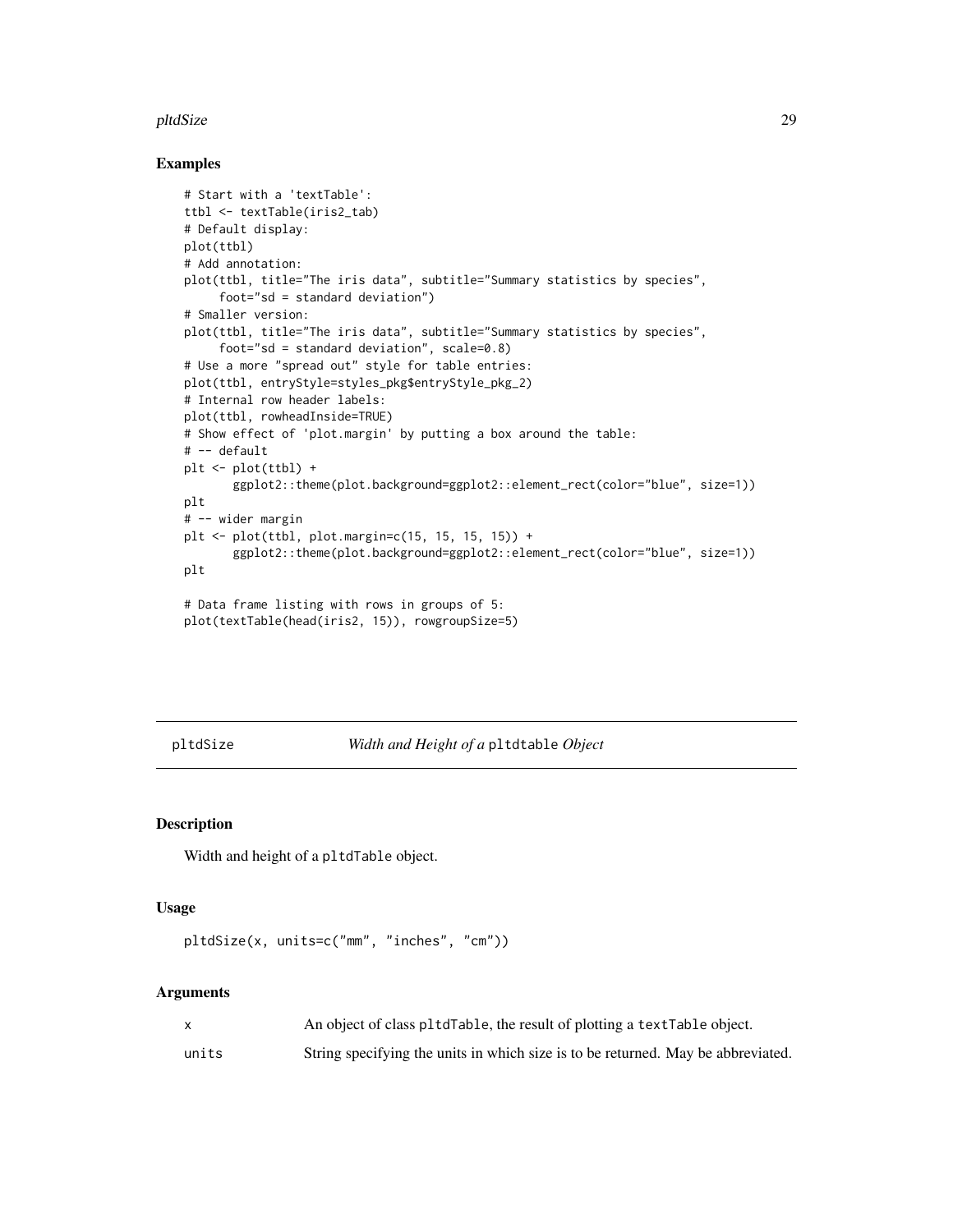#### <span id="page-29-0"></span>Details

This function returns the size, after any scaling, of a plotted table, in physical units. The default units are millimeters to be consistent with other dimensions used in plotting tables. Inches may be useful because that is what R's graphics device functions use.

The size of a plot can depend slightly on the graphics device used to create or render it. The device name used internally to create the plot is included as an attribute of the returned value.

#### Value

Two-element numeric vector containing the (width, height) of the plot. It has attributes units and device.

#### See Also

[plot.textTable](#page-26-1)

#### Examples

```
plt <- plot(iris2_tab, title="Summary statistics for the iris data")
pltdSize(plt) # width, height in millimeters
# Open a graphics device just the right size to hold the table:
```

```
sz <- pltdSize(plt, units="in")
dev.new(width=sz[1], height=sz[2], noRStudioGD=TRUE)
plt
```
<span id="page-29-1"></span>print.pltdTable *Print (Draw) a* pltdtable *Object*

#### Description

Print method for pltdTable objects, to display the table on the currently active graphics device. It draws the table at its natural size, as determined by the font size and dimensions specified by the styles used to create the table, and after applying any scale factors.

#### Usage

```
## S3 method for class 'pltdTable'
print(x, scale=NULL, newpage=TRUE, position=c(0.5, 0.5),
    vpx=grid::unit(0.5, "npc"), vpy=grid::unit(0.5, "npc"),
    just="center", ...)
```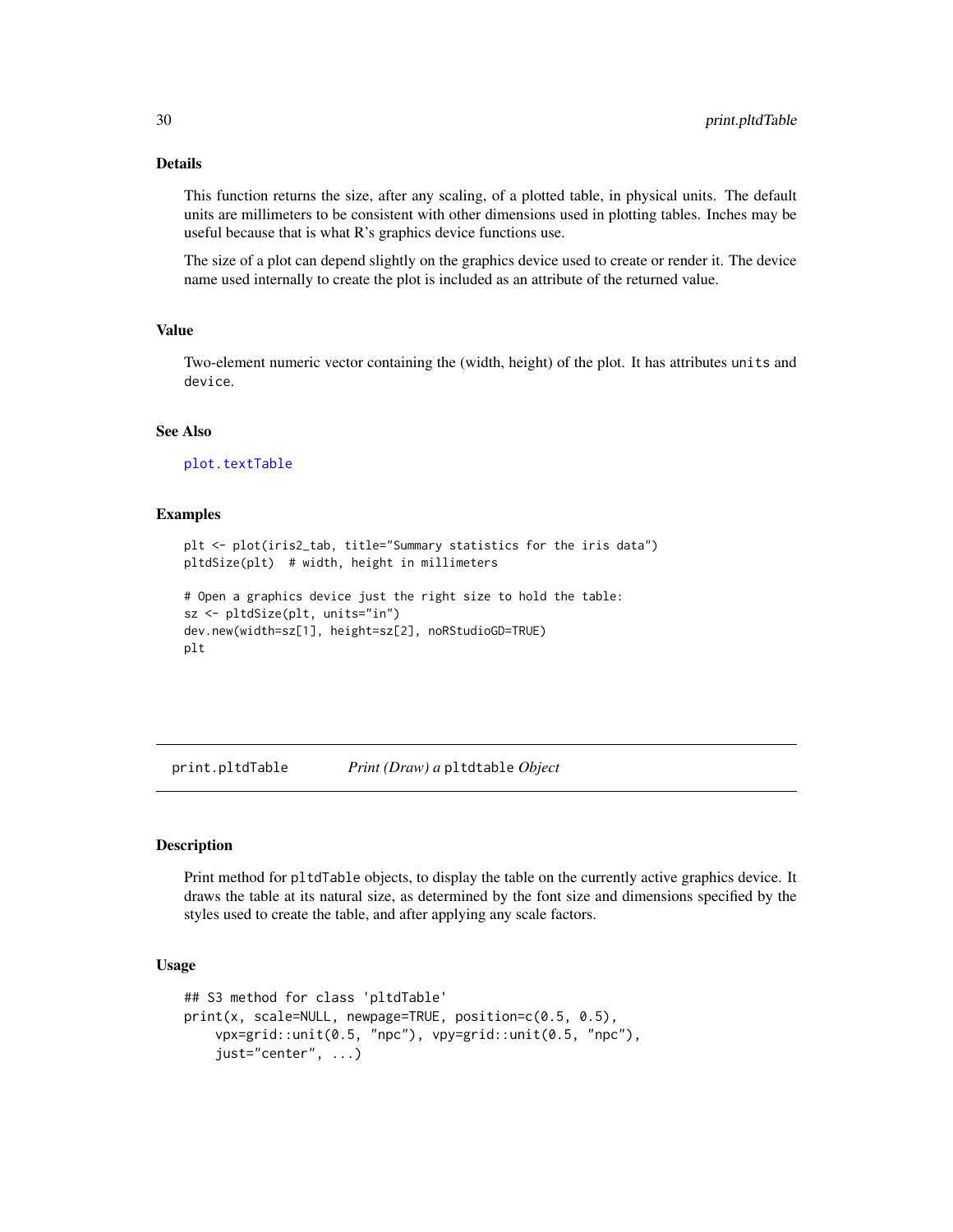#### <span id="page-30-0"></span>print.pltdTable 31

#### **Arguments**

| $\times$       | A pltdTable object, representing a table.                                                                                                                                                                                                                                                                                                                                                                                                                                                |
|----------------|------------------------------------------------------------------------------------------------------------------------------------------------------------------------------------------------------------------------------------------------------------------------------------------------------------------------------------------------------------------------------------------------------------------------------------------------------------------------------------------|
| scale          | Optional numeric multiplier used to increase or decrease the displayed size of<br>the table, relative to the natural size implied by its styles. The default is to keep<br>the current scaling in x.                                                                                                                                                                                                                                                                                     |
| newpage        | Whether to draw the table on the current page of the graphics device, or on a<br>new blank page.                                                                                                                                                                                                                                                                                                                                                                                         |
| position       | Two-element numeric or character vector specifying the horizontal and vertical<br>position of the table on the page. A value of 0 means left/bottom justification, 1<br>means right/top justification, and intermediate values shift the table linearly be-<br>tween those limits. If a character vector, valid values are "left", "center", "right"<br>for horizontal position, and "bottom", "center", "top" for vertical position. The<br>default is to center the table on the page. |
| vpx, vpy, just | Alternatives to position to specify the position of the table on the page. These<br>are passed to grid:: viewport. (vpx is passed as argument x, and vpy as argu-<br>ment y.) Ignored with a warning if position is specified.                                                                                                                                                                                                                                                           |
| $\ddotsc$      | Optional additional arguments passed to grid:: viewport.                                                                                                                                                                                                                                                                                                                                                                                                                                 |

#### Details

The purpose of a special print method for pltdTable objects is to set a particular viewport size, so that the table is displayed at its natural size, adjusted for scale. Once the viewport is set, the table is drawn using the usual ggplot print method.

Note that scaling of table size is not cumulative. If  $x$  has already been scaled (say, by a factor of 0.8), and argument scale is set to 0.9, then the table will be displayed at 0.9 times its natural size, not  $0.9*0.8 = 0.72$ .

The default is that the table is drawn centered in the current graphics viewport (usually the whole graphics device surface). This can be changed using either the position or the just, vpx and vpy arguments. grid::viewport uses the latter four numbers to specify position; see its documentation for details. The position argument simplifies this to use just two numbers, each in [0, 1]. It assumes one rarely wants to have parts of the table outside the boundary of the page, so 0 corresponds to putting the table snug against the left or bottom edge, 1 corresponds to putting it against the right or top edge, and intermediate values simply linearly interpolate between those limits.

#### Value

x, invisibly.

#### See Also

[plot.textTable](#page-26-1), grid::viewport, ggplot2::print.ggplot

```
# Start with different ways of arranging the Titanic data:
data(Titanic, package="datasets")
ftbl1 <- ftable(Titanic, row.vars=c("Class", "Sex"), col.vars="Survived")
```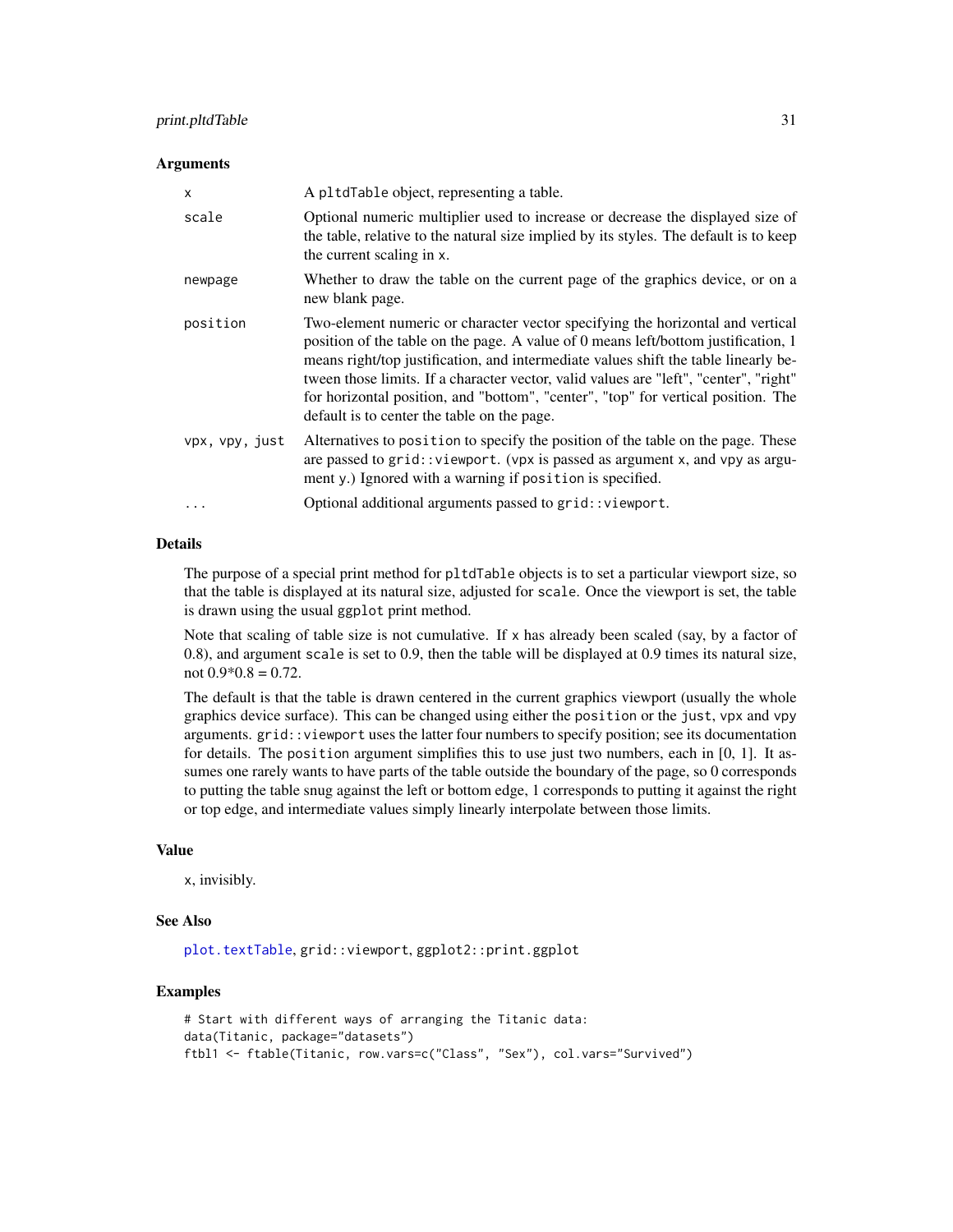```
ftbl2 <- ftable(Titanic, row.vars=c("Age", "Sex", "Survived"),
                col.vars="Class")
ftbl3 <- ftable(Titanic, row.vars=c("Sex", "Class"),
                col.vars=c("Age", "Survived"))
plt1 <- plot(textTable(ftbl1))
plt2 <- plot(textTable(ftbl2))
plt3 <- plot(textTable(ftbl3))
plt4 <- plot(textTable(ftbl3), rowheadInside=TRUE)
# Center plots in the four quadrants of the page:
print(plt1, vpx=0.25, vpy=0.75)
print(plt2, vpx=0.75, vpy=0.75, newpage=FALSE)
print(plt3, vpx=0.25, vpy=0.25, newpage=FALSE)
print(plt4, vpx=0.75, vpy=0.25, newpage=FALSE)
# Single plot at different sizes, pushed to corners of the page:
print(plt2, scale=0.8, position=c("left", "top"))
print(plt2, scale=1.2, position=c("right", "bottom"), newpage=FALSE)
```
<span id="page-31-1"></span>props<- *Update Graphical Properties for Selected Table Elements*

#### Description

Update the graphical properties for selected table entries, hvrules, or blocks in a plotted table.

#### Usage

```
props(x, id=NULL, regex=NULL, setEnabled=TRUE, mustMatch=TRUE,
    \ldots) <- value
```
#### **Arguments**

| x          | A pltdTable object containing a plotted table.                                                                                                                                                                                                                                                                  |
|------------|-----------------------------------------------------------------------------------------------------------------------------------------------------------------------------------------------------------------------------------------------------------------------------------------------------------------|
| id         | Optional character vector of the ID's of the elements (or of table parts containing<br>the elements) to be modified.                                                                                                                                                                                            |
| regex      | Optional character string containing a regular expression. This will be used to<br>find table entries whose text matches the regular expression. (Only valid when<br>value is an element_entry or element_refmark object.)                                                                                      |
| setEnabled | Logical scalar. If TRUE then any element whose properties are updated by this<br>function will have its enabled value set to TRUE (and thus will be displayed<br>in a plot). enabled will not be changed for elements that are not updated. If<br>setEnabled is FALSE, enabled is not changed for any elements. |
| mustMatch  | Logical scalar. If TRUE, any strings in argument id that do not match an element<br>or part ID in x will be treated as an error.                                                                                                                                                                                |
| $\cdots$   | Additional arguments passed to grep1 when regex is used to select table entries.                                                                                                                                                                                                                                |
| value      | An element_entry, element_refmark, element_hvrule, or element_block<br>object that contains the new values for graphical properties. See DETAILS.                                                                                                                                                               |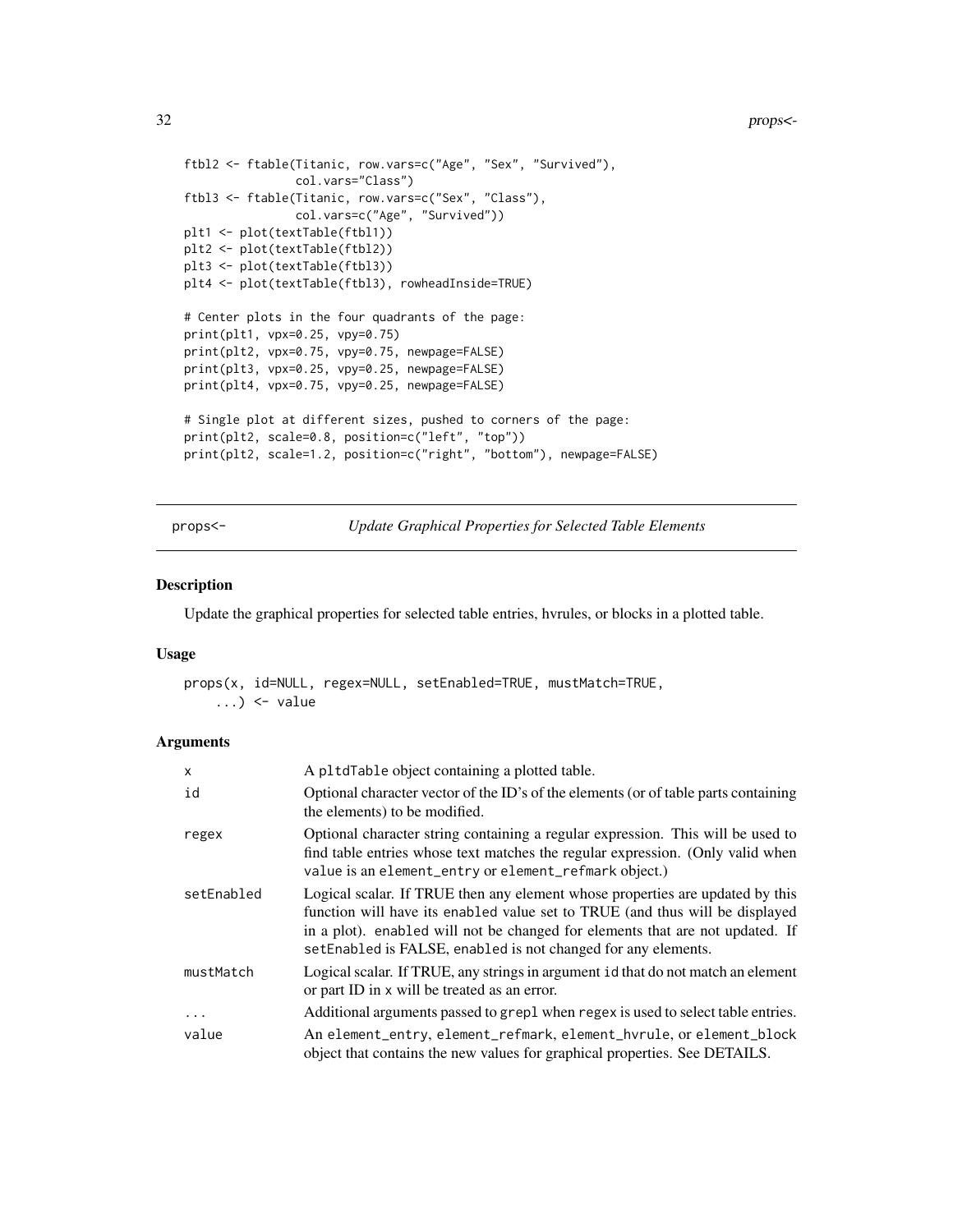#### <span id="page-32-0"></span>props<- 33

#### Details

There are three similar functions that can be used to modify the graphical properties of table elements: props<-, propsa<-, and propsd<-. They differ only in how one specifies which elements are to be modified. props<- uses element or block ID's, or searches the text content of entries. propsa<- uses explicit row and column numbers within the augmented row-column grid. propsd< uses the values of element descriptors (as described in ?elements).

The type of elements that are updated is determined by value: if value is an element\_entry or element\_refmark object then entries are updated; if it is an element\_hvrule object then hvrules are; if it is an element\_block object then blocks are. See the documentation of those functions for the available properties. As an example, element\_entry(color="red", fontface=3, hpad=rel(0.8)) specifies that all the updated entries will be displayed in red italics, and padding on their left and right will be reduced to 80% of the current amount. Any graphical properties not mentioned in the call that creates the element\_\* object are left unchanged.

There are two special properties: enabled and math (the latter only for entries). Both are logical scalars. If enabled is set to FALSE the selected elements will not be displayed, and disabled entries/hvrules will not be allocated any space in the plotted table. If math is TRUE, entry text will be treated as a plotmath expression. This allows display of mathematical symbols and notation, including subscripts and superscripts, in the table.

element\_refmark is used to add a reference mark to the selected entries. (A reference mark is a symbol placed before or after entry text to indicate cross-references; e.g. for footnotes.) It may also update any of the graphical properties accepted by element\_entry, except math and text.

Arguments id and regex indicate which elements are to be updated. When value indicates that table entries are to be modified, id may specify the ID's of individual entries or the ID's of table parts or blocks. In the latter case, all entries completely or partially contained in the parts or blocks are selected. Thus, for example, specifying id="table" will update every entry in the table, while id="body" will update only entries in the table body. Argument regex is only valid for modifying table entries; grepl is used to identify the entries whose text matches the regex pattern. If both id and regex are specified, then only entries selected by both are modified.

When value indicates that hvrules are to be modified, id should contain the ID's of individual hvrules and/or table blocks. In the latter case, any hvrule associated with a listed block (that is, the hvrule was defined as running along one of the sides of the block) will be updated.

When value indicates that blocks are to be modified, id should contain the ID's of individual table blocks.

See ?elements for the format of element ID strings.

This function overrides graphical properties in x that may have been set by a style. Therefore the value of style\_row is set to NA for any elements whose properties are updated by this function.

#### Value

An object like x, with updated graphical properties for the selected elements.

#### See Also

[element\\_entry](#page-17-1), [element\\_refmark](#page-20-1), [element\\_hvrule](#page-18-1), [element\\_block](#page-16-1), [ids](#page-21-1), [propsa<-](#page-33-1), [propsd<-](#page-35-1)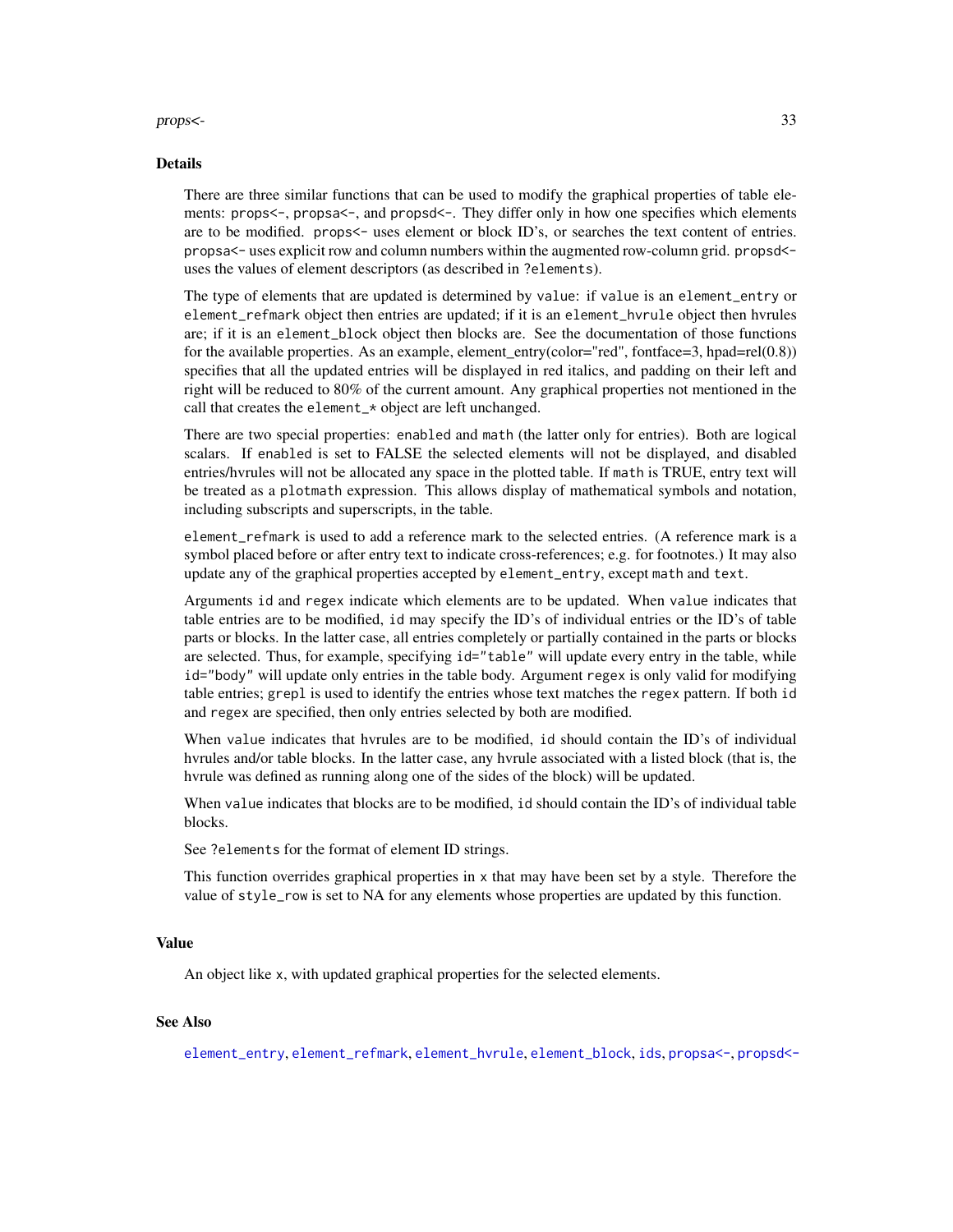#### Examples

```
ttbl <- textTable(iris2_tab, title="The iris data",
                  subtitle=c("Summary statistics by species",
                             "A second subtitle line"),
                  foot="sd = standard deviation")
plt <- plot(ttbl)
# Change properties of elements:
props(plt, id="body") <- element_entry(fontface=3, fill="gray85")
# This may include changing text:
props(plt, id="subtitle,2") <- element_entry(text="Properties changed by 'props<-'",
                                             fill="gray85")
# Use property 'enabled' to control whether an element is displayed:
props(plt, id="rowhead_and_body_bottom") <- element_hvrule(enabled=FALSE)
plt
# Add reference marks to entries with abbreviation "sd":
plt <- plot(ttbl)
props(plt, regex="^sd$") <- element_refmark(mark="*", side="after")
props(plt, regex="^sd =") <- element_refmark(mark="*", side="before")
plt
# If both 'id' and 'regex' are specified only the intersection is modified:
plt <- plot(ttbl)
props(plt, regex="^sd$", id="rowblock/B/2/1") <-
  element_refmark(mark="*", side="after")
props(plt, regex="^sd =") <- element_refmark(mark="*", side="before")
plt
```
<span id="page-33-1"></span>propsa<- *Update Graphical Properties for Selected Table Elements*

#### Description

Update the graphical properties of table elements in selected rows and columns of a plotted table.

#### Usage

```
propsa(x, arows=NULL, acols=NULL, setEnabled=TRUE) <- value
```
#### Arguments

| X            | A pltdTable object containing a plotted table.                                                                                                                                                                                                                         |
|--------------|------------------------------------------------------------------------------------------------------------------------------------------------------------------------------------------------------------------------------------------------------------------------|
| arows, acols | Numeric vectors of row and column numbers in the table's augmented row-<br>column grid. The default value of NULL means all rows or columns. Use half-<br>integer values to refer to the locations of horizontal or vertical rules running<br>between rows or columns. |

<span id="page-33-0"></span>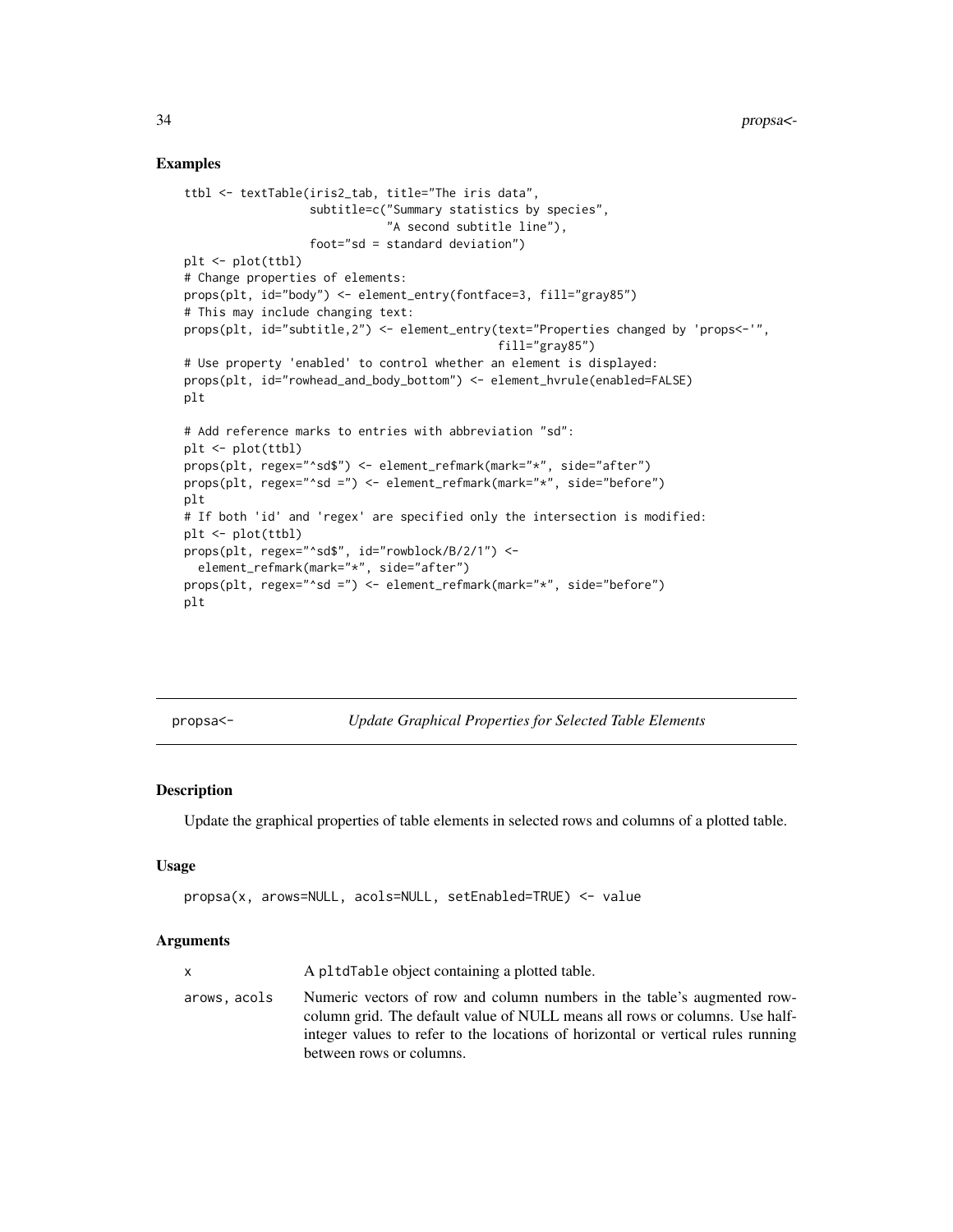#### <span id="page-34-0"></span>propsa<- 35

| setEnabled | Logical scalar. If TRUE then any element whose properties are updated by this                                                                  |
|------------|------------------------------------------------------------------------------------------------------------------------------------------------|
|            | function will have its enabled value set to TRUE (and thus will be displayed                                                                   |
|            | in a plot). enabled will not be changed for elements that are not updated. If<br>setEnabled is FALSE, enabled is not changed for any elements. |
| value      | An element_entry, element_refmark, element_hyrule, or element_block<br>object that contains the new values for graphical properties.           |

#### Details

There are three similar functions that can be used to modify the graphical properties of table elements: props<-, propsa<-, and propsd<-. They differ only in how one specifies which elements are to be modified. props<- uses element or block ID, or searches the text content of entries. propsa<- uses explicit row and column numbers within the augmented row-column grid. propsd< uses the values of element descriptors (as described in ?elements).

The type of elements that are updated is determined by value: if value is an element\_entry or element\_refmark object then entries are updated; if it is an element\_hvrule object then hvrules are; if it is an element\_block object then blocks are. See the documentation for props<- for discussion of their use.

For this function the selected elements are those which are (a) completely contained within the rows listed in arows and the columns listed in acols; and (b) of a type (entry, block, or hvrule) corresponding to the class of value. For (a), arows and acols are treated as \_sets\_ of row/column numbers, not \_ranges\_. For example, a horizontal rule running between rows 3 and 4 will not be selected by  $arows = c(3, 4)$ ; the value 3.5 must be included in  $arows$ .

The helper functions arow and acol provide a partial bridge between this function and props<-. They return row and column numbers associated with particular element IDs, or with specified values of the row and column headers. For example, propsa(plt,

arows=arow(plt, id="body"), acols=acol(plt, id="body")) is equivalent to props(plt, id="body"). See the examples below for cases where the combination of propsa<- and arow/acol is more convenient than props<- alone.

This function overrides graphical properties in x that may have been set by a style. Therefore the value of style\_row is set to NA for any elements whose properties are updated by this function.

#### Value

An object like x, with updated graphical properties for the selected elements.

#### See Also

[element\\_entry](#page-17-1), [element\\_refmark](#page-20-1), [element\\_hvrule](#page-18-1), [element\\_block](#page-16-1), [arow](#page-9-1), [acol](#page-2-1), [props<-](#page-31-1), [propsd<-](#page-35-1)

```
plt <- plot(iris2_tab, title="Summary statistics for the iris data")
plt2 <- plt
# Change the title to italics:
propsa(plt2, arows=1) <- element_entry(fontface=3)
```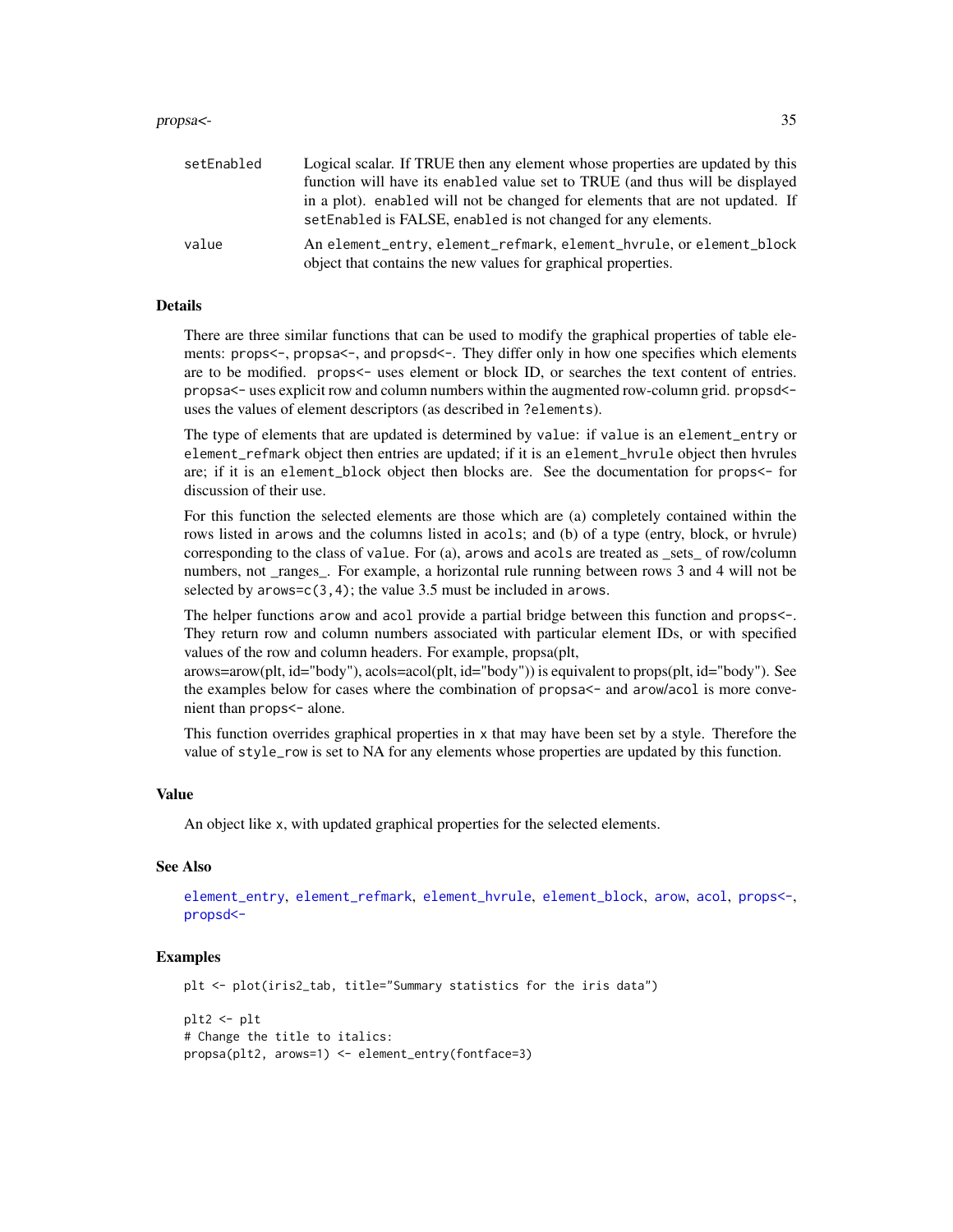#### <span id="page-35-0"></span>36 propsd<-

```
# Change the vertical rule between row header and body from empty to
# a solid line:
propsa(plt2, acols=2.5) <- element_hvrule(linetype=1, color="black",
                                          size=0.5)
# Put all the mean values in bold face:
propsa(plt2, arows=arow(plt2, hpath=c(NA, "mean")),
       acols=acol(plt2, id="body")) <- element_entry(fontface=2)
plt3 <- plt
# Use shading to highlight the rows for the 'versicolor' species:
propsa(plt3, arows=arow(plt3, hpath=c("versicolor"))) <-
       element_block(fill="gray85")
# Compare tables before and after modification:
print(plt, vpx=0.25, vpy=0.75)
print(plt2, vpx=0.75, vpy=0.75, newpage=FALSE)
print(plt3, vpx=0.5, vpy=0.25, newpage=FALSE)
# Striping every other row in a data frame listing (must include row names):
data(mtcars, package="datasets")
plt <- plot(textTable(head(mtcars, 10),
                      title="Partial listing of the 'mtcars' data frame"))
ar <- arow(plt, id="body")
propsa(plt, arows=ar[ar %% 2 == 0]) <- element_block(fill="gray85")
plt
```
<span id="page-35-1"></span>

propsd<- *Update Graphical Properties for Selected Table Elements*

#### Description

Update the graphical properties for table elements selected based on the values of element descriptors.

#### Usage

```
propsd(x, subset=NULL, setEnabled=TRUE) <- value
```
#### **Arguments**

| X          | A pltdTable object containing a plotted table.                                                                                                                                                                                                                                                                  |
|------------|-----------------------------------------------------------------------------------------------------------------------------------------------------------------------------------------------------------------------------------------------------------------------------------------------------------------|
| subset     | An expression that when evaluated gives a logical vector indicating which ele-<br>ments should be updated; missing values are taken as FALSE. See DETAILS.                                                                                                                                                      |
| setEnabled | Logical scalar. If TRUE then any element whose properties are updated by this<br>function will have its enabled value set to TRUE (and thus will be displayed<br>in a plot). enabled will not be changed for elements that are not updated. If<br>setEnabled is FALSE, enabled is not changed for any elements. |
| value      | An element_entry, element_refmark, element_hyrule, or element_block<br>object that contains the new values for graphical properties.                                                                                                                                                                            |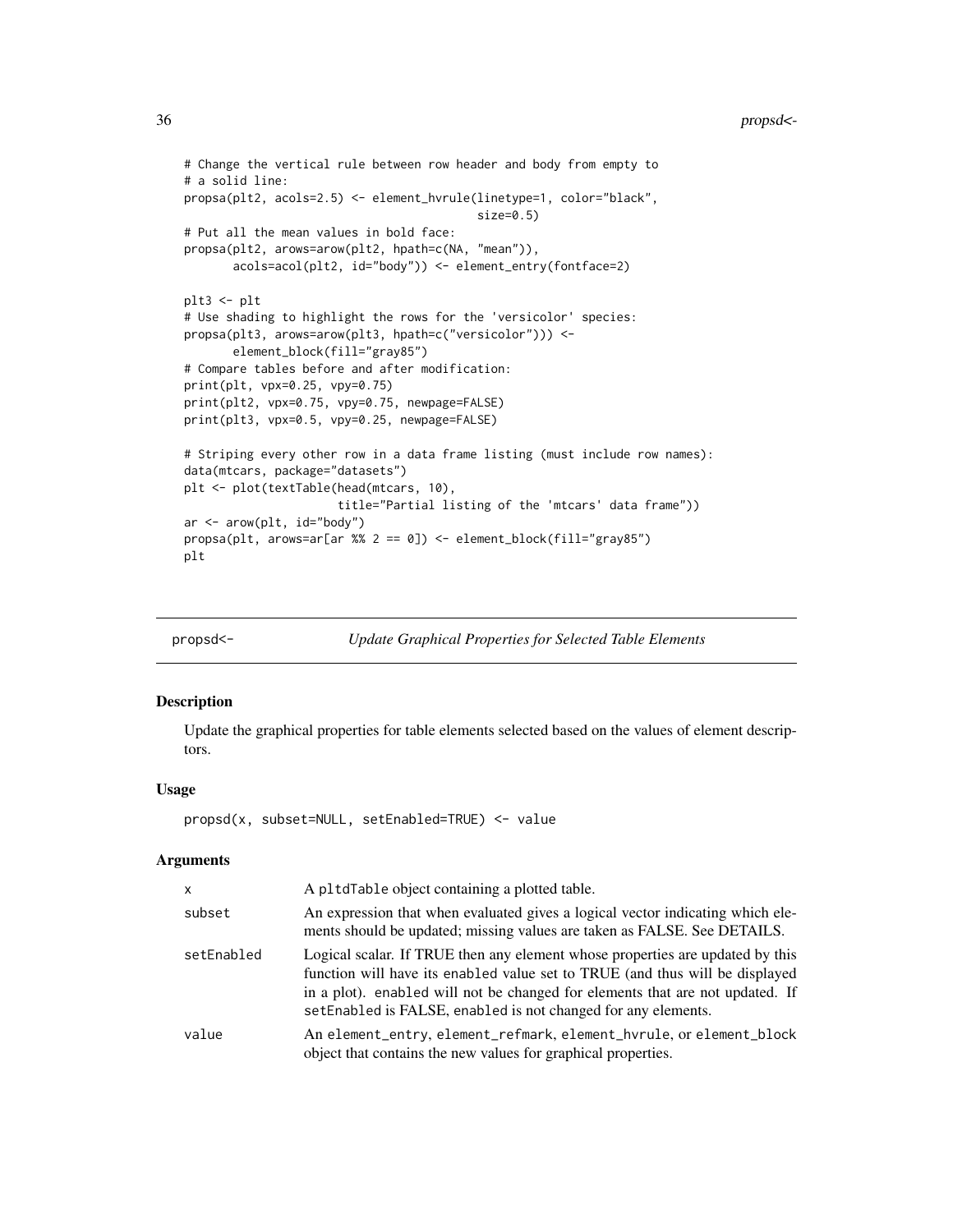#### <span id="page-36-0"></span>propsd<- 37

#### Details

There are three similar functions that can be used to modify the graphical properties of table elements: props<-, propsa<-, and propsd<-. They differ only in how one specifies which elements are to be modified. props<- uses element or block ID's, or searches the text content of entries. propsa<- uses explicit row and column numbers within the augmented row-column grid. propsd< uses the values of element descriptors (as described in ?elements).

The type of elements that are updated is determined by value: if value is an element\_entry or element\_refmark object then entries are updated; if it is an element\_hvrule object then hvrules are; if it is an element\_block object then blocks are. See the documentation for props<- for discussion of their use.

Internally entries, hvrules, and blocks are represented as data frames, with one row per element, and columns describing their content, position, and structural role in the table. (See ?elements for a list of the descriptor columns for each type of element.) Argument subset is an expression involving those columns that evaluates to a logical vector; the elements for which this vector is TRUE will be selected. (NA in the logical vector is treated as FALSE.) Thus the subset argument works in the same way as R's built-in subset function to select rows from a data frame. For example subset=(part=="body" &

type=="numeric") will update graphical properties for all entries in the table body that have been tagged as representing numbers. And subset=(direction=="hrule") will update graphical properties for horizontal rules but not vertical rules.

To update every element (of the type implied by value) in the table, set subset=TRUE. To update just the currently enabled elements, set subset=enabled.

Note: Standard processing generates hvrules for all four sides of every block in the table. Since generally one doesn't want to display the blocks themselves nor most of those hvrules, they are all disabled by default. Therefore if using subset=TRUE when updating hvrules or blocks, also set setEnabled to FALSE to avoid enabling and displaying them all.

This function overrides graphical properties in x that may have been set by a style. Therefore the value of style\_row is set to NA for any elements whose graphical properties are updated by this function.

#### Value

An object like x, with updated graphical properties for the selected elements.

#### See Also

[element\\_entry](#page-17-1), [element\\_refmark](#page-20-1), [element\\_hvrule](#page-18-1), [element\\_block](#page-16-1), [elements](#page-11-1), [props<-](#page-31-1), [propsa<-](#page-33-1)

```
ttbl <- textTable(iris2_tab, title="The iris data",
                  subtitle=c("Summary statistics by species"),
                  foot="sd = standard deviation")
plt <- plot(ttbl)
propsd(plt, subset=(enabled)) <- element_hvrule(color="red")
propsd(plt, subset=(part == "colhead" & headlayer == 1)) <-
 element_entry(angle=90, hjust=0.5, vjust=0.5)
plt
```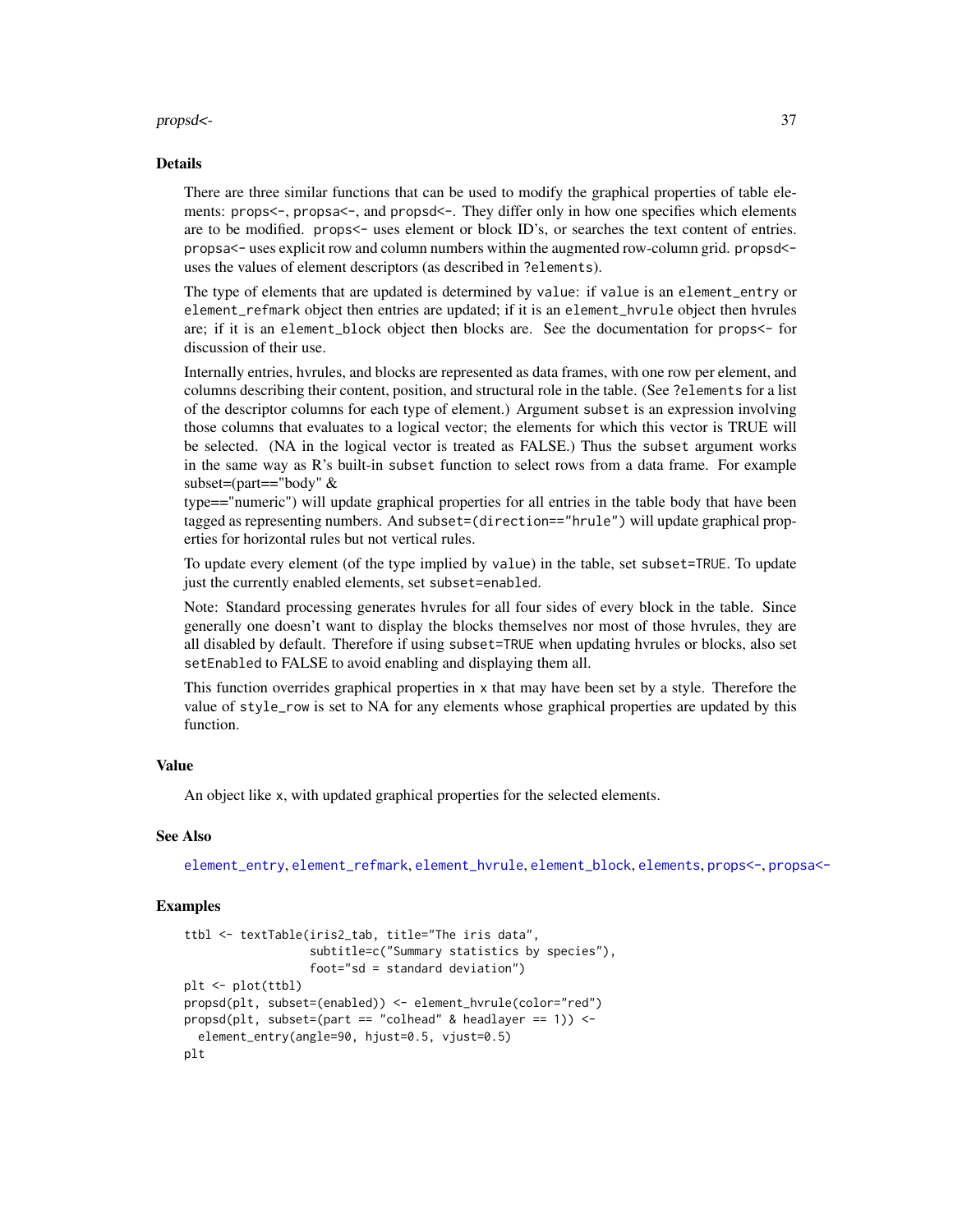<span id="page-37-1"></span><span id="page-37-0"></span>

#### Description

Create a style object that can be used to assign graphical properties to table elements (entries, hvrules, or blocks). The properties are used when displaying the elements. Styles allow assignment of graphical properties to be based on element descriptors.

#### Usage

```
styleObj(x, type, scalable_properties, match_columns=character(0))
```
#### Arguments

| X                   | Data frame with (a) column(s) that specify patterns to be used to identify and<br>select a subset of table elements; and (b) columns specifying the graphical prop-<br>erties to be used for elements in the selected subset. See DETAILS. May also be<br>a string with the path to a .csv file that will be read to create such a data frame. |  |
|---------------------|------------------------------------------------------------------------------------------------------------------------------------------------------------------------------------------------------------------------------------------------------------------------------------------------------------------------------------------------|--|
| type                | Character string, one of "entry", "hvrule", or "block". This specifies the type of<br>element to which the style will apply.                                                                                                                                                                                                                   |  |
| scalable_properties |                                                                                                                                                                                                                                                                                                                                                |  |
|                     | Optional character vector (possibly empty) specifying the graphical properties<br>that are to be modified when changing the displayed size of a table by a scale<br>factor. If not provided, a set of default properties (depending on type) will be<br>used.                                                                                  |  |
| match_columns       | Optional character vector (possibly empty) with the names of element descrip-<br>tors that are required in order to evaluate the subset selector expressions in x.<br>See DETAILS.                                                                                                                                                             |  |

#### Details

A style specifies graphical properties to be used in displaying one of the element types in a table (i.e., entries, hvrules, or blocks). A style is similar to a theme in ggplot2 in that it can be applied to any table, not just a particular table.

A styleObj object is a data frame. Each row can be thought of as a pattern plus a set of graphical properties. Table elements that are to be styled are compared to the patterns. If the pattern in a style row matches a table element, the graphical properties in that row are assigned to the element. If more than one style row matches an element, the properties from the last matching row override the earlier ones.

The graphical property columns that must be present in a styleObj data frame are described in ?elements.

Specification of style patterns and how they are matched to elements is similar for table entries and blocks, and is described first. The process for hvrules is more complicated and is described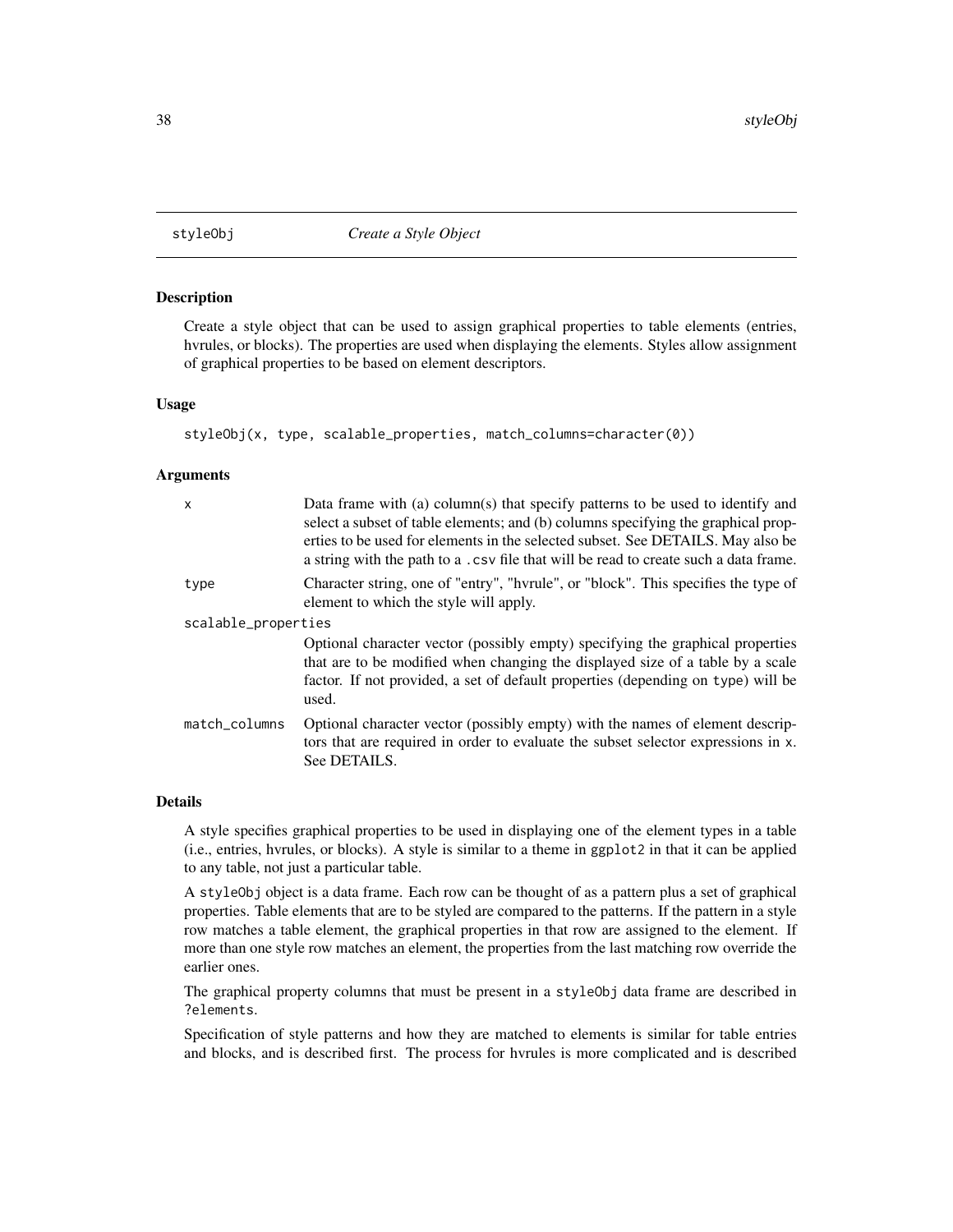#### styleObj 39

second. It will be easier to follow the descriptions if one also looks at an example, such as View(styles\_pkg\$entryStyle\_pkg\_1) and View(styles\_pkg\$hvruleStyle\_pkg\_1).

#### *Style specification and matching: Entry and block styles*

First note that table entries and blocks internally are stored in objects that are themselves data frames, with one row per element. (These data frames can be accessed using the elements function.) Columns include element descriptors such as the table part associated with the element, its position in the table, whether the element spans multiple rows or columns, and other information. See ?elements for lists of the standard descriptors.

In styles for table entries and blocks, the pattern part of the styleObj object consists of a single column named condition. condition should contain character strings that can be interpreted as expressions involving the element descriptors mentioned in the previous paragraph. Each condition expression, when evaluated within an entries or blocks data frame, should produce a logical vector with one value per element. (Vectors of length 1 are recycled to the necessary length.) Examples of such strings are part ==

"rowhead" & multirow for entries and type == "colblock" & subtype  $==$  "A" & headlayer > 1 for blocks.

Elements for which the condition expression in a style row evaluates to TRUE are considered to match that row of the style, and are assigned the graphical properties in that row.

An NA value (or equivalently an empty string) as a style row's condition is treated specially: it matches any element. The row's graphical properties will be applied to all elements, unless overridden by a later style row.

#### *Style specification and matching: hvrule styles*

The creation and styling of hvrules is closely tied to table blocks: by default, four hvrules are created for each block, one running along each side. (They are initially disabled.) Style specification for hvrules is more complicated than for table blocks because hvrules effectively \*separate\* blocks. Therefore one may want their appearance to depend on characteristics of the blocks on \*both\* sides of the hvrule.

Similar to entries and blocks, hvrules are represented internally as a data frame with one row per hvrule. Columns include: block, the ID of the block that generated the hvrule; side, the side of block along which the hvrule runs ("top", "bottom", "left", or "right"); and adjacent\_blocks, a string listing the ID's of all the blocks adjacent to block on the same side as the hvrule. That is, the hvrule separates block and the blocks in adjacent\_blocks. Note that adjacent\_blocks may be empty.

In styles for hvrules, the pattern part of the styleObj object consists of three columns: block\_condition, side, and adjacent\_condition. side is one of "top", "bottom", "left" or "right". block\_condition and adjacent\_condition are like the condition column for block styles: they should contain character strings that can be interpreted as expressions involving block descriptors. Each expression will be evaluated within the data frame of blocks that generated the hvrules. (Not the data frame containing the hvrules themselves.) It should produce a logical vector with one element per block; if the value is TRUE for a block, the block satisfies that expression.

An hvrule matches a given style row if (a) its generating block satisfies the style row's block\_condition; (b) they have the same value of side; and (c) one or more of the hvrule's adjacent\_blocks satisfies the style row's adjacent\_condition.

Any of block\_condition, side, and adjacent\_condition in a style row may also be set to NA (or equivalently, to an empty string). In that case the corresponding criterion (a), (b), or (c) is considered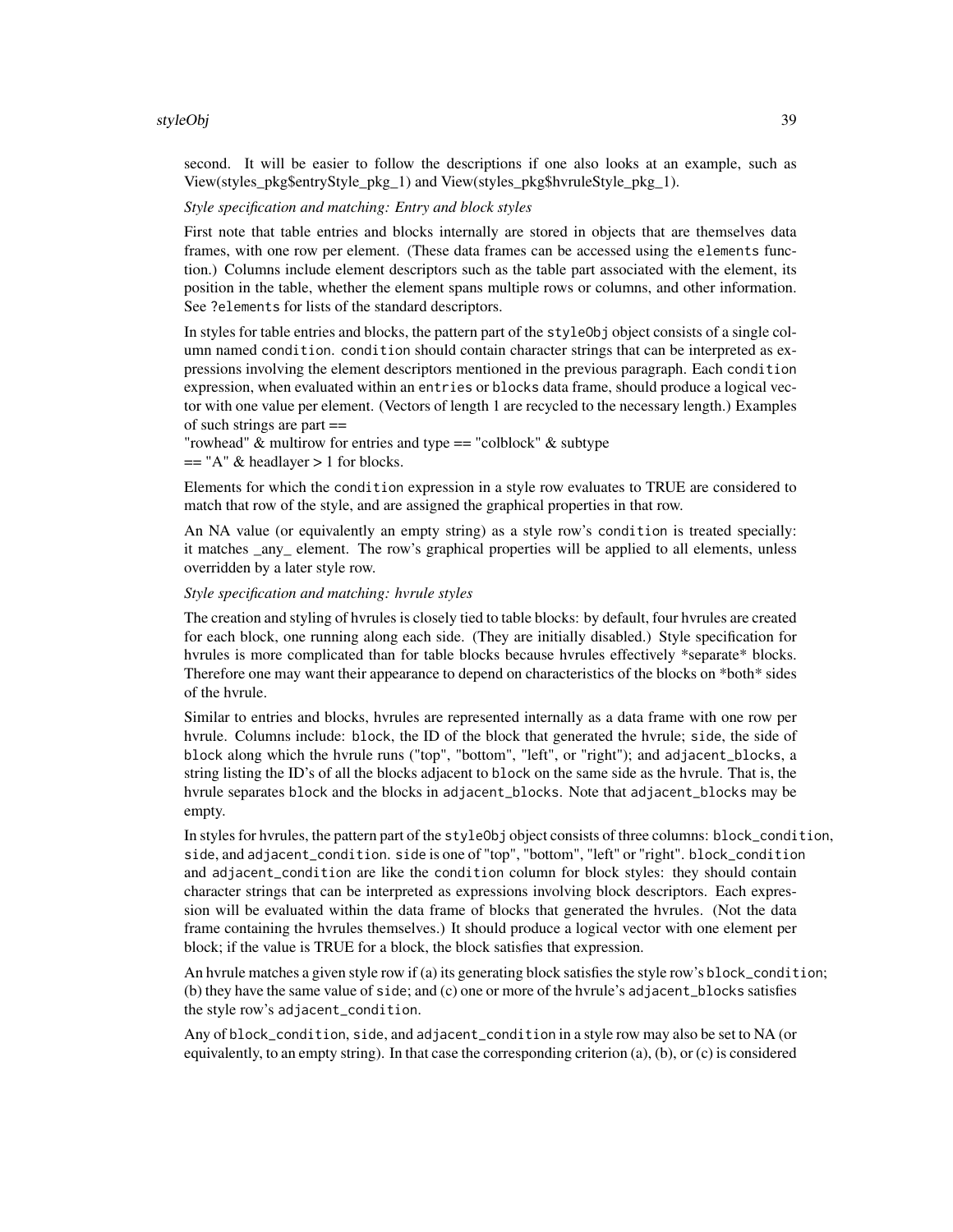<span id="page-39-0"></span>to be satisfied for all hvrules, and so does not limit matches. Note that setting adjacent\_condition to NA is the only way to satisfy criterion (c) if an hvrule's adjacent\_blocks is empty. In all other cases, an empty adjacent\_blocks will never satisfy criterion (c).

#### Value

An object of S3 classes styleObj and data.frame. It will have the same number of rows and all the columns in x.

The object will have attributes element\_type, scalable\_properties and match\_columns, equal to the corresponding arguments.

#### See Also

[styles\\_pkg](#page-39-1) contains predefined styles provided by the package. They can be examined as illustrations of how styles are specified, or edited to create new styles. [elements](#page-11-1) lists the descriptors and graphical properties available for each element type.

#### Examples

```
# Built-in default styles:
if (interactive()) {
 View(styles_pkg$entryStyle_pkg_1)
 View(styles_pkg$blockStyle_pkg_1)
 View(styles_pkg$hvruleStyle_pkg_1)
}
```
<span id="page-39-1"></span>styles\_pkg *Built-In Styles for Table Elements*

#### **Description**

A list that contains pre-defined styles for table entries, blocks, and hvrules. Styles are used to assign graphical properties to elements, and thus control the appearance of a table when it is displayed. In addition to the package-provided styles in this list, users can modify or create new styles to customize their tables.

#### Usage

styles\_pkg

#### Format

The list has the following components, each a styleObj object:

entryStyle\_pkg\_base, blockStyle\_pkg\_base, hvruleStyle\_pkg\_base Minimal styles that assign the same graphical properties to all elements.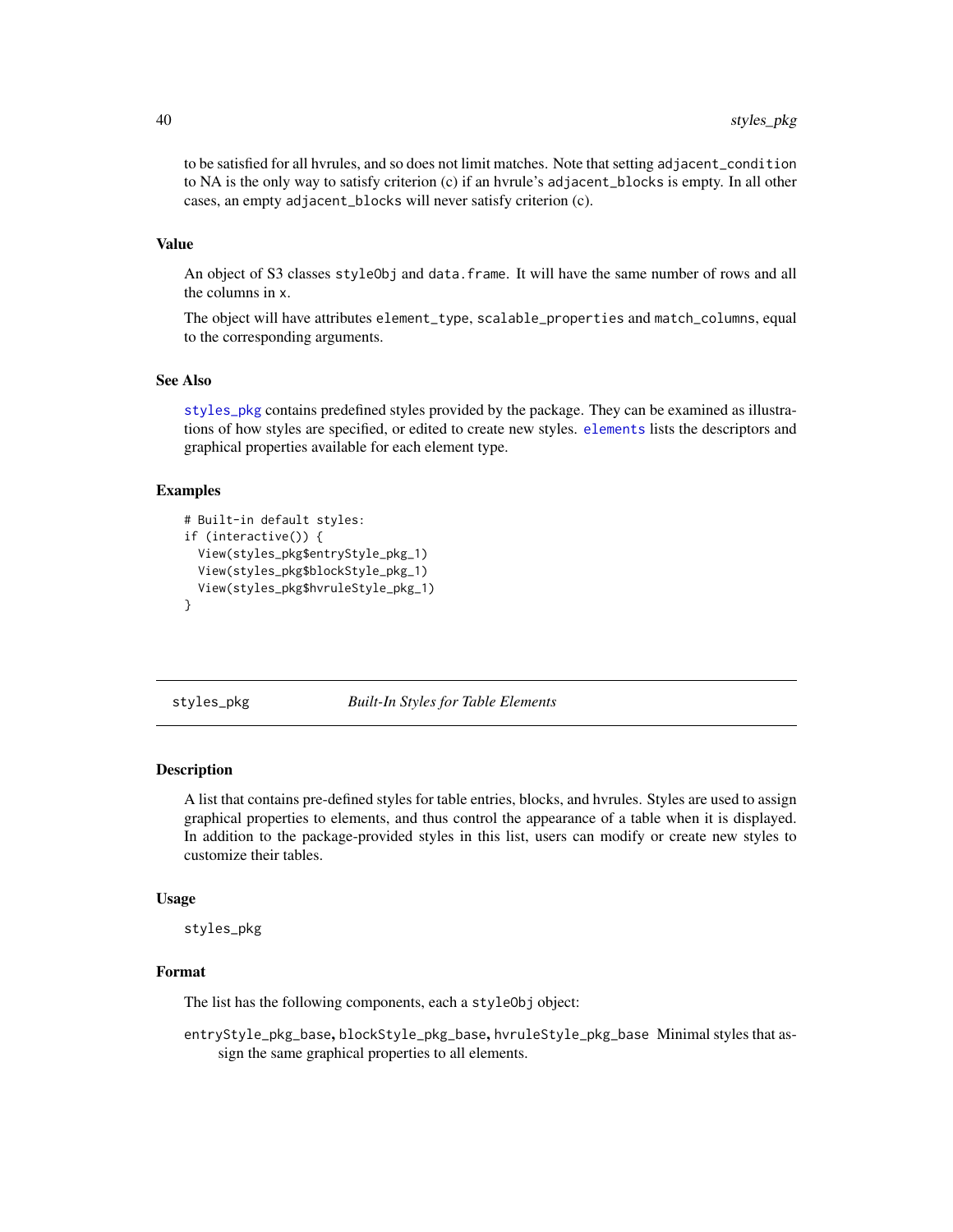- <span id="page-40-0"></span>entryStyle\_pkg\_1, blockStyle\_pkg\_1, hvruleStyle\_pkg\_1 The default styles used by the package.
- entryStyle\_pkg\_2 Similar to entryStyle\_pkg\_1, but with hpad and vpad about 50 percent larger, to give a more spacious layout of table entries.
- entryStyle\_pkg\_null, blockStyle\_pkg\_null, hvruleStyle\_pkg\_null "Null" styles designed to not match any element, and thus not assign graphical properties to any element. They are intended for internal use only.

#### See Also

[styleObj](#page-37-1), [tablesggOpt](#page-42-1)

#### Examples

```
names(styles_pkg) # built-in styles
str(styles_pkg$entryStyle_pkg_1)
```
<span id="page-40-1"></span>summary.pltdTable *Summarize the Dimensions and Options of a Plotted Table*

#### Description

Summarize the dimensions and display options of a plotted table.

#### Usage

## S3 method for class 'pltdTable' summary(object, ...)

#### Arguments

| object                  | A pltdTable object, a plotted 2D data summary table.                                            |
|-------------------------|-------------------------------------------------------------------------------------------------|
| $\cdot$ $\cdot$ $\cdot$ | Additional arguments, ignored with a warning. (Included for compatibility with<br>the generic.) |

#### Details

There is a print method for objects of the returned class.

#### Value

|       | An object of S3 class summary.pltdTable. It is a list with components                                 |
|-------|-------------------------------------------------------------------------------------------------------|
| adim  | Dimensions of the augmented row-column grid for the table. See ?adim for<br>details about this grid.  |
| parts | Data frame with one row for each table part, giving the dimensions of the part,<br>in columns nr, nc. |
|       | mergeRuns, rowheadInside, rowgroupSize, scale, plot.margin, sizeAdjust                                |
|       | Display options used by the table. See plot. text Table for their meaning.                            |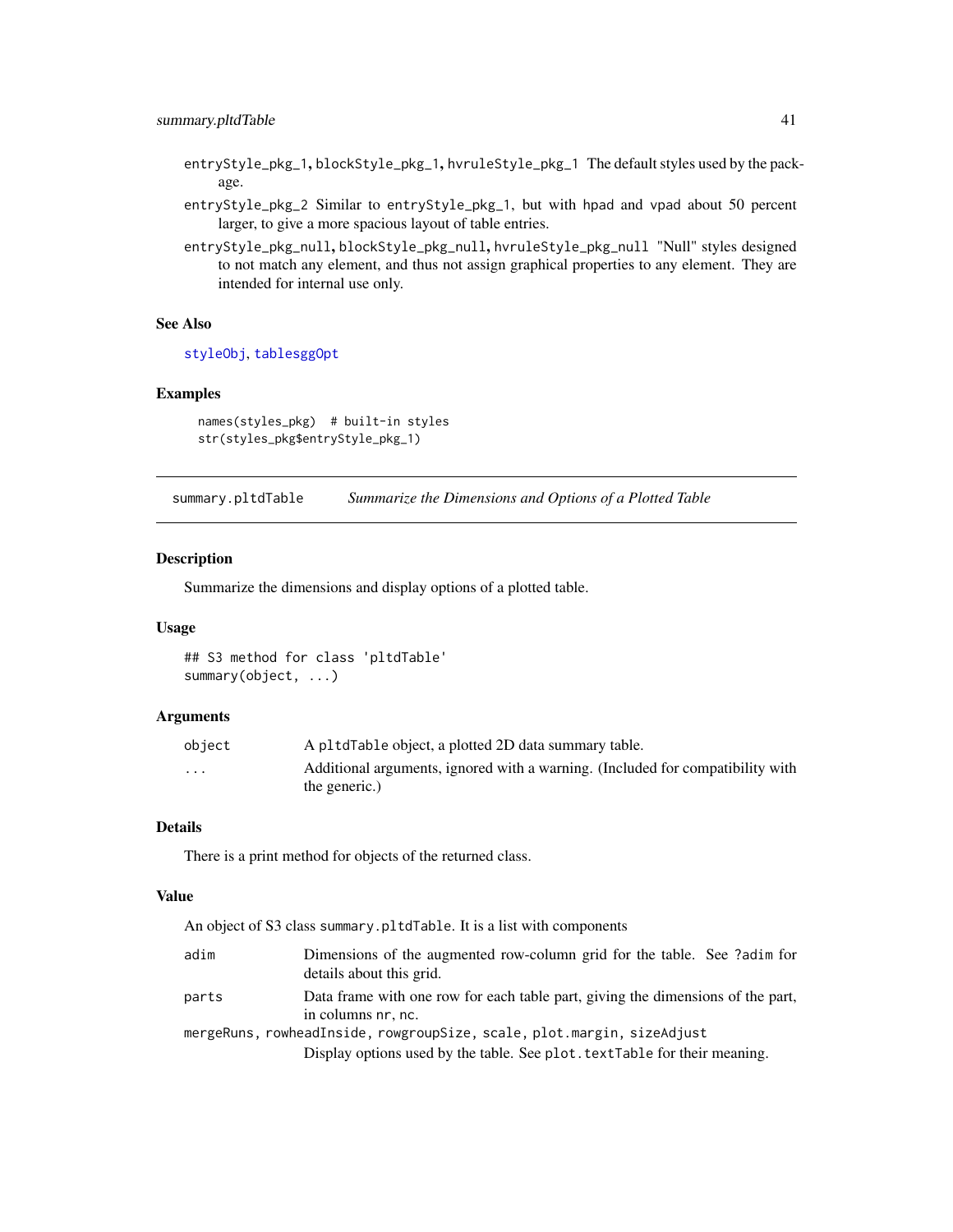### See Also

[adim](#page-8-1), [plot.textTable](#page-26-1)

#### Examples

```
ttbl <- textTable(iris2_tab, title="Summary statistics for the iris data")
plt <- plot(ttbl, rowheadInside=TRUE)
summary(plt)
```
<span id="page-41-1"></span>summary.textTable *Summarize the Dimensions of a Table and Its Parts*

#### Description

Summarize the dimensions of a table and its parts.

#### Usage

```
## S3 method for class 'textTable'
summary(object, ...)
```
#### Arguments

| object   | A text Table object, representing a 2D data summary table.                     |
|----------|--------------------------------------------------------------------------------|
| $\cdots$ | Additional arguments, ignored with a warning. (Included for compatibility with |
|          | the generic.)                                                                  |

#### Details

There is a print method for objects of the returned class.

#### Value

|  | An object of S3 class summary.textTable. It is a list with components |  |  |
|--|-----------------------------------------------------------------------|--|--|
|--|-----------------------------------------------------------------------|--|--|

| adim  | Dimensions of the augmented row-column grid for the table. See ?adim for                              |
|-------|-------------------------------------------------------------------------------------------------------|
|       | details about this grid.                                                                              |
| parts | Data frame with one row for each table part, giving the dimensions of the part,<br>in columns nr, nc. |

#### See Also

[adim](#page-8-1), [textTable](#page-44-1)

```
ttbl <- textTable(iris2_tab, title="Summary statistics for the iris data")
summary(ttbl)
```
<span id="page-41-0"></span>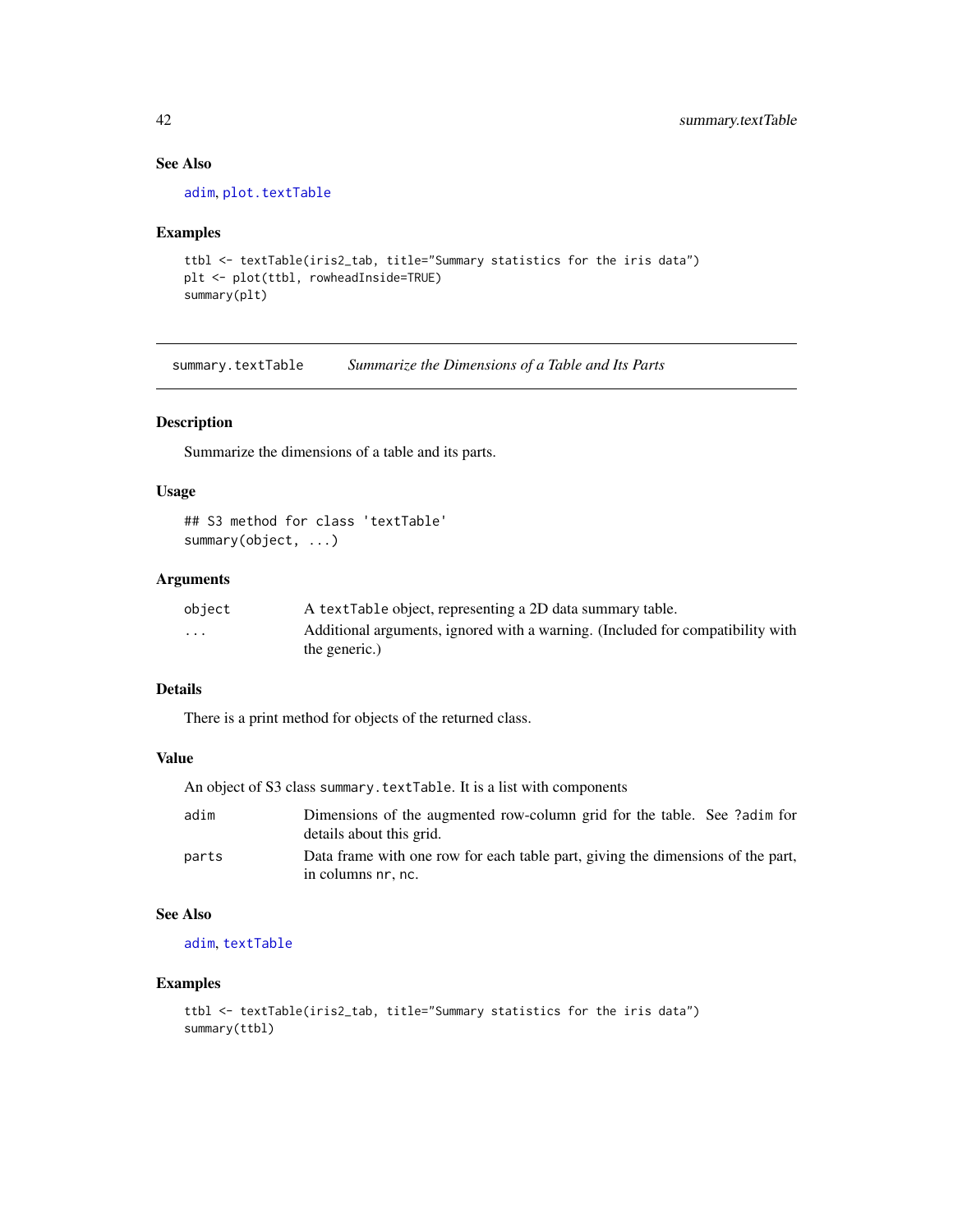<span id="page-42-1"></span><span id="page-42-0"></span>

#### Description

Get the values of package options, or reset all options to their "factory-fresh" defaults.

#### Usage

```
tablesggOpt(x=NULL, reset=FALSE)
```
#### Arguments

| X     | Character string with the name of a single package option, or NULL.                             |
|-------|-------------------------------------------------------------------------------------------------|
| reset | Logical scalar. If TRUE, all options will be reset to their initial, "factory-fresh"<br>values. |

#### Details

The user can change option values using the tablesggSetOpt function. The new values will stay in effect for the rest of the R session or until they are changed again by the user.

#### Value

If  $x$  is the name of a single package option, the value of that option. Otherwise, a named list with the current values of all package options. In both cases the result is after resetting if reset is TRUE, and is returned invisibly.

The available options are documented in ?tablesggSetOpt.

#### See Also

[tablesggSetOpt](#page-43-1), [styles\\_pkg](#page-39-1)

```
# See names of available options:
names(tablesggOpt())
# The current value of option 'plot.margin':
tablesggOpt("plot.margin")
```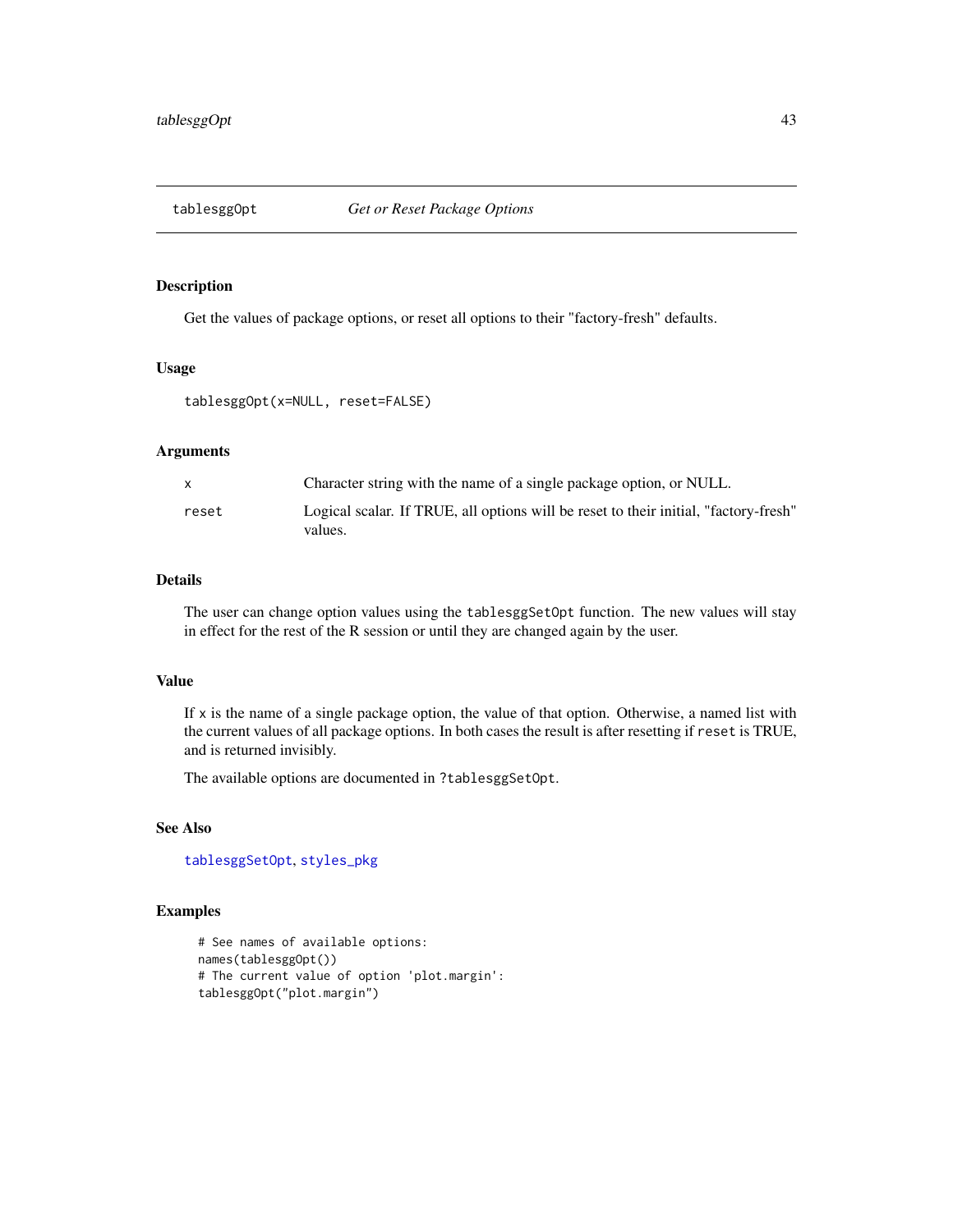<span id="page-43-1"></span><span id="page-43-0"></span>

#### **Description**

Set the values of package options.

#### Usage

```
tablesggSetOpt(...)
```
#### Arguments

... Arguments in tag = value form, or a list of tagged values. The tags must come from the names of package options described in DETAILS below. The named options will be set to the values provided.

#### Details

The new option values persist until the end of the R session or until they are changed by another call to this function or to tablesggOpt(reset=TRUE).

The options that may be set are:

entryStyle A styleObj object, with element type entry. This is the default style for table entries.

blockStyle A styleObj object, with element type block. This is the default style for blocks.

hvruleStyle A styleObj object, with element type hvrule. This is the default style for hvrules.

plot.margin A numeric vector of length 4, containing the amount of empty space to add around the four sides of a plotted table, in millimeters. The order of sides is top, right, bottom, left.

#### Value

A list with the old values of the named options, invisibly.

#### See Also

[tablesggOpt](#page-42-1) to get current values of options, or to reset options to their "factory-fresh" setting. [styles\\_pkg](#page-39-1) for the set of package-provided table styles.

```
oldopt <- tablesggOpt()
tablesggOpt(reset=TRUE)
plt1 <- plot(iris2_tab, title="Factory-fresh default entry style")
# Set new default style for table entries:
tablesggSetOpt(entryStyle=styles_pkg$entryStyle_pkg_2)
plt2 <- plot(iris2_tab, title="Changed default entry style")
# Compare:
```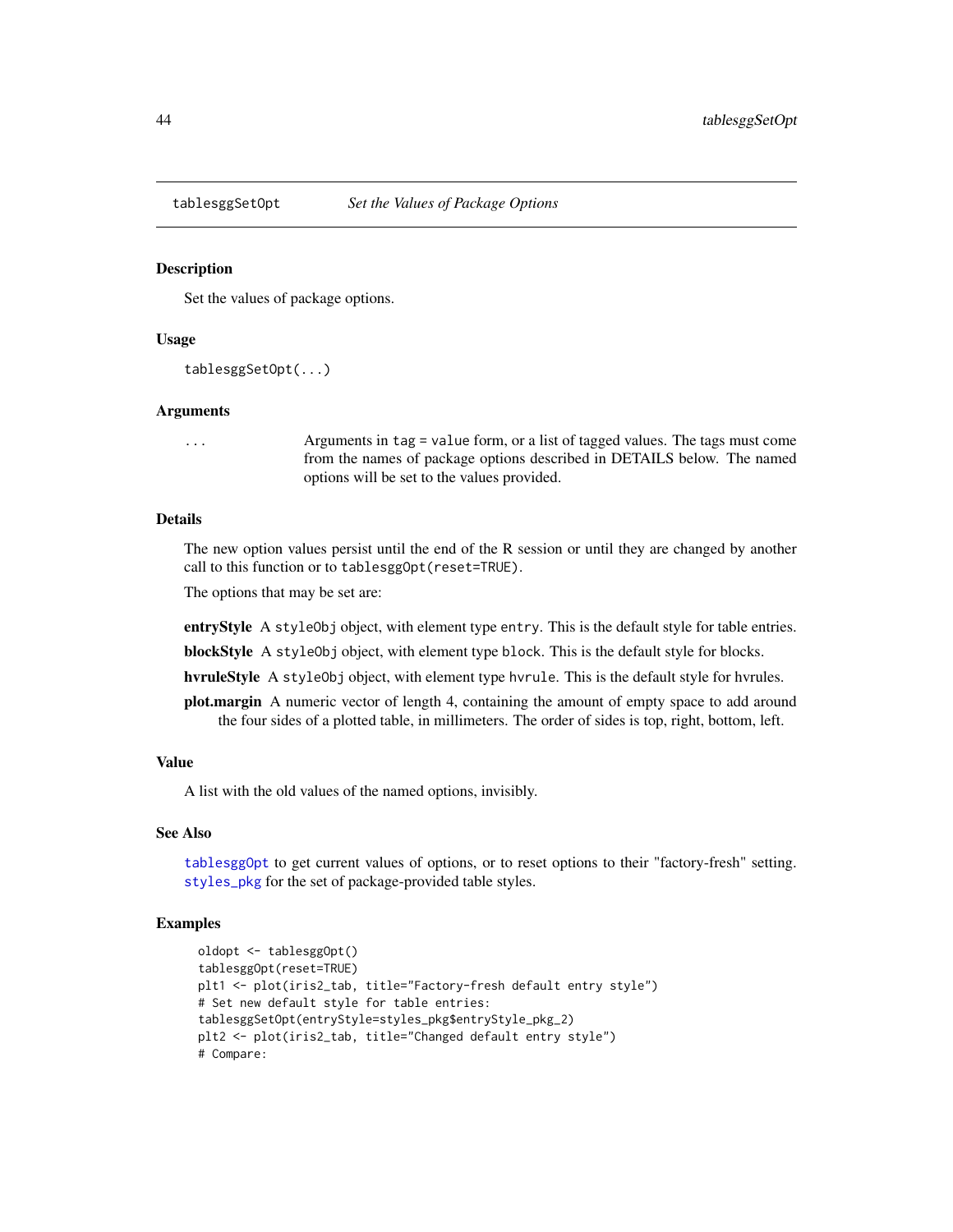#### <span id="page-44-0"></span>textTable 45

```
print(plt1, vpy=0.75)
print(plt2, vpy=0.25, newpage=FALSE)
# Change the values of multiple options:
tablesggSetOpt(list(hvruleStyle=styles_pkg$hvruleStyle_pkg_base,
                   plot.margin=c(5, 5, 5, 5)))
# ... plot some tables using the new defaults ...
# Restore the old options:
tablesggSetOpt(oldopt)
identical(tablesggOpt(), oldopt)
```
<span id="page-44-1"></span>textTable *Create a Structure Representing a 2D Table*

#### Description

Create a structure representing the content and organization of a 2D table: table body, row and column headers, and annotation. All table cells are formatted as character strings. This is an S3 generic.

#### Usage

textTable(x, ...)

#### Arguments

|          | Object to be formatted as a 2D table.            |
|----------|--------------------------------------------------|
| $\cdots$ | Additional arguments passed to specific methods. |

#### Details

textTable objects are the fundamental structure used to represent table content and organization in the tablesgg package.

Components body, rowhead, rowheadLabels, colhead, title, subtitle, and foot correspond to the table parts with those names. Empty parts should be of type character: either a 0-length vector or a matrix with one or both dimensions equal to 0, depending on the component.

Components partdim, rowhier, and colhier are automatically derived from the other components whenever a textTable is created or updated.

See Appendix A of the package vignette for more information about writing textTable methods.

#### Value

An object with S3 class textTable. This is a list with components:

body Character matrix containing the body of the table.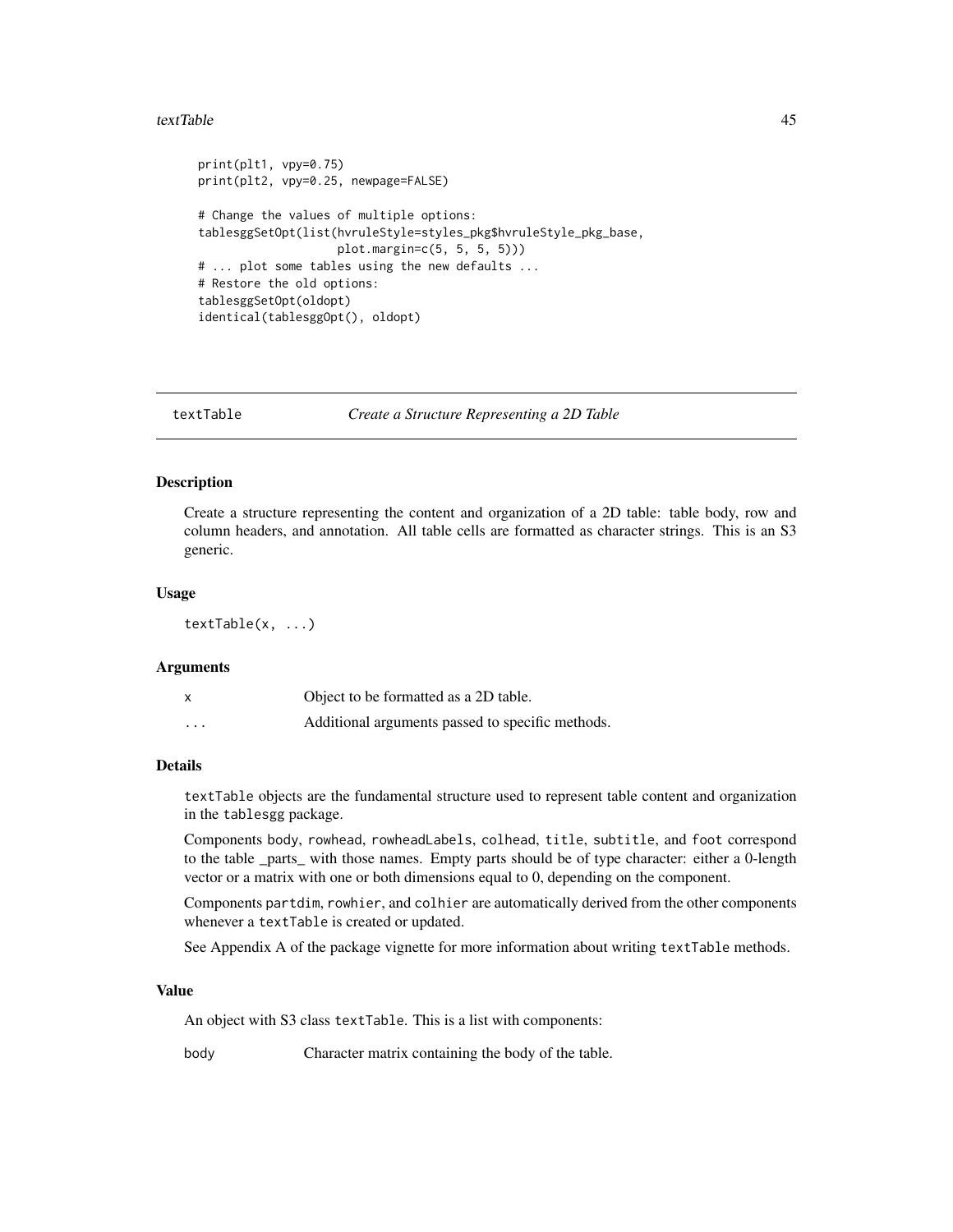<span id="page-45-0"></span>

| rowhead               | Character matrix with the same number of rows as the table body, containing<br>row headers for the table. Row headers are displayed as a set of columns to the<br>left of the table body. May be empty (0 columns).                                                                                 |
|-----------------------|-----------------------------------------------------------------------------------------------------------------------------------------------------------------------------------------------------------------------------------------------------------------------------------------------------|
| rowheadLabels         | Character matrix with as many columns as rowhead and at most one row, spec-<br>ifying labels for the rowhead columns. May be empty (0 rows).                                                                                                                                                        |
| colhead               | Character matrix with the same number of columns as the table body, containing<br>column headers for the table. Column headers are displayed as a set of rows<br>above the table body. If rowheadLabels are present, colhead must have at<br>least one row, but otherwise it may be empty (0 rows). |
| title, subtitle, foot |                                                                                                                                                                                                                                                                                                     |
|                       | Character vectors providing annotation for the table. May be empty (length 0).                                                                                                                                                                                                                      |
| partdim               | Numeric matrix with one row per table part (i.e., the components listed above),<br>and columns:                                                                                                                                                                                                     |
|                       | <b>nr, nc:</b> Number of rows, columns in the part (nc equal to NA for annotation<br>parts).                                                                                                                                                                                                        |
|                       | arow1, arow2, acol1, acol2: First and last rows, first and last columns occu-<br>pied by the part within the table's augmented row-column grid. arow*<br>should be NA if nr is 0, acol* should be NA if nc is 0.                                                                                    |
| rowhier, colhier      |                                                                                                                                                                                                                                                                                                     |
|                       | Lists describing the hierarchical structure of row and column headers, respec-<br>tively. Each list has one component per header layer (column of rowhead, row<br>of colhead), in order from outermost layer to innermost. In turn, each of these                                                   |

Components body, rowhead, and colhead will each have an attribute type. For body this will be a character matrix with the same dimensions, containing an arbitrary string describing the type of value represented in each cell (e.g., "numeric"), or NA. For rowhead and colhead, it will be a character vector with length equal to the number of layers of headers (i.e., number of columns in rowhead, number of rows in colhead), again containing a string describing the type of values in each layer, or NA.

components is a data frame with one row per node in the hierarchy at that layer.

Components body, rowhead, rowheadLabels, colhead, title, subtitle, and foot will each have an attribute justification. It will be a character matrix or vector of the same size and shape as the component. Values "l", "c", "r" specify left, centered, and right horizontal justification of text, respectively, for the corresponding table entry. Value NA means that the type of justification is not specified–it will be set by the entry style used when plotting the table.

#### See Also

Specific methods for creating textTable's from other objects.

textTable.data.frame *Create a* texttable *as a Simple Listing of a Data Frame*

#### Description

Create a textTable object representing a simple listing of a data frame.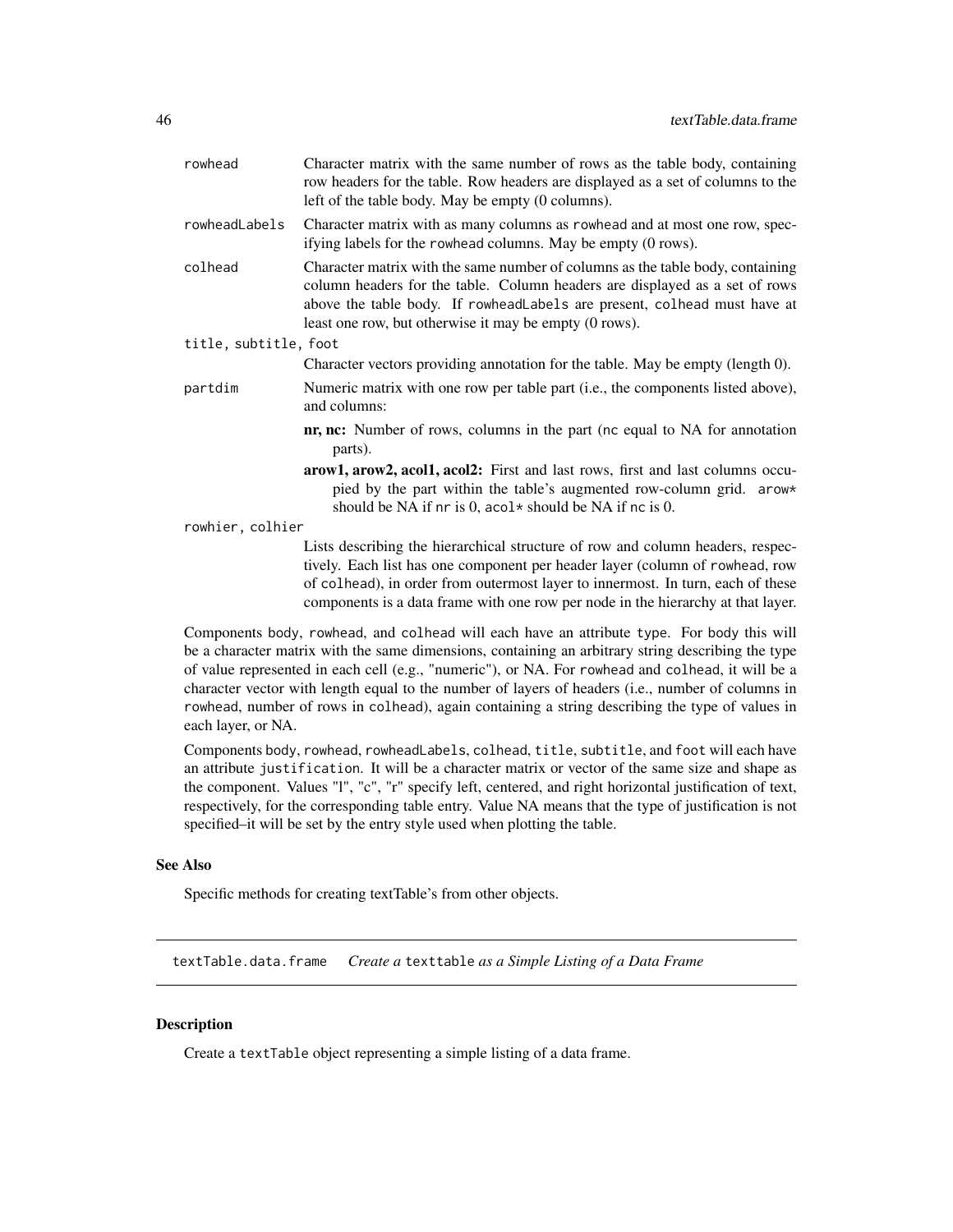#### Usage

```
## S3 method for class 'data.frame'
textTable(x, title=character(0), subtitle=character(0),
    foot=character(0), row.names="", na="NA", ...)
```
#### Arguments

| $\mathsf{x}$          | A data frame.                                                                                                                                                                                                                                                                                                                              |
|-----------------------|--------------------------------------------------------------------------------------------------------------------------------------------------------------------------------------------------------------------------------------------------------------------------------------------------------------------------------------------|
| title, subtitle, foot |                                                                                                                                                                                                                                                                                                                                            |
|                       | Optional character vectors providing annotation for the table. May be empty<br>(i.e., character(0), the default).                                                                                                                                                                                                                          |
| row.names             | A logical scalar or a character string. If FALSE, the row names of x are not<br>included in the table. If TRUE, the row names are included as row headers, with<br>a row header label of "row.names". If a character string, row names are included<br>as row headers, and if the string is not empty, it is used as the row header label. |
| na                    | Character string used to represent missing values (NAs) in the body of the table.                                                                                                                                                                                                                                                          |
| $\ddotsc$             | Additional arguments passed to format.data.frame.                                                                                                                                                                                                                                                                                          |

#### Details

This function processes a data frame into a table that is simply a listing of the data. There is one row in the body of the table per observation in x, and one column per variable in x. There is at most one layer of row headers (depending on argument row.names), and exactly one layer of column headers (the variable names in x).

#### Value

An object with S3 class textTable. The body of the table will contain the values of the data frame variables, after formatting x with format( $x, \ldots$ ). The variable names will be used as the column header, and if row.names is not FALSE, the row names will form the row header.

```
data(iris, package="datasets")
ttbl <- textTable(head(iris, 10), row.names="Obs. #",
                  title=c("The iris data", "(First 10 observations)"))
summary(ttbl)
plot(ttbl)
```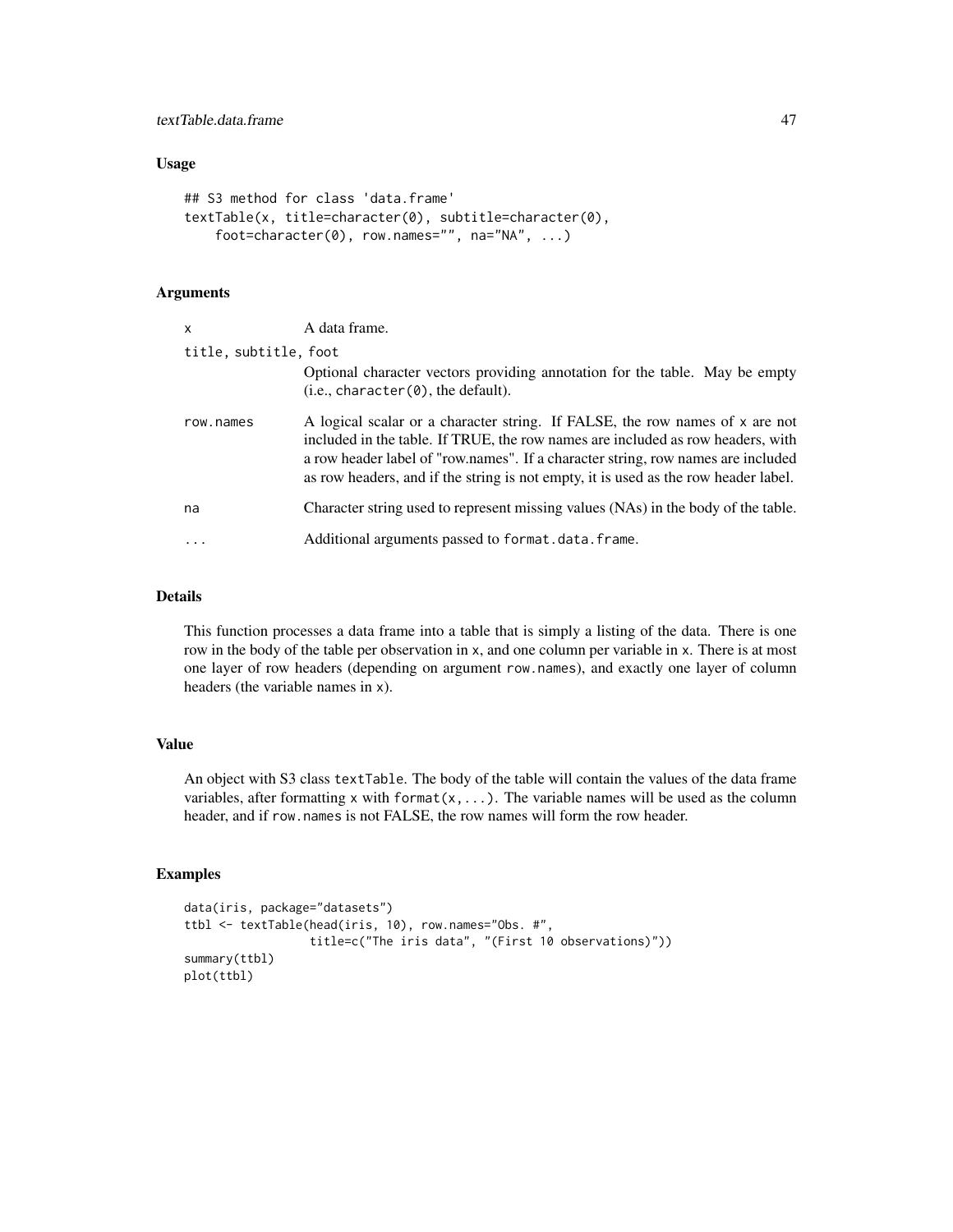<span id="page-47-0"></span>textTable.ftable *Create a* texttable *from an* ftable

#### Description

Create a textTable object representing a flattened multiway contingency table.

#### Usage

```
## S3 method for class 'ftable'
textTable(x, colheadLabels=c("layers", "none", "paste"), sep=": ",
    title=character(0), subtitle=character(0), foot=character(0), ...)
```
#### Arguments

| X                     | An ftable object, as produced by R's ftable function, representing a flattened<br>multiway contingency table.                                                                                                                                                                                                                                           |
|-----------------------|---------------------------------------------------------------------------------------------------------------------------------------------------------------------------------------------------------------------------------------------------------------------------------------------------------------------------------------------------------|
| colheadLabels         | Character scalar; how to display names of column header variables. "none"<br>means to not display them. "layers" (the default) means to display them as<br>additional column header layers (so each header variable occupies two rows<br>instead of one). "paste" means to paste the variable name in front of each of its<br>values, separated by sep. |
| sep                   | Character scalar; string that separates a variable name from its values when<br>colheadLabels is "paste".                                                                                                                                                                                                                                               |
| title, subtitle, foot |                                                                                                                                                                                                                                                                                                                                                         |
|                       | Optional character vectors providing annotation for the table. May be empty<br>(i.e., character(0), the default).                                                                                                                                                                                                                                       |
|                       | Ignored, with a warning. (Included for compatibility with the generic.)                                                                                                                                                                                                                                                                                 |
|                       |                                                                                                                                                                                                                                                                                                                                                         |

#### Value

An object with S3 class textTable. See the documentation for the generic for details about its structure.

#### See Also

ftable, format.ftable

```
# From examples in '?ftable':
data(Titanic, package="datasets")
ft <- ftable(Titanic, row.vars = 1:2, col.vars = "Survived")
ttbl <- textTable(ft, title="Plotting an 'ftable'")
plot(ttbl)
data(mtcars, package="datasets")
```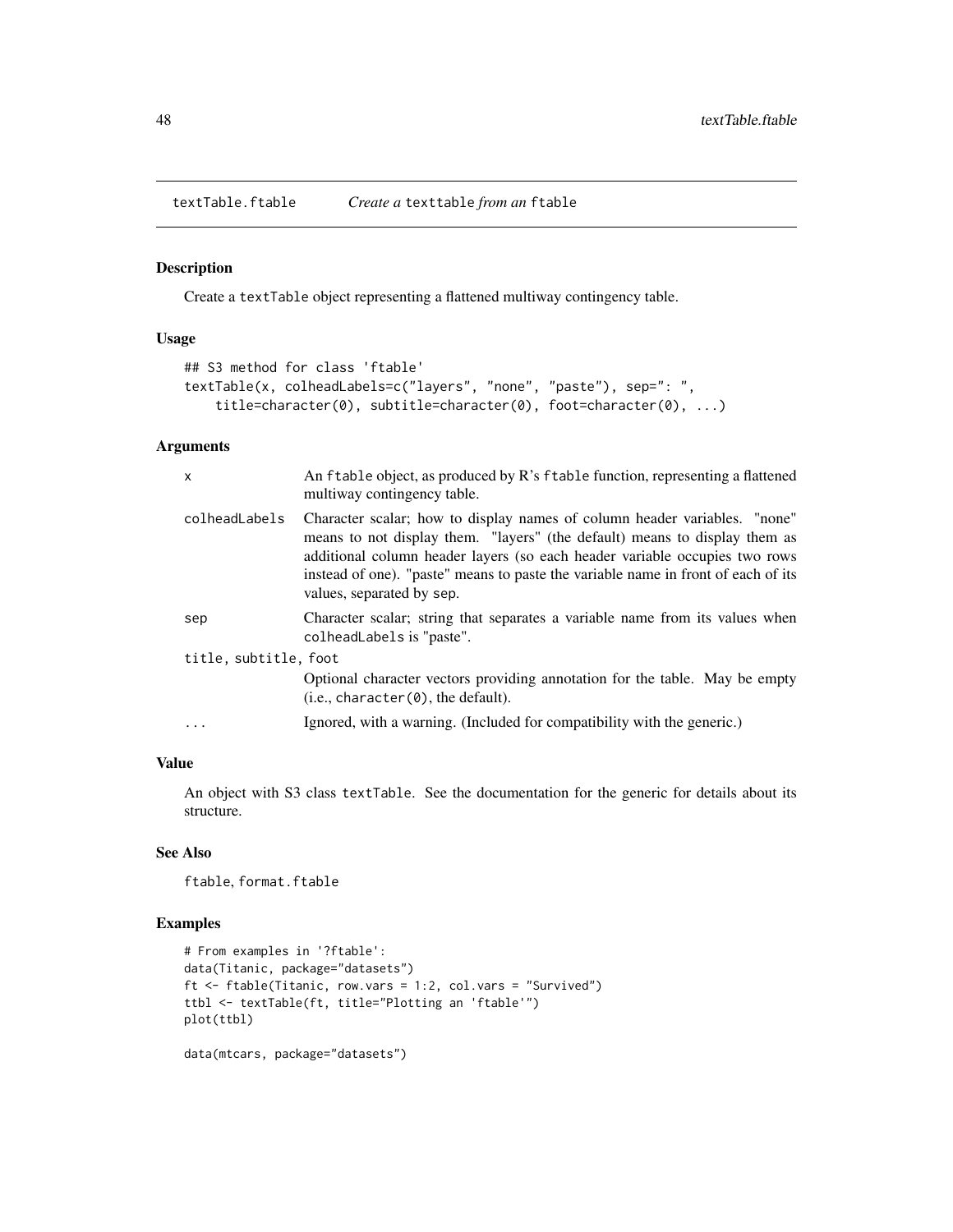```
ft \le ftable(mtcars$cyl, mtcars$vs, mtcars$am, mtcars$gear, row.vars = c(2, 4),
             dnn = c("Cylinders", "V/S", "Transmission", "Gears"))
ttbl <- textTable(ft, colheadLabels="none")
plt1 <- plot(ttbl, title="Plotting an 'ftable'",
             subtitle="No colheadLabels")
ttbl <- textTable(ft, colheadLabels="layers")
plt2 <- plot(ttbl, title="Plotting an 'ftable'",
             subtitle="colheadLabels = 'layers'")
ttbl <- textTable(ft, colheadLabels="paste")
plt3 <- plot(ttbl, title="Plotting an 'ftable'",
             subtitle="colheadLabels = 'paste'")
print(plt1, position=c("left", "top"))
print(plt2, position=c("left", "center"), newpage=FALSE)
print(plt3, position=c("left", "bottom"), newpage=FALSE)
```
textTable.table *Create a* texttable *from a* table *or* xtabs *Object*

#### Description

Create a textTable object representing a flattened multiway contingency table.

#### Usage

```
## S3 method for class 'table'
textTable(x, colheadLabels=c("layers", "none", "paste"), sep=": ",
    title=character(0), subtitle=character(0), foot=character(0), ...)
```
#### Arguments

| $\mathsf{x}$          | A table object, as produced by R's table or xtabs functions, representing a<br>multiway contingency table.                                                                                                                                                                                                                                              |
|-----------------------|---------------------------------------------------------------------------------------------------------------------------------------------------------------------------------------------------------------------------------------------------------------------------------------------------------------------------------------------------------|
| colheadLabels         | Character scalar; how to display names of column header variables. "none"<br>means to not display them. "layers" (the default) means to display them as<br>additional column header layers (so each header variable occupies two rows<br>instead of one). "paste" means to paste the variable name in front of each of its<br>values, separated by sep. |
| sep                   | Character scalar; string that separates a variable name from its values when<br>colheadLabels is "paste".                                                                                                                                                                                                                                               |
| title, subtitle, foot |                                                                                                                                                                                                                                                                                                                                                         |
|                       | Optional character vectors providing annotation for the table. May be empty<br>(i.e., character(0), the default).                                                                                                                                                                                                                                       |
|                       | Additional arguments passed to ftable, to convert x to an ftable object.                                                                                                                                                                                                                                                                                |
|                       |                                                                                                                                                                                                                                                                                                                                                         |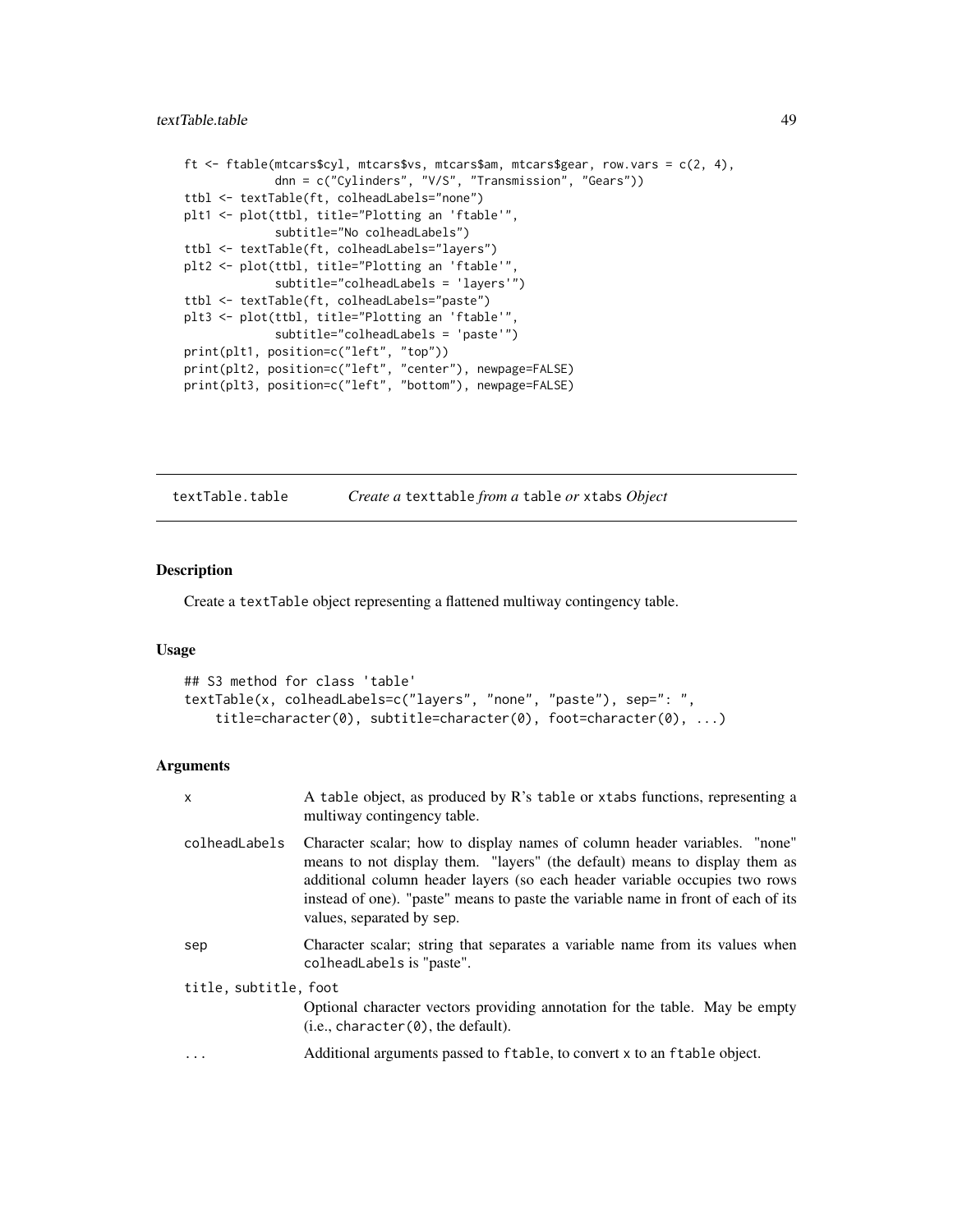#### <span id="page-49-0"></span>Details

This function simply converts x to an ftable (flattened multiway contingency table), then applies the corresponding textTable method to that object.

It also works for xtabs objects since they inherit from table.

#### Value

An object with S3 class textTable. See the documentation for the generic for details about its structure.

#### See Also

ftable, xtabs

#### Examples

```
# UCBAdmissions is a contingency table in array form ('table' object).
data(UCBAdmissions, package="datasets")
ttbl <- textTable(UCBAdmissions)
plot(ttbl, title=c("Plotting a 'table' object:", "UCB Admissions data"))
# Method also works for 'xtabs' since they inherit from 'table' (example
# from '?xtabs'):
data(warpbreaks, package="datasets")
warpbreaks$replicate <- rep_len(1:9, 54)
xt <- xtabs(breaks ~ wool + tension + replicate, data = warpbreaks)
ttbl <- textTable(xt, title="Plotting an 'xtabs' object (warpbreaks data)")
plot(ttbl)
```
<span id="page-49-1"></span>textTable.tabular *Create a* texttable *from a* tabular *Object*

#### Description

Convert a tabular object, representing a 2D data summary table, into a textTable object, which can be plotted.

#### Usage

```
## S3 method for class 'tabular'
textTable(x, title=character(0), subtitle=character(0),
    foot=character(0), rowheadLabels=TRUE, ...)
```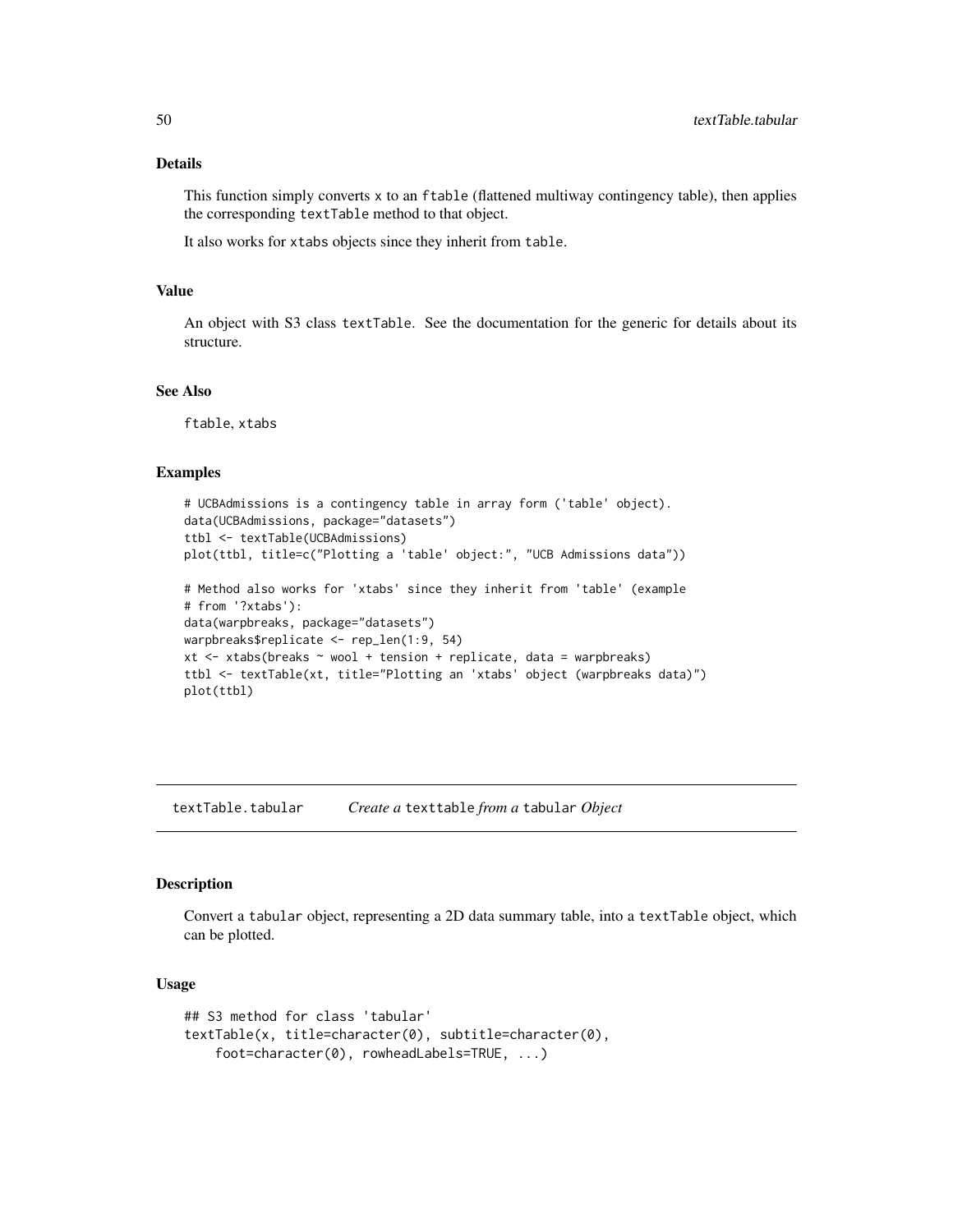#### <span id="page-50-0"></span>**Arguments**

| $\mathsf{x}$          | An object of class tabular, representing a 2D data summary table, as produced<br>by the tables package.                                                                                   |
|-----------------------|-------------------------------------------------------------------------------------------------------------------------------------------------------------------------------------------|
| title, subtitle, foot |                                                                                                                                                                                           |
|                       | Optional character vectors providing annotation for the table. May be empty<br>(i.e., character(0), the default).                                                                         |
| rowheadLabels         | Character vector or logical scalar specifying labels for the row header columns<br>of the table. FALSE or character $(0)$ means no labels, TRUE will attempt to<br>extract labels from x. |
| $\ddotsc$             | Additional arguments passed to format.tabular.                                                                                                                                            |

#### Details

tabular objects are produced by the tabular function in package tables. This function converts them to textTable objects to enable plotting. It can also add table annotation.

Row headers and column headers are derived from the rowLabels and colLabels attributes of x, respectively. It appears that tabular objects always have "rowLabels", "colLabels" and a body with non-zero dimensions (although this is not required for textTable objects in general). In addition, runs of duplicated values in rowLabels and colLabels are replaced by NA; the NAs are changed back to the original values by this function. The dropcells attribute is a character matrix matching the table body. If not NA, the value in dropcells is used to replace the cell content after formatting.

In the returned object, components body, rowhead, and colhead will each have an attribute type. For body the attribute is a character matrix containing a string describing the type of value represented in each cell of the table body; namely, the first element of the vector returned by function class() as applied to each element of x. For rowhead and colhead, type is a character vector with one element per header variable (i.e., per column of rowhead or row of colhead). Since tabular objects do not retain the classes of the variables that define row and column dimensions of a table, type will be set to NA.

Components of the returned object will also have an attribute justification. It will be a character matrix or vector of the same size and shape as the component; a value of NA means that the type of justification is not specified. Values for the table body and row and column headers will be taken from x. Values for table annotation will be NA.

#### Value

An object with S3 class textTable. See the documentation for the generic function for a description of the structure of this object.

#### See Also

tables::tabular, tables::format.tabular, [plot.textTable](#page-26-1)

```
# 'iris2_tab' is a 'tabular' object created using 'tables::tabular'.
class(iris2_tab)
# 'tables' package provides a 'print' method for such objects:
```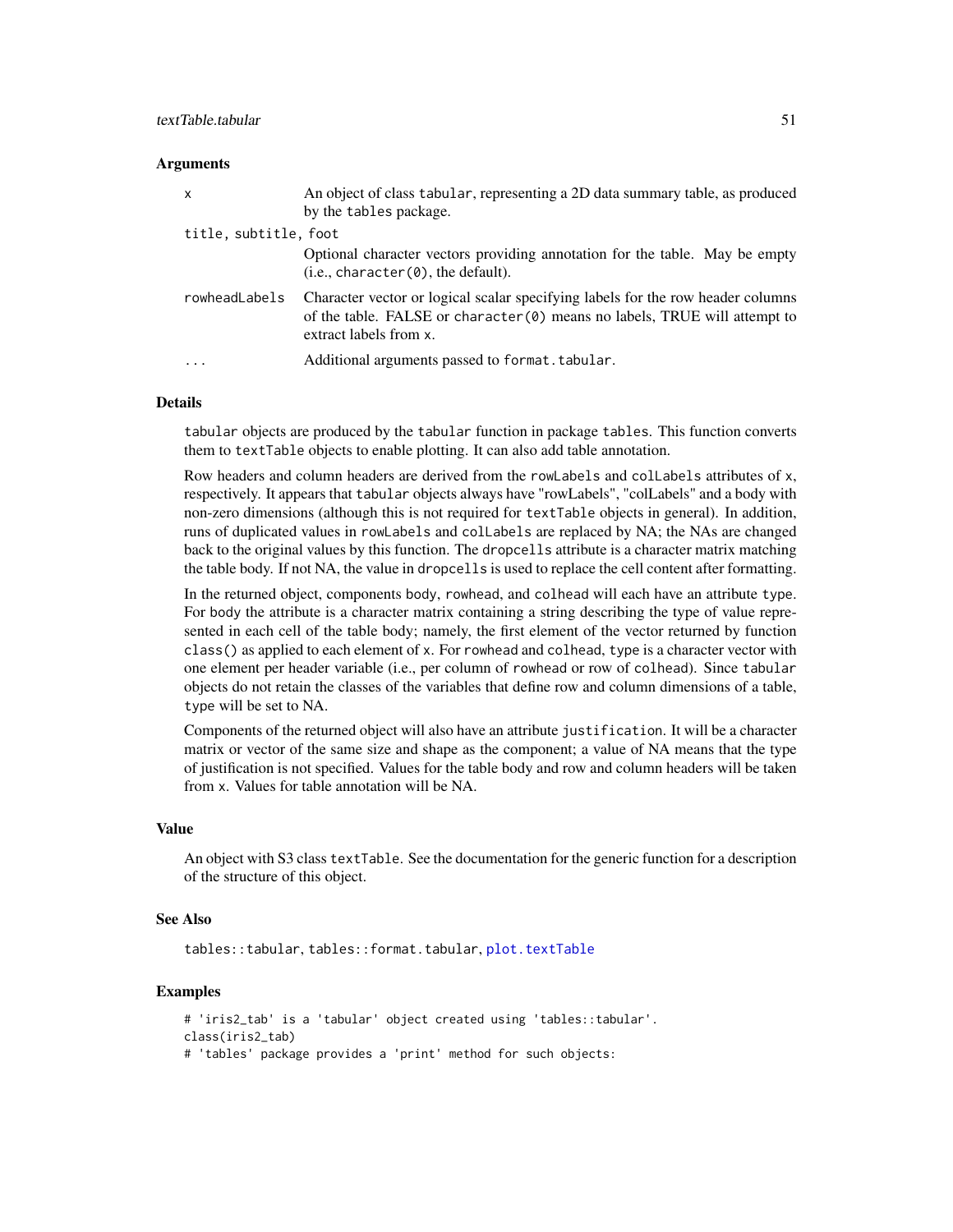```
if (requireNamespace("tables", quietly=TRUE)) {
print(iris2_tab)
}
# This package provides 'textTable' and 'plot' methods for such objects:
ttbl <- textTable(iris2_tab)
plot(ttbl)
# ... or just
#plot(iris2_tab) # same
```
textTable.xtable *Create a* texttable *from an* xtable *Object*

#### Description

Create a textTable from an xtable object produced by the xtable package. The textTable can then be styled and plotted.

#### Usage

```
## S3 method for class 'xtable'
textTable(x, title, subtitle=character(0), foot=character(0),
    row.names="", na="", mathExponents=TRUE, ...)
```
#### Arguments

| X              | An xtable object as produced by the xtable package.                                                                                                                                                                                                                                                                                        |
|----------------|--------------------------------------------------------------------------------------------------------------------------------------------------------------------------------------------------------------------------------------------------------------------------------------------------------------------------------------------|
| title          | Optional character vector containing title lines for the table. May be empty<br>$(character(0))$ . The default is to use the first element of the caption attribute<br>of x, if present.                                                                                                                                                   |
| subtitle, foot | Optional character vectors providing additional annotation for the table. May be<br>empty (i.e., character(0), the default).                                                                                                                                                                                                               |
| row.names      | A logical scalar or a character string. If FALSE, the row names of x are not<br>included in the table. If TRUE, the row names are included as row headers, with<br>a row header label of "row.names". If a character string, row names are included<br>as row headers, and if the string is not empty, it is used as the row header label. |
| na             | String to be used to represent missing values in x. The default value is the empty<br>string "".                                                                                                                                                                                                                                           |
| mathExponents  | Logical scalar. If TRUE, then numerical values in x that are formatted into<br>scientific notation (i.e., strings like "3.14e-02", specified by values of e or E in<br>the display attribute of $x$ ) will be plotted in math style, with the power of 10<br>shown as a superscript.                                                       |
|                | Additional named arguments passed to formatC, when converting values in x to<br>character strings. They must not include digits or format, which are specified<br>within x itself.                                                                                                                                                         |

<span id="page-51-0"></span>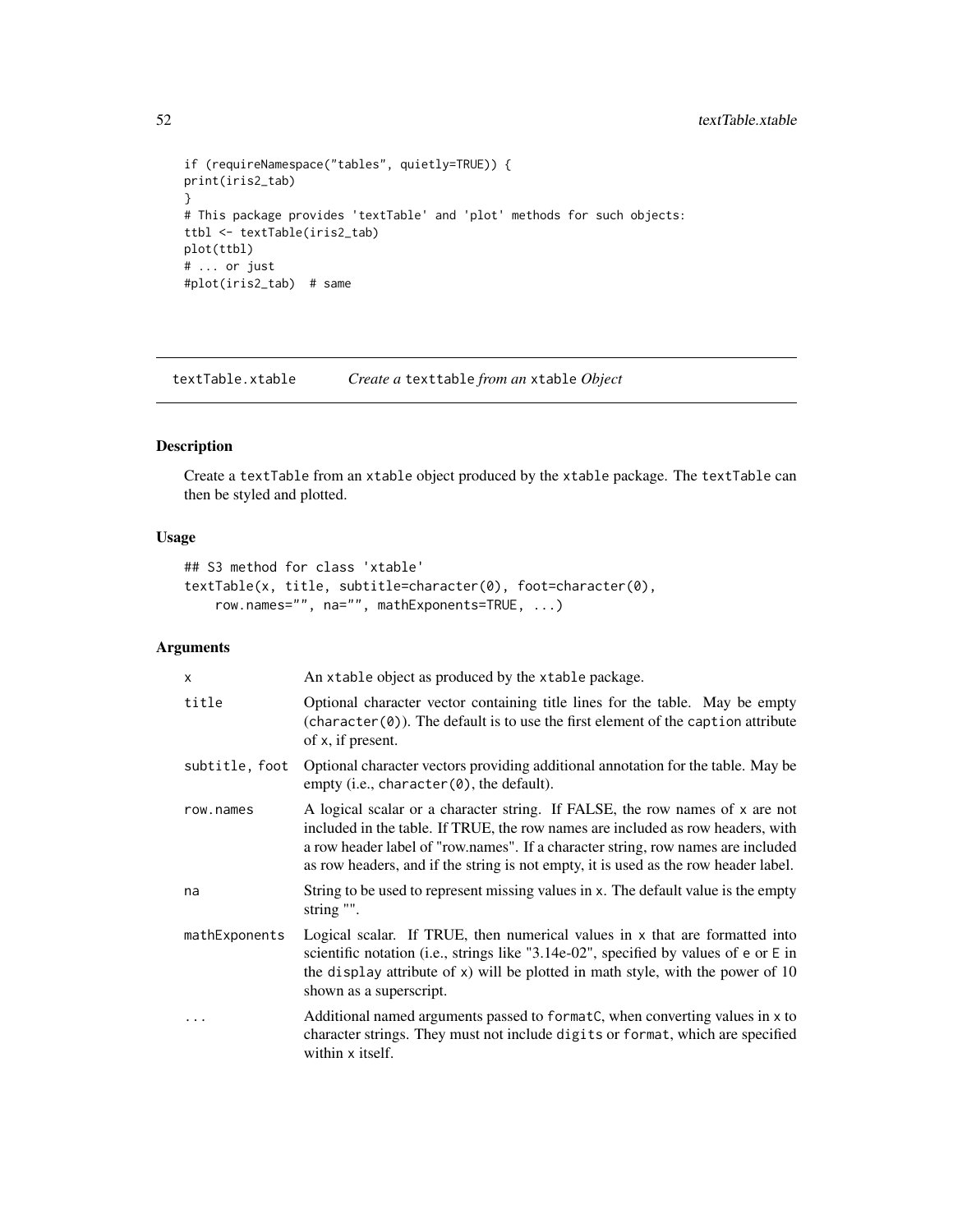#### textTable.xtable 53

#### Details

This function was designed based on the structure of objects produced by version 1.8-4 of the xtable package.

An xtable object is a data frame that contains the columns of the table and attributes that specify how those columns are to be formatted. This function uses those attributes to created formatted character strings for each table entry, and assembles them into a textTable object, which may then be styled and plotted.

Formatting is done by formatC using the digits and display attributes of x. The align attribute is used to set the justification attributes in the returned textTable. (Vertical rule characters, |, within align are ignored; use an hvruleStyle or the addHvrule function to insert vertical rules into the plotted table, as shown in the examples.)

#### Value

An object with S3 class textTable. See the documentation for the generic for details about its structure.

```
# 'tli_xtab' is an 'xtable' object created using 'xtable::xtable':
class(tli_xtab)
# This package provides a 'textTable' method for such objects:
ttbl <- textTable(tli_xtab)
plot(ttbl)
if (requireNamespace("xtable", quietly=TRUE)) withAutoprint({
 data(tli, package="xtable")
 # ANOVA table.
 fm1 <- aov(tlimth \sim sex + ethnicty + grade + disadvg, data = tli)
 plt1 <- plot(textTable(fm1.table <- xtable::xtable(fm1),
                         title="xtable: ANOVA table"))
 # Table of linear regression results.
 fm2 <- lm(tlimth \sim sex*ethnicty, data = tli)plt2 <- plot(textTable(fm2.table <- xtable::xtable(fm2),
                         title="xtable: Linear regression"))
 # Time series table.
 temp.ts \le ts(cumsum(1 + round(rnorm(100), 0)), start = c(1954, 7),
                frequency = 12plt3 <- plot(textTable(xtable::xtable(temp.ts, digits = 0),
                         title="xtable: Time series"))
 # Math style for scientific notation.
 plt4 <- plot(textTable(xtable::xtable(data.frame(text = c("foo","bar"),
                                                   googols = c(10e10,50e10),
                                                   small = c(8e-24, 7e-5),
                                                   row.names = c("A", "B"),
                                        display = c("s", "s", "g", "g"),
```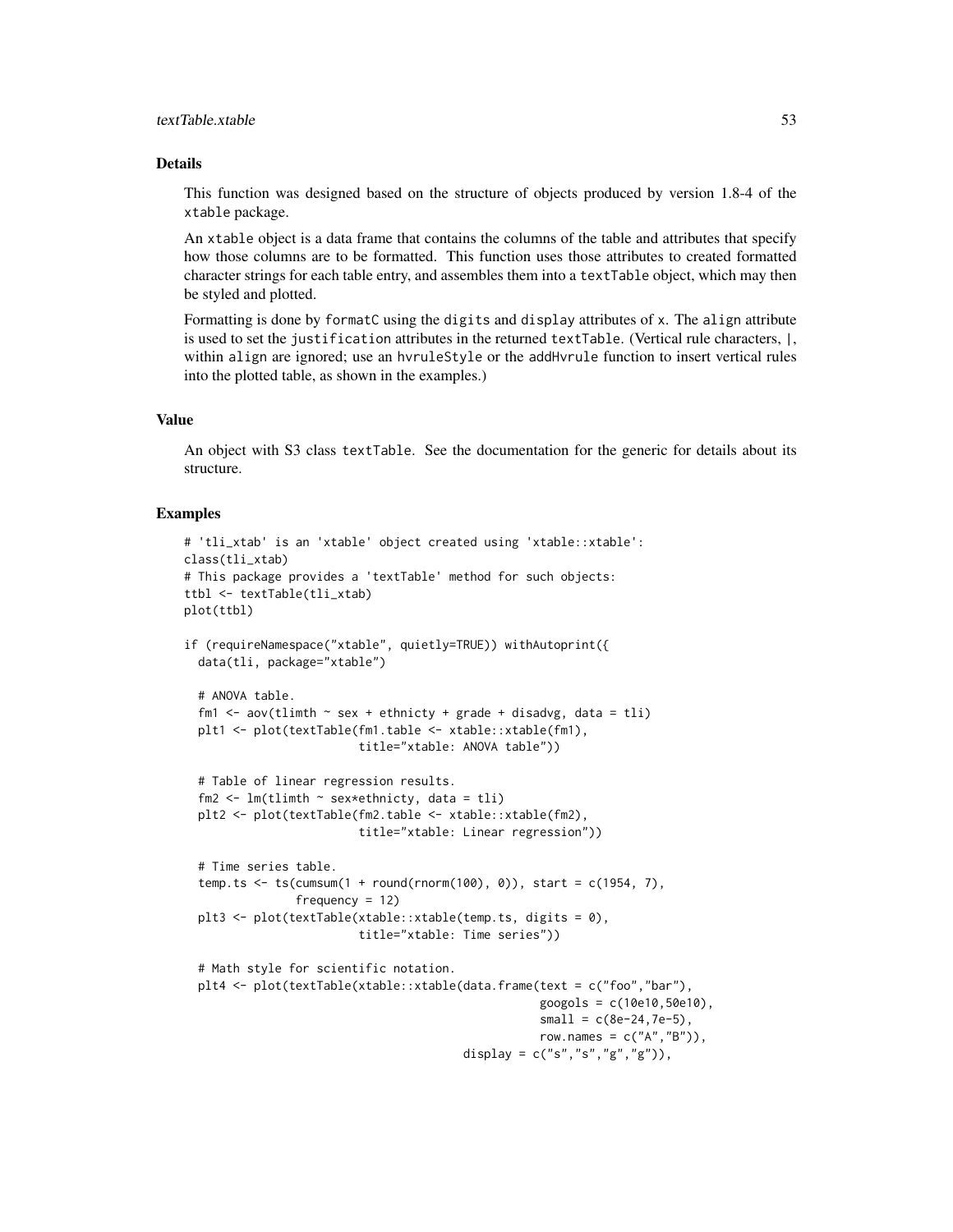```
mathExponents = TRUE,
                     title=c("xtable:", "Math style for scientific notation")))
 print(plt1, position=c(0.1, 0.9))
 print(plt2, position=c(0.1, 0.5), newpage=FALSE)
 print(plt3, position=c(0.1, 0.1), newpage=FALSE)
 print(plt4, position=c(0.9, 0.9), newpage=FALSE)
 # By default vertical rules specified by '|' characters in 'align' are
 # ignored. They can be added afterward using the 'addHvrule' function
 # as follows:
 tli.table <- xtable::xtable(tli[1:10, ])
 xtable::align(tli.table) <- "|rrl|l|lr|"
 plt <- plot(textTable(tli.table,
                        title="xtable: Vertical rules derived from 'align'"))
 pipe_posn <- which(unlist(strsplit(attr(tli.table, "align"), "")) == "|")
 vrule_acol <- pipe_posn - seq_along(pipe_posn) + 0.5
 for (ac in vrule_acol) plt <- addHvrule(plt, direction="vrule", acols=ac,
                                           arows=arow(plt, "colhead_and_body"),
                                           props=element_hvrule(linetype=1,
                                                                color="black"))
 plt
})
```
textTable.xtableList *Create a* texttable *from an* xtablelist *Object*

#### Description

Create a textTable from an xtableList object produced by the xtable package. Such an object represents a set of subtables that are to be stacked into a single table, with "subheadings" separating the subtables. The textTable that is produced by this function uses the subheadings as an additional, outer row header layer. That layer can optionally be moved inside the table by setting rowheadInside=TRUE when the table is plotted.

#### Usage

```
## S3 method for class 'xtableList'
textTable(x, title, subtitle=character(0), foot, ...)
```
#### **Arguments**

| X.    | An xtable List object as produced by the xtable package. All the subtables in<br>x must have the same column names.                                                                      |
|-------|------------------------------------------------------------------------------------------------------------------------------------------------------------------------------------------|
| title | Optional character vector containing title lines for the table. May be empty<br>$(character(0))$ . The default is to use the first element of the caption attribute<br>of x, if present. |
|       | subtitle, foot Optional character vectors providing additional annotation for the table. May be<br>empty (i.e., character $(0)$ ). The default for foot is the message attribute of x.   |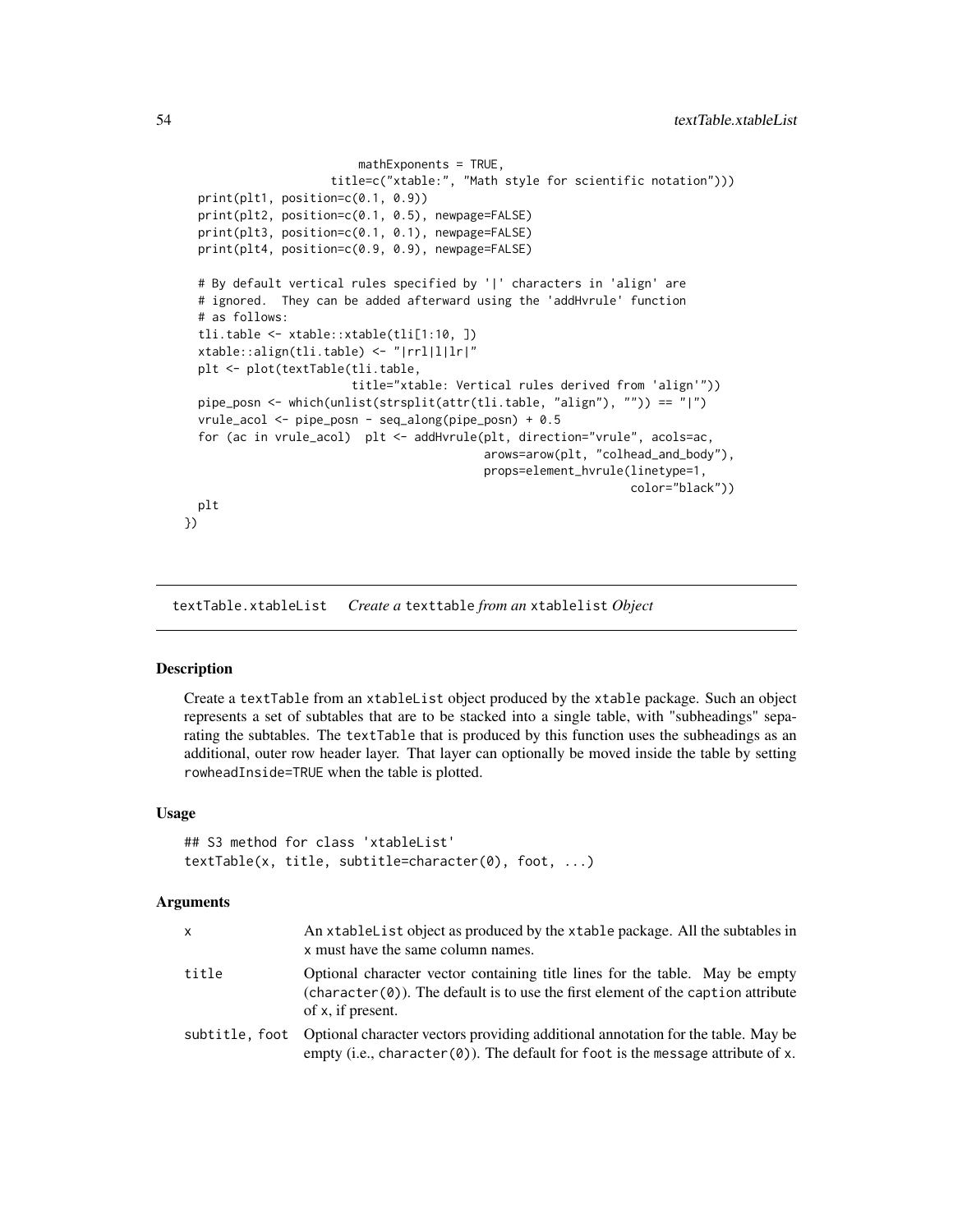#### <span id="page-54-0"></span>tli\_xtab 55

... Additional arguments passed to textTable.xtable for each of the subtables in x. See the documentation for that function.

#### **Details**

This function was designed based on the structure of objects produced by version 1.8-4 of the xtable package.

If x has a message attribute, it is used as the default value of the foot component of the returned textTable.

If components of  $x$  have no subheading attribute, then the subtables are simply stacked, with no additional row header layer to separate or distinguish them. It is an error if only some of the components have a subheading attribute.

#### Value

An object with S3 class textTable. See the documentation for the generic for details about its structure.

#### Examples

```
# 'mtcars_xtab' is an 'xtableList', following an example in the
# "listOfTablesGallery" vignette of the 'xtable' package. (See '?mtcars_xtab'
# for the code to create it.)
plot(textTable(mtcars_xtab), rowheadInside=TRUE,
     title="Example of plotting an 'xtableList'",
     subtitle="(With 'rowheadInside=TRUE')")
```
tli\_xtab *Table of Test Scores and Demographics for 20 Students*

#### Description

This is a table of the first 20 observations from the data frame tli from package **xtable**. The observations include demographic data and math scores, from the Texas Assessment of Academic Skills, for 20 students.

#### Usage

tli\_xtab

#### Format

An xtable object as produced by version 1.8-4 of the xtable package (https://CRAN.R-project.org/package=xtable). The table was produced with the following code: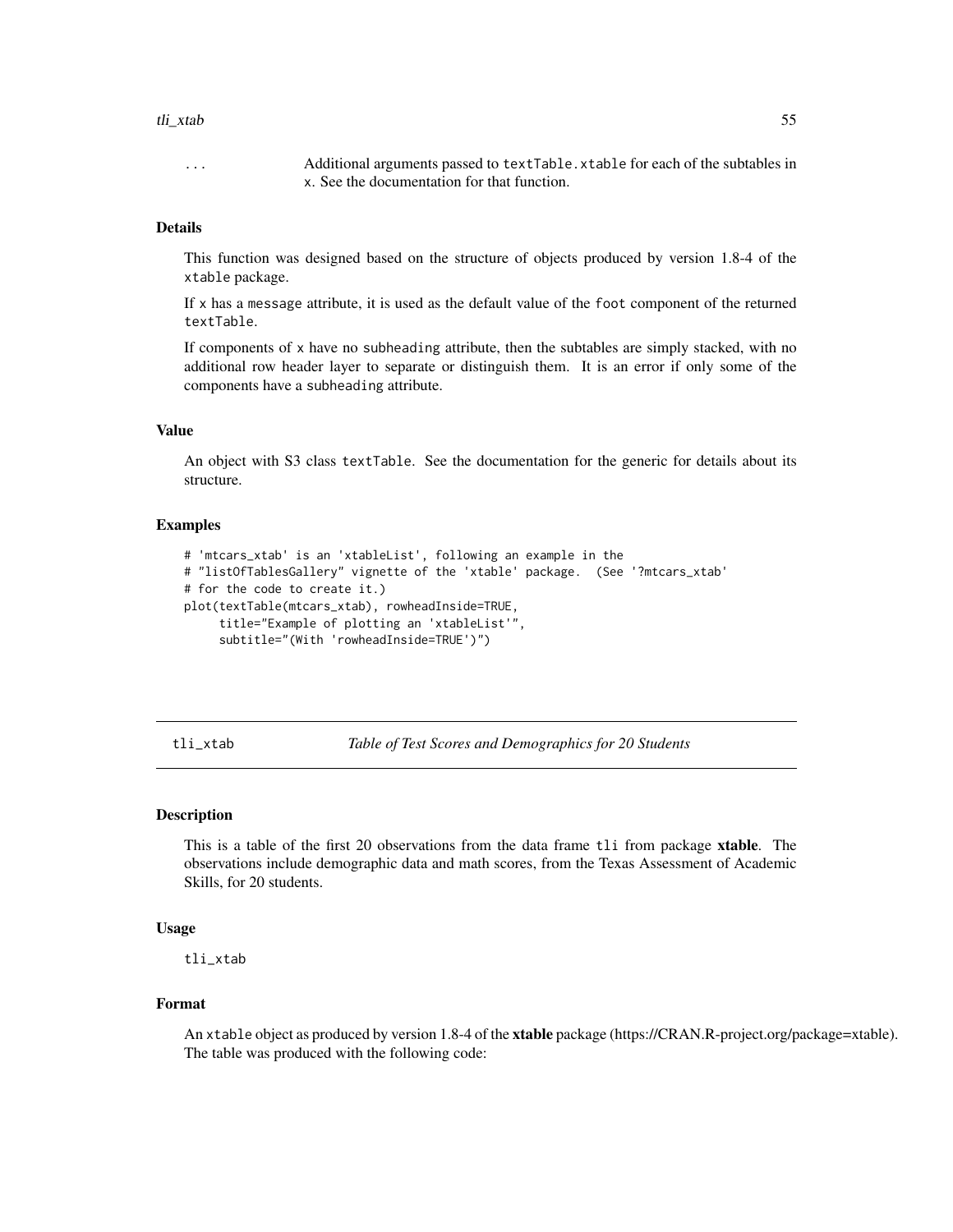```
data("tli", package="xtable")
  tli_xtab <- xtable::xtable(tli[1:20, ])
 xtable::display(tli_xtab)[c(2,6)] <- "f"
 xtable::digits(tli_xtab) < - matrix(0:4, nrow = 20, ncol = ncol(tli)+1)
```
#### Source

• Texas Education Agency, <URL: http://www.tea.state.tx.us>

### Examples

str(tli\_xtab)

<span id="page-55-1"></span>update.pltdTable *Update a* pltdtable *(Plotted Table) Object*

#### Description

Update a pltdTable (plotted table) object with new styles or scaling.

#### Usage

```
## S3 method for class 'pltdTable'
update(object, entryStyle=NULL, blockStyle=NULL, hvruleStyle=NULL,
    scale=NULL, plot.margin=attr(object, "plot.margin"),
    sizeAdjust=attr(object, "sizeAdjust"), ...)
```
### Arguments

| object                  | A pltdTable object, containing a plotted table.                                                                                                                                                                                                                                                                                                                                                                                    |  |
|-------------------------|------------------------------------------------------------------------------------------------------------------------------------------------------------------------------------------------------------------------------------------------------------------------------------------------------------------------------------------------------------------------------------------------------------------------------------|--|
|                         | entryStyle, blockStyle, hvruleStyle                                                                                                                                                                                                                                                                                                                                                                                                |  |
|                         | Optional style Obj objects, specifying new styles for assigning graphical prop-<br>erties to table entries, blocks, or hyrules. The default value of NULL leaves the<br>corresponding style of object unchanged.                                                                                                                                                                                                                   |  |
| scale                   | Optional numeric multiplier used to increase or decrease the displayed size of<br>table elements, relative to the natural size implied by their (updated) styles. If it<br>has length two, the first element applies to entries and blocks, and the second to<br>hyrules. The default is to use a value of 1.0 for element types with new styles,<br>and to not change the scaling for element types whose styles are not updated. |  |
| plot.margin, sizeAdjust |                                                                                                                                                                                                                                                                                                                                                                                                                                    |  |
|                         | See the documentation for plot. textTable. The default is to use the same<br>values that were used to create object.                                                                                                                                                                                                                                                                                                               |  |
| $\ddots$                | Ignored, with a warning. (Included for compatibility with the generic.)                                                                                                                                                                                                                                                                                                                                                            |  |
|                         |                                                                                                                                                                                                                                                                                                                                                                                                                                    |  |

<span id="page-55-0"></span>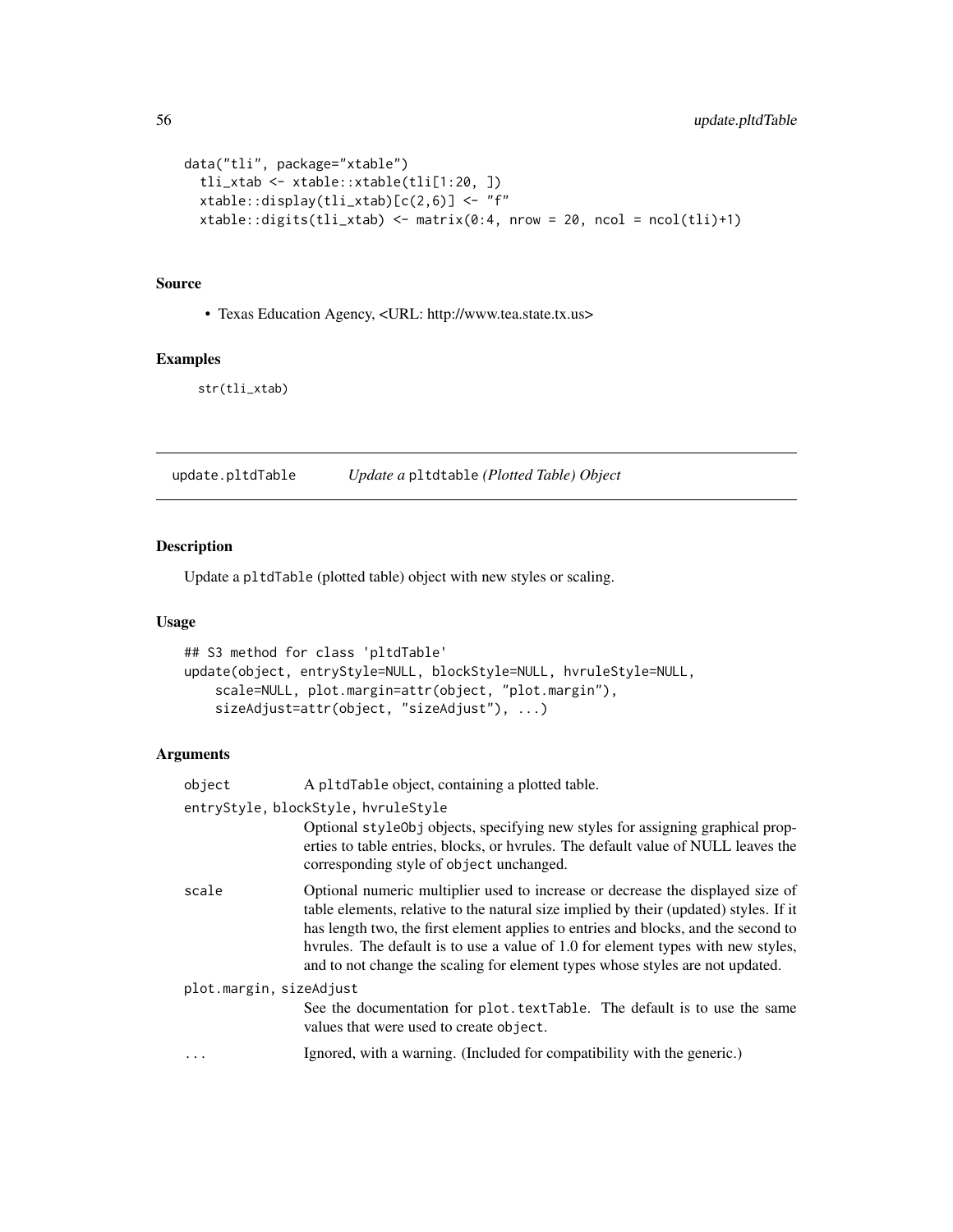#### <span id="page-56-0"></span>update.textTable 57

#### Details

Updating a plotted table is limited to changing its style or scale–changes that do not affect the augmented row-column grid of the table. (See adim for a description of that grid.) For other changes, start with a textTable object, and edit it and/or replot it using different arguments (e.g., rowheadInside, rowgroupSize, mergeRuns, or annotation).

Updating does not change the enabled field for any entries, blocks, or existing hvrules.

When argument hvruleStyle is provided, hvrules are regenerated by applying the style to the blocks component of object. These new hvrules replace any existing hvrules with the same ID. However existing hvrules with other ID's are left unchanged.

#### Value

An object of S3 class pltdTable, inheriting from ggplot. See plot.textTable for details about this object.

#### See Also

[plot.textTable](#page-26-1), [styleObj](#page-37-1)

#### Examples

```
# Plot using 'factory-fresh' entry style:
plt <- plot(textTable(iris2_tab), entryStyle=styles_pkg$entryStyle_pkg_1)
# Change to a generic style that uses the same graphical properties for
# all entries:
plt2 <- update(plt, entryStyle=styles_pkg$entryStyle_pkg_base)
plt2
# Also make the plot smaller:
plt3 <- update(plt2, scale=0.8)
plt3
```
update.textTable *Update a* texttable *Object*

#### **Description**

Update a textTable object with new annotation or rowheadLabels.

#### Usage

```
## S3 method for class 'textTable'
update(object, title=NULL, subtitle=NULL, foot=NULL,
   rowheadLabels=NULL, ...)
```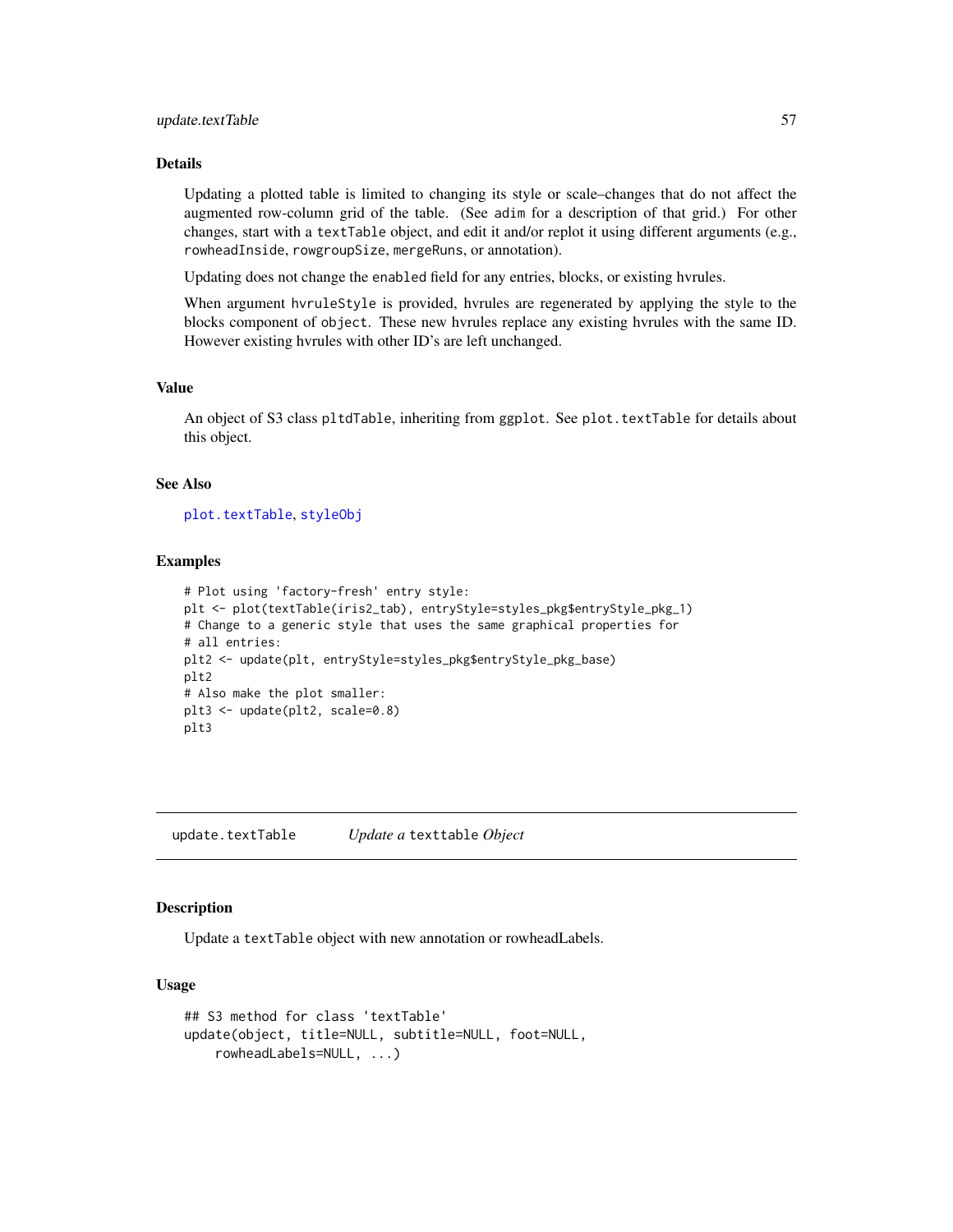#### <span id="page-57-0"></span>Arguments

| object                | A textTable object, representing a 2D table with all cells formatted as character<br>strings.                                                                                                                               |
|-----------------------|-----------------------------------------------------------------------------------------------------------------------------------------------------------------------------------------------------------------------------|
| title, subtitle, foot |                                                                                                                                                                                                                             |
|                       | Optional character vectors of annotation for the table. NULL means to leave the<br>current annotation unchanged (the default); character $(\theta)$ means to omit/remove<br>it.                                             |
| rowheadLabels         | Optional character vector or 1-row matrix specifying labels for the row header<br>columns of the table. NULL means to leave the current value unchanged (the<br>$default)$ ; character( $\theta$ ) means to omit/remove it. |
| $\cdot$               | Ignored, with a warning. (Present for compatibility with the generic.)                                                                                                                                                      |
|                       |                                                                                                                                                                                                                             |

#### Details

To indicate that a string in title, subtitle, foot, or rowheadLabels is to be interpreted as a plotmath expression, prefix it with MATH\_.

#### Value

A textTable object with annotation set or changed based on the provided arguments.

#### See Also

[textTable](#page-44-1)

#### Examples

```
ttbl <- textTable(iris2_tab, title="The iris data",
                  foot="sd = standard deviation")
# Change annotation:
ttbl <- update(ttbl, title=c("The iris data", "Summary statistics by species"),
               foot=character(0))
plot(ttbl)
# Change row header labels:
ttbl <- update(ttbl, rowheadLabels=c("Species", "Summary\nstatistic"))
plot(ttbl)
```

```
[.textTable Extract a Subset of a texttable Object
```
#### Description

Extract a subset of a textTable object, creating a new table with fewer and/or rearranged rows and columns.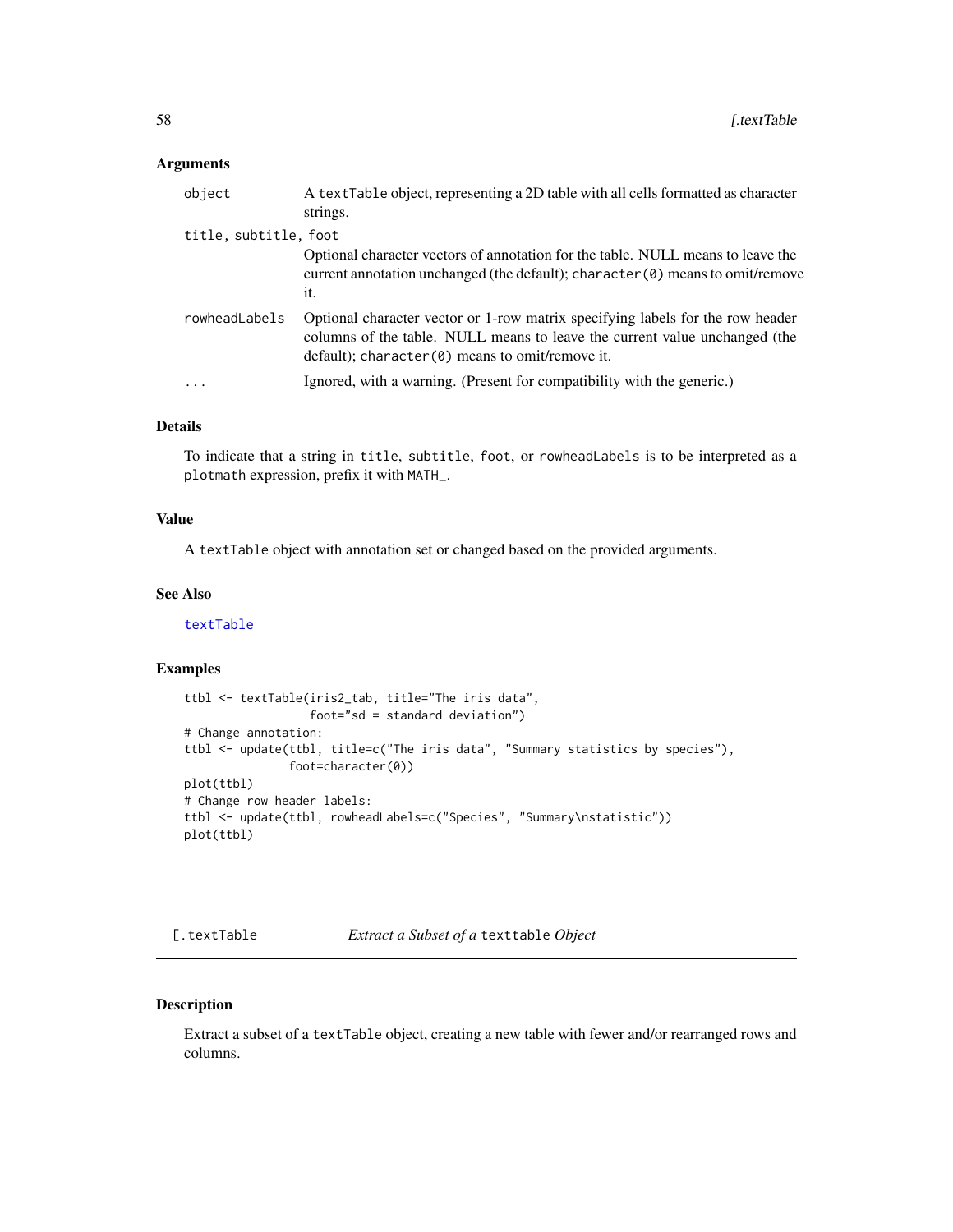#### <span id="page-58-0"></span>[.textTable 59] **[.free Section 2014 for Section** 39]

#### Usage

## S3 method for class 'textTable' x[i, j, drop=FALSE]

#### Arguments

|      | An object of S3 class text Table, representing a 2D table.                                                                           |
|------|--------------------------------------------------------------------------------------------------------------------------------------|
| i, j | Logical or numeric indexing arguments used as subscripts with respect to the<br>augmented row-column grid of the table. See DETAILS. |
| drop | Ignored (always treated as FALSE).                                                                                                   |

#### Details

This function extracts, deletes, or rearranges subsets of the rows and columns of a table. It is similar to subsetting an ordinary matrix, but with restrictions required to ensure that the resulting object is still a valid textTable:

1. Indexing is with respect to the augmented row-column grid of the table, in which all parts of the table (body, headers, and annotation) are included. See ?textTable for a description of table parts, and ?adim for a description of the augmented grid. The summary method for a textTable shows the dimensions of each part.

2. The first index argument, i, cannot itself be a matrix.

3. Indexing cannot be used to move rows or columns between different parts of the table (e.g. between body and headers, or between headers and annotation).

Helper functions arow and acol can be used to get the augemented row and column numbers spanned by different table parts. See the examples.

#### Value

An object of S3 class textTable.

#### See Also

[textTable](#page-44-1), [adim](#page-8-1), [arow](#page-9-1), [acol](#page-2-1)

```
ttbl <- textTable(iris2_tab)
plot(ttbl)
```

```
# Remove the first column header row ("Flower part"), and reverse the
# order of the "Sepal" and "Petal" sets of columns:
subttbl <- ttbl[-1, c(1,2,5,6,3,4)]
plot(subttbl)
# Use helper functions 'arow', 'acol' to specify indices based on
```

```
# table structure:
i <- arow(ttbl, "colhead")[1] # row number of first column header row
j1 <- acol(ttbl, "rowhead") # column numbers for row header
```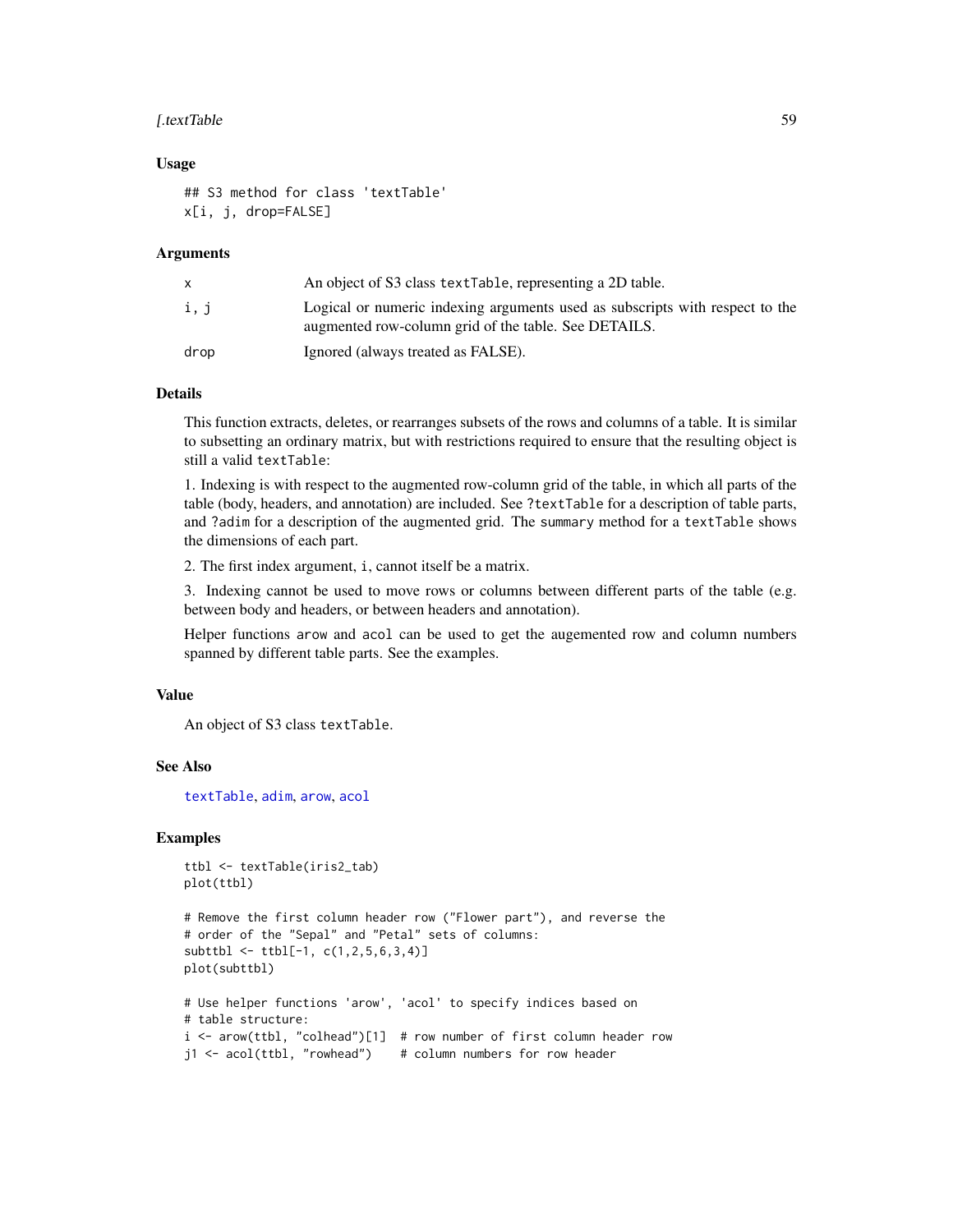```
j2 <- acol(ttbl, "colhead") # column numbers for column header
subttbl2 <- ttbl[-i, c(j1, j2[c(3,4,1,2)])]
identical(subttbl, subttbl2)
```